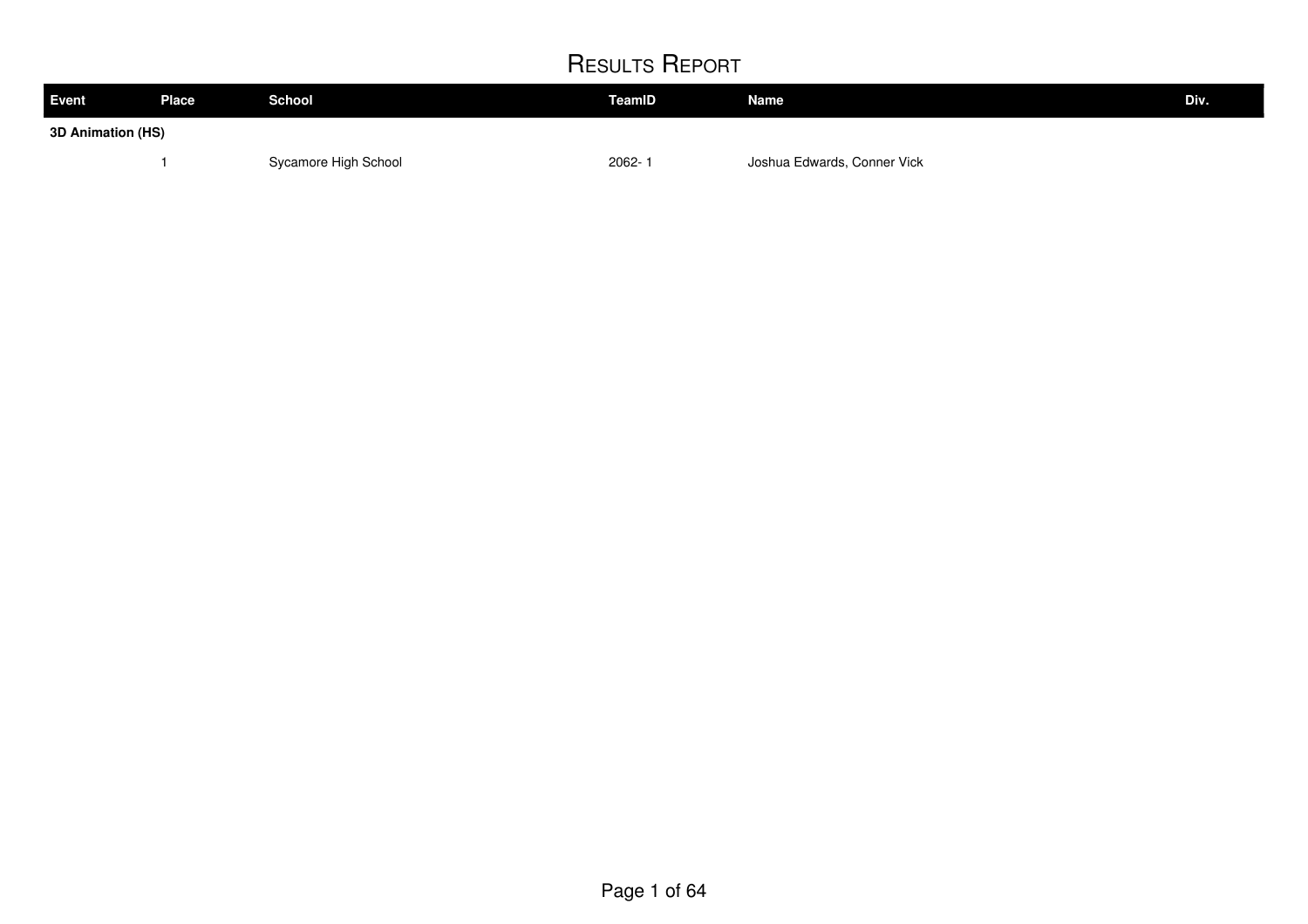| Event                    | Place | <b>School</b>               | <b>TeamID</b> | Name                                                                      | Div. |
|--------------------------|-------|-----------------------------|---------------|---------------------------------------------------------------------------|------|
| <b>Animatronics (HS)</b> |       |                             |               |                                                                           |      |
|                          |       | Sycamore High School        | 2062-1        | Conner Bunch, Justin Fields, Jacob Goble, Cameron Johnson, Hunter Shelton |      |
|                          | 2     | Cookeville High School      | $2070 - 1$    | Ellie Batson, Jaslan Bouton                                               |      |
|                          | 3     | Signal Mountain High School | 2060-1        | Chase Meier, Megan Salmons, Lili Swann, Julia Youseff                     |      |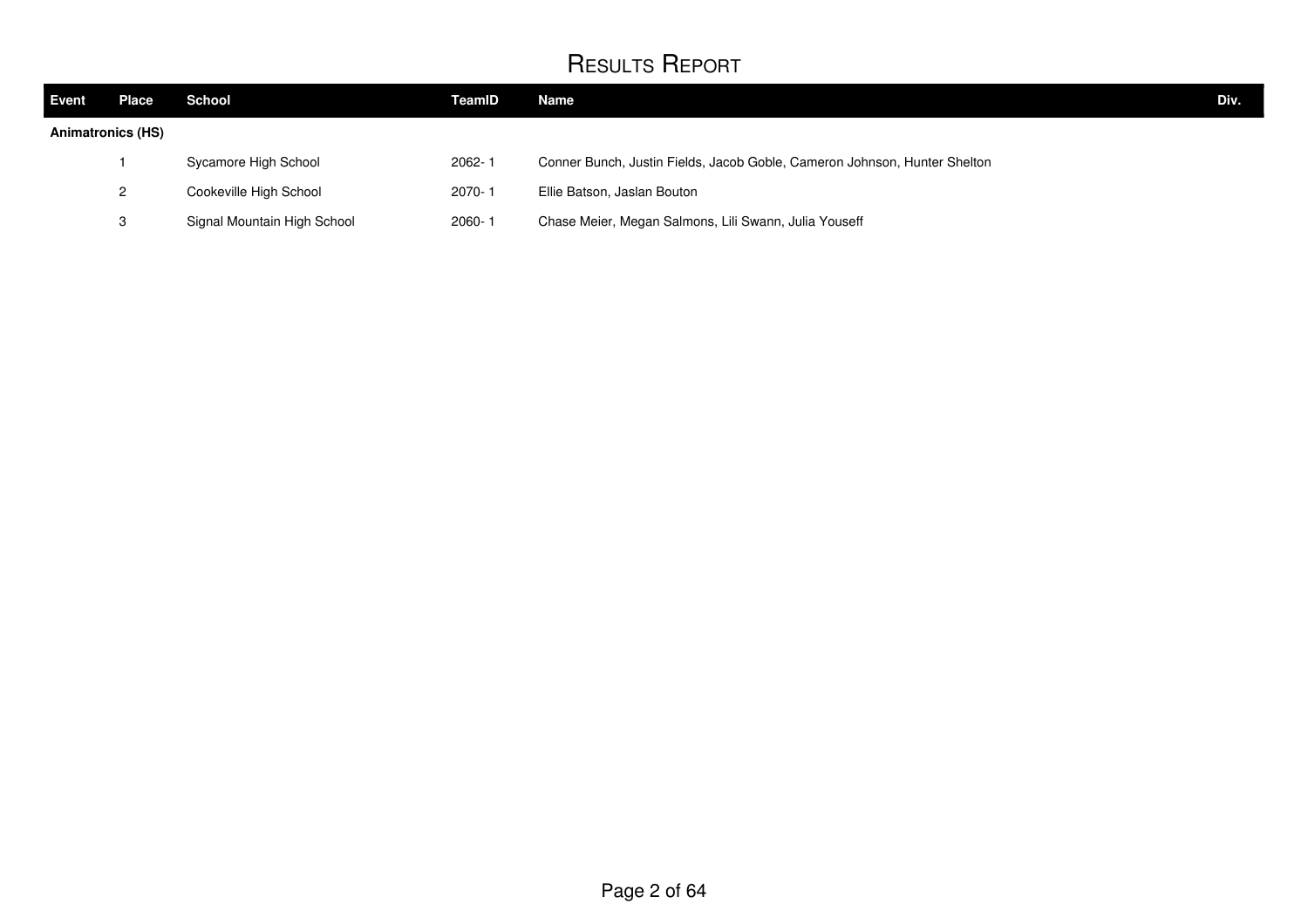| Event                            | <b>Place</b> | <b>School</b>                             | TeamID     | Name                                                                                 | Div. |
|----------------------------------|--------------|-------------------------------------------|------------|--------------------------------------------------------------------------------------|------|
| <b>Architectural Design (HS)</b> |              |                                           |            |                                                                                      |      |
|                                  |              | Dickson County High School                | $2021 - 1$ | Carly Berry, Evan Crider                                                             |      |
|                                  | 2            | Martin Luther King Jr. Magnet High School | 2043-1     | Lily Cross, Nefermaya Cunningham, Katherine Parker-Repher, Julie Qi                  |      |
|                                  | 3            | White County High School                  | 2067-1     | James Hartman, Mackenzie Johnson, Emily Kopsaftis                                    |      |
|                                  | 4            | Arlington High School                     | 2002-1     | Christopher Dalehite, Hannah Taylor                                                  |      |
|                                  | 5            | Sycamore High School                      | 2062-1     | Cody Breedlove, Mary Davis, Jacob Goble, Bryson Lee, Preston Nicholson, Alexi Taylor |      |
|                                  | 6            | Northeast High School                     | 2048-1     | Kim Gonzales, Jace Sebring                                                           |      |
|                                  |              | Science Hill High School                  | 2089-1     | Evan Essin, Adam Morgan, Spencer Schmalzried                                         |      |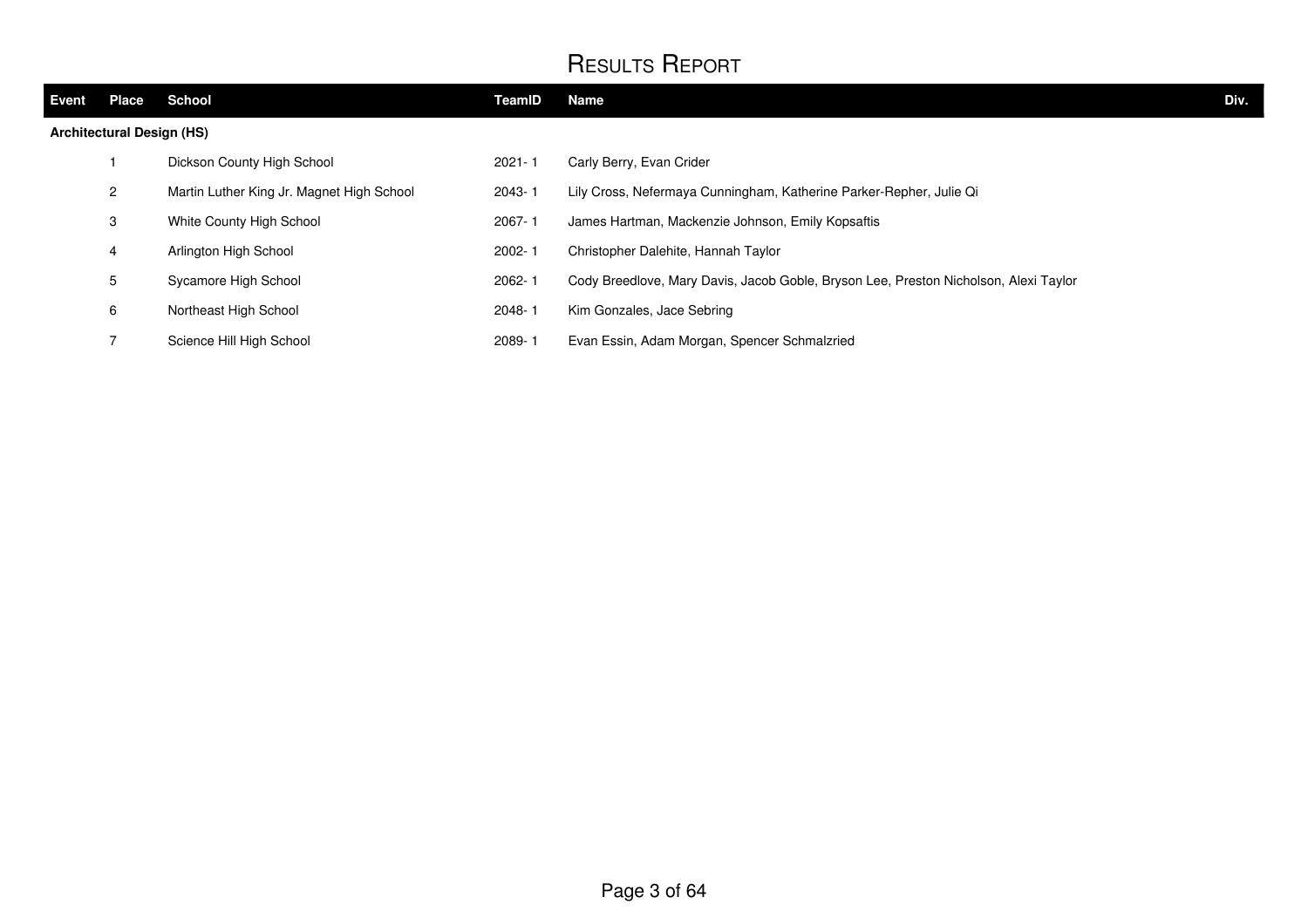| Event              | Place | School                          | TeamID     | Name                                               | Div. |
|--------------------|-------|---------------------------------|------------|----------------------------------------------------|------|
| Biotechnology (MS) |       |                                 |            |                                                    |      |
|                    |       | Robertsville Middle School      | $1055 - 7$ | Lilliann Finstad, Laurel Hetrick, Maria Sangrey    |      |
|                    |       | West Collierville Middle School | 1058-1     | Spandana Bhatlapenumar, Anushka Mathew, Navya Naik |      |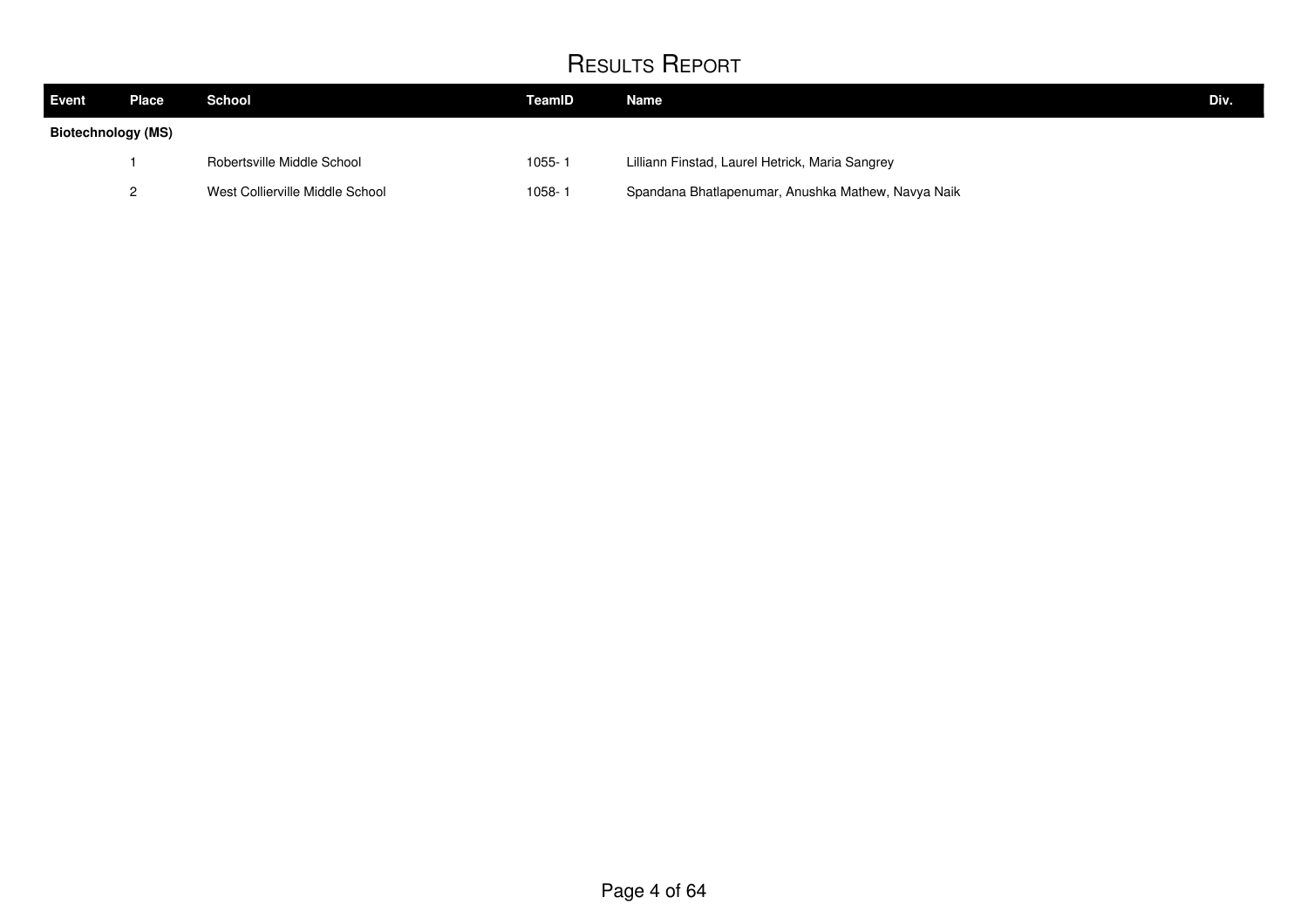| Event                            | <b>Place</b>         | School                     | TeamID     | Name                                                                                          | Div. |
|----------------------------------|----------------------|----------------------------|------------|-----------------------------------------------------------------------------------------------|------|
| <b>Biotechnology Design (HS)</b> |                      |                            |            |                                                                                               |      |
|                                  |                      | Collierville High School   | $2015 - 1$ | Tania Binu, Emma Bush, Pavani Epparla, Shruti Ganesh, Shreeya Katta, Lauren Nichols           |      |
|                                  | $\mathbf{2}^{\circ}$ | Page High School           | $2052 - 1$ | Nathan Davis, Rachel Dick, Aaditya Dungigalla, Aman Gupta Pokal, Christine Hill, Farzan Nasar |      |
|                                  | 3                    | Hardin Valley Academy      | 2030-1     | Tori Hart, Iris Li, Riley Speas                                                               |      |
|                                  | 4                    | Sycamore High School       | $2062 - 1$ | Cody Breedlove, Makayla Curtis, Jacob Goble, Bryson Lee, Preston Nicholson, Alexi Taylor      |      |
|                                  | 5                    | Karns High School          | 2039-1     | Spencer Berry, Faith Gray, Lauren Kelly, Sean Larrimore, Donia Lehmon, Hannah Zanucci         |      |
|                                  | 6                    | Middle College High School | $2045 - 1$ | Ashanti Moore, Tamiya Temple                                                                  |      |
|                                  | $\overline{7}$       | Arlington High School      | $2002 - 1$ | David Braese, Aaron Chadwick, Ethan Gilliland, Shelby Udovich, Jackson Ward                   |      |
|                                  | 8                    | Central Magnet School      | 2009-1     | Patrick Gritton, Calvin Guzman, David Moreno                                                  |      |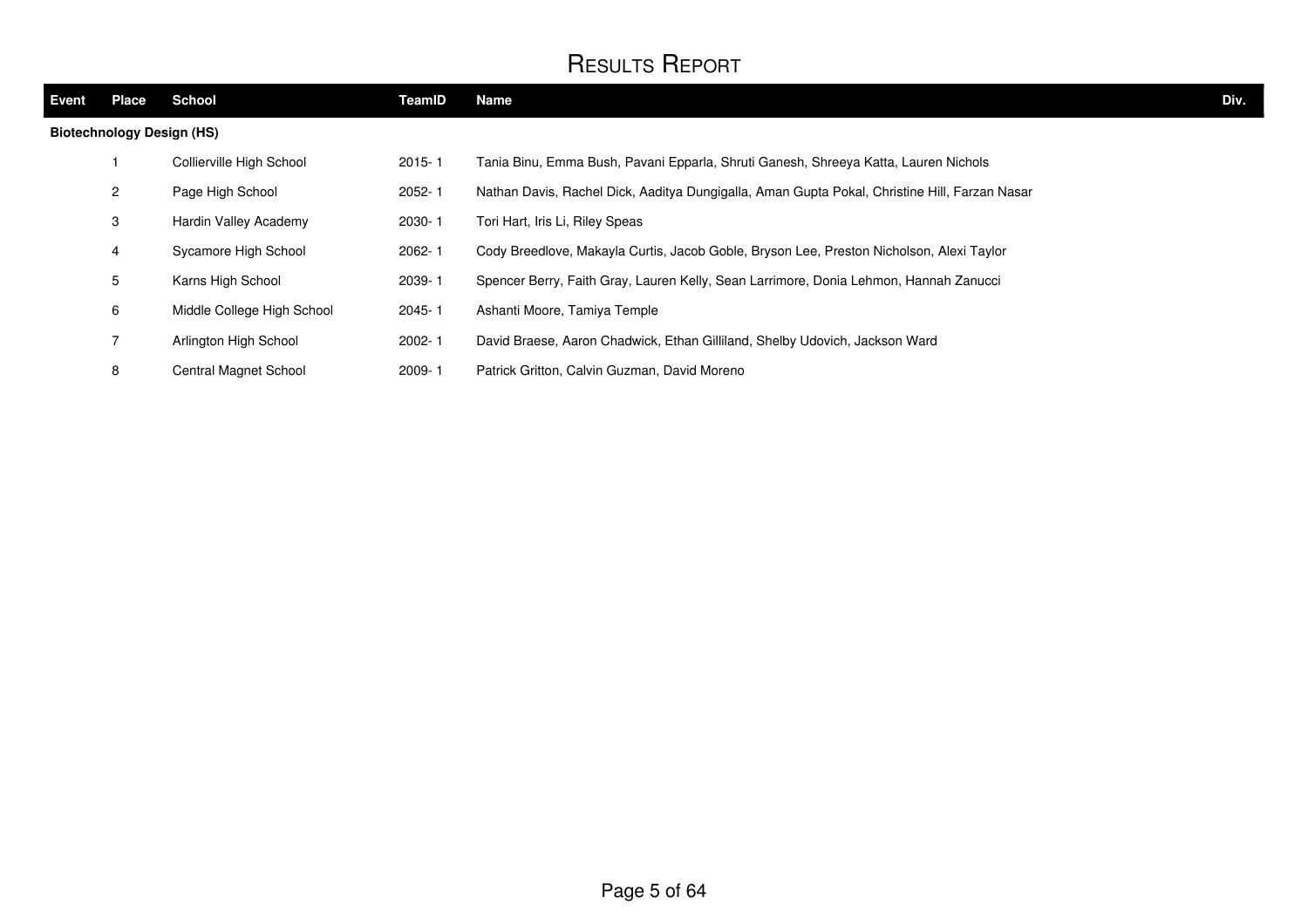| Event | <b>Place</b>                  | <b>School</b>                             | <b>TeamID</b> | <b>Name</b>                                                                    | Div. |
|-------|-------------------------------|-------------------------------------------|---------------|--------------------------------------------------------------------------------|------|
|       | <b>Board Game Design (HS)</b> |                                           |               |                                                                                |      |
|       |                               | Anderson County Career & Tech             | $2001 - 1$    | Brandon Britton, Phillip Hamner, Foust Haverkamp, Micah Jones                  |      |
|       | $\overline{2}$                | Houston High School                       | 2035-1        | Luke Modin                                                                     |      |
|       | 3                             | Jackson County High School                | 2036-1        | Cassidy` Collins, Holly Hawkins                                                |      |
|       | 4                             | Page High School                          | 2052-1        | Natalie Harris, Katie Weaver, Logan Zukas                                      |      |
|       | 5                             | Hardin Valley Academy                     | 2030-1        | Alexis Grant, Jack Jorgesnsen, Abril Romero, Olivia Springer                   |      |
|       | 6                             | Signal Mountain High School               | 2060-1        | Caroline Bailey, Abby Frank, Brayden Smith, Meredith Stafford, Rachel Vernetti |      |
|       | $\overline{7}$                | Collierville High School                  | $2015 - 1$    | Cailee Bush, Anna Hudson, Amy Zhou                                             |      |
|       | 8                             | John Overton High School                  | 2038-1        | Heidy Cortez-Cuevas, Jennifer Dang, Nancy Hoang                                |      |
|       | 9                             | Tennessee High School                     | 2063-1        | Kendal Brooks, Tyler Johnson, Elizabeth Oakely                                 |      |
|       | 10                            | White County High School                  | 2067-1        | Caz Bilbrey, Robert Officer                                                    |      |
|       | 11                            | Sycamore High School                      | 2062-1        | Makayla Curtis, Lilly Davis, Alexi Taylor                                      |      |
|       | 12                            | Polk County High School                   | 2053-1        | Gavin Wilson                                                                   |      |
|       | 13                            | Arlington High School                     | 2002-1        | Brandon Kelly, Mya Wood                                                        |      |
|       | 14                            | Notre Dame High School                    | $2050 - 1$    | Lyra Pala, Jeremy Shinn, Alex Soutuyo, Pierre Westhoff                         |      |
|       | 15                            | Martin Luther King Jr. Magnet High School | 2043-1        | Riley Morris, Alexzandria Roberts                                              |      |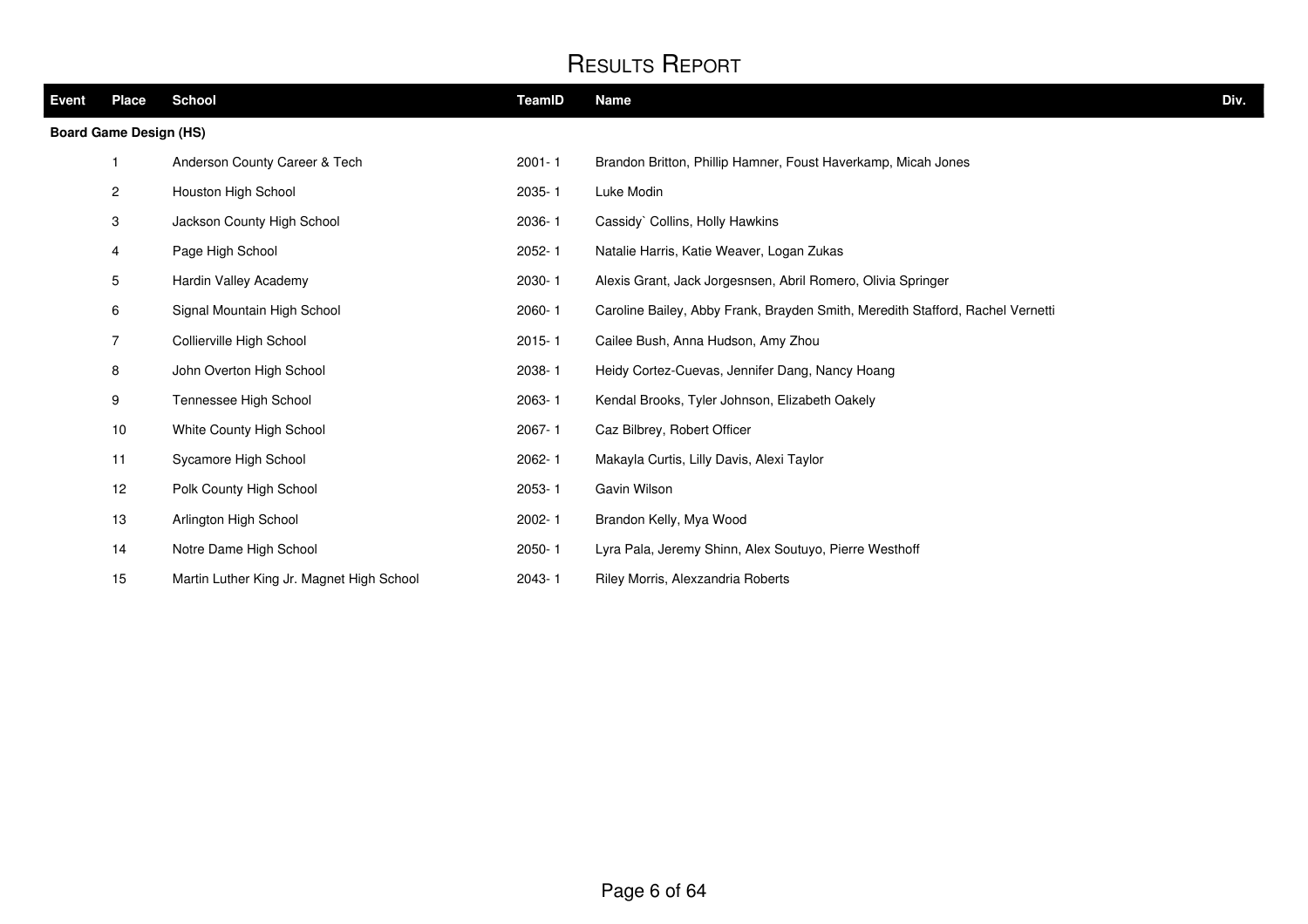| <b>Event</b>               | <b>Place</b>             | <b>School</b>              | TeamID | <b>Name</b>            | Div. |
|----------------------------|--------------------------|----------------------------|--------|------------------------|------|
| CAD 2D, Architectural (HS) |                          |                            |        |                        |      |
|                            |                          | Dickson County High School |        | Gage Wilson            |      |
|                            | Hampton High School<br>2 |                            |        | <b>Trinity Camillo</b> |      |
|                            | 3                        | Sycamore High School       |        | <b>Bryson Lee</b>      |      |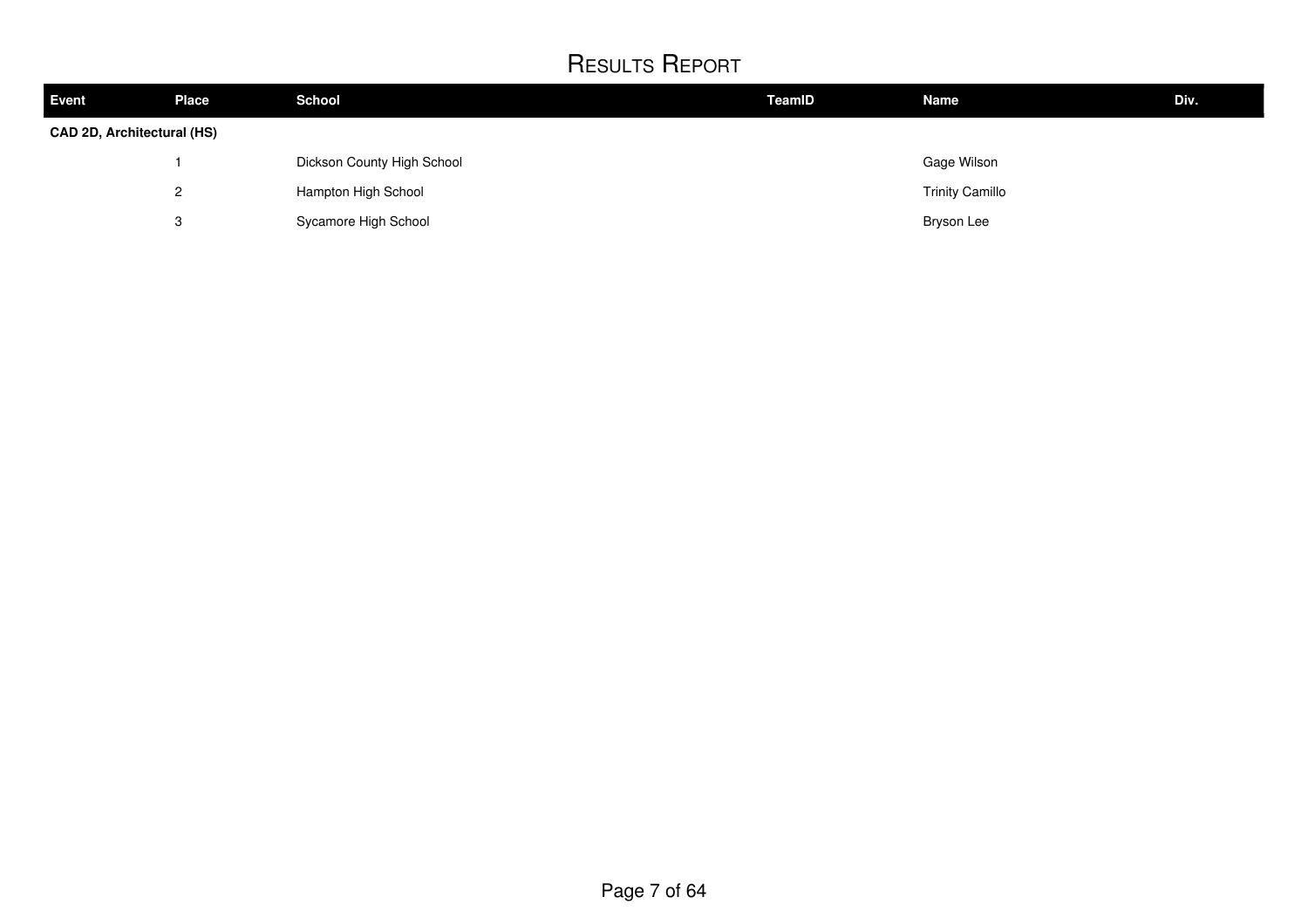| Event                    | <b>Place</b>                                                                                                                     | <b>School</b>            | TeamID | <b>Name</b>     | Div. |
|--------------------------|----------------------------------------------------------------------------------------------------------------------------------|--------------------------|--------|-----------------|------|
| CAD 3D, Engineering (HS) |                                                                                                                                  |                          |        |                 |      |
|                          |                                                                                                                                  | Hampton High School      |        | Zack Oliver     |      |
|                          | $\overline{2}$<br>Anderson County Career & Tech<br>3<br>White County High School<br>Dickson County High School<br>$\overline{4}$ |                          |        | Elijah Hall     |      |
|                          |                                                                                                                                  |                          |        | Rodney Randolph |      |
|                          |                                                                                                                                  |                          |        | Isaiah Garton   |      |
|                          | $5\phantom{.0}$                                                                                                                  | Hardin Valley Academy    |        | Will Greenwood  |      |
|                          | 5                                                                                                                                | Karns High School        |        | Dallas Wilson   |      |
|                          | 6                                                                                                                                | Collierville High School |        | Nolan Patterson |      |
|                          | 7                                                                                                                                | East T-STEM Academy      |        | Elijah Watley   |      |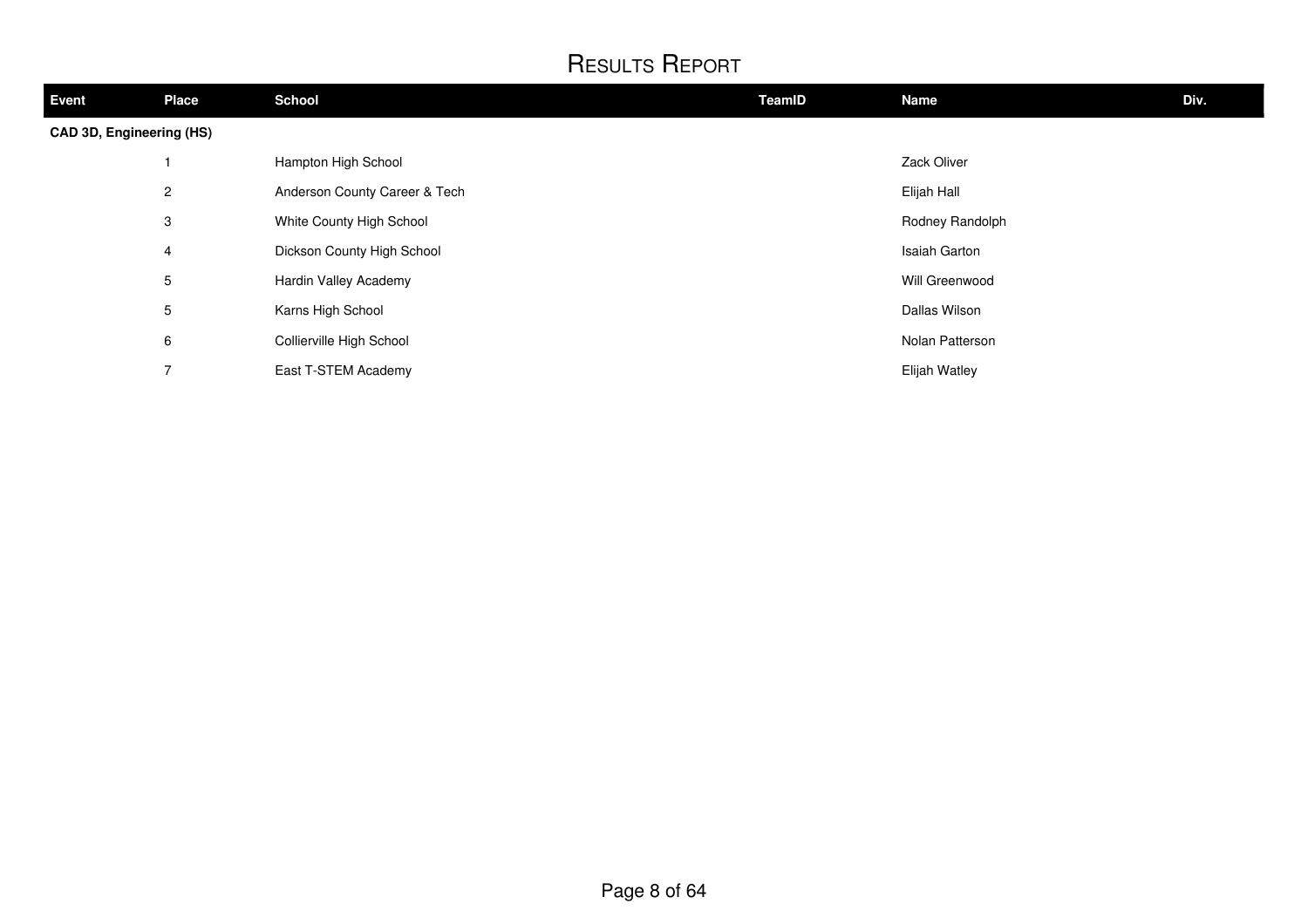| <b>Event</b>                | <b>Place</b> | <b>School</b>                 | <b>TeamID</b> | <b>Name</b>           | Div. |
|-----------------------------|--------------|-------------------------------|---------------|-----------------------|------|
| <b>CAD Foundations (MS)</b> |              |                               |               |                       |      |
|                             |              | Robertsville Middle School    |               | Hudson Reynolds       |      |
|                             | 2            | Signal Mountain Middle School |               | Ellie Donen           |      |
|                             | 3            | Northwest Middle School       |               | Brandon' Ross         |      |
|                             | 4            | Northwest Middle School       |               | Brian Galvan Zambrano |      |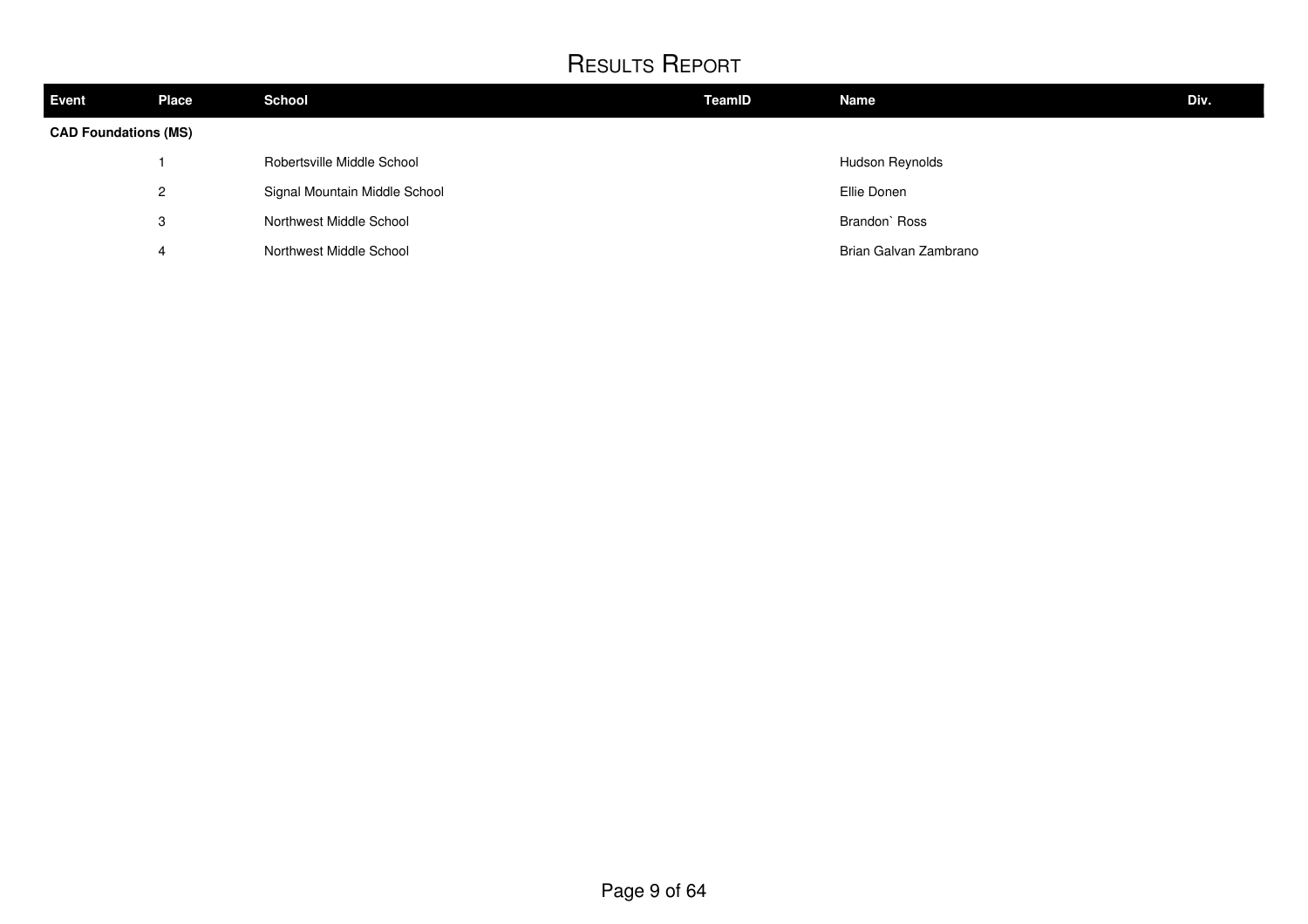| Event            | <b>Place</b> | <b>School</b>                                 | TeamID | Name                  | Div. |
|------------------|--------------|-----------------------------------------------|--------|-----------------------|------|
| Career Prep (MS) |              |                                               |        |                       |      |
|                  |              | Signal Mountain Middle School                 |        | <b>Caroline Burns</b> |      |
|                  | $\mathbf{2}$ | Rose Park Math and Science Magnet Middle Prep |        | Megan Schelling       |      |
|                  | 3            | Karns Middle School                           |        | Elizabeth Linnik      |      |
|                  | 4            | Northeast MS                                  |        | Phoebe Hewett         |      |
|                  | 5            | <b>Fairview Middle School</b>                 |        | Izabella Maige        |      |
|                  | 6            | Northwest Middle School                       |        | Olivia Blevins        |      |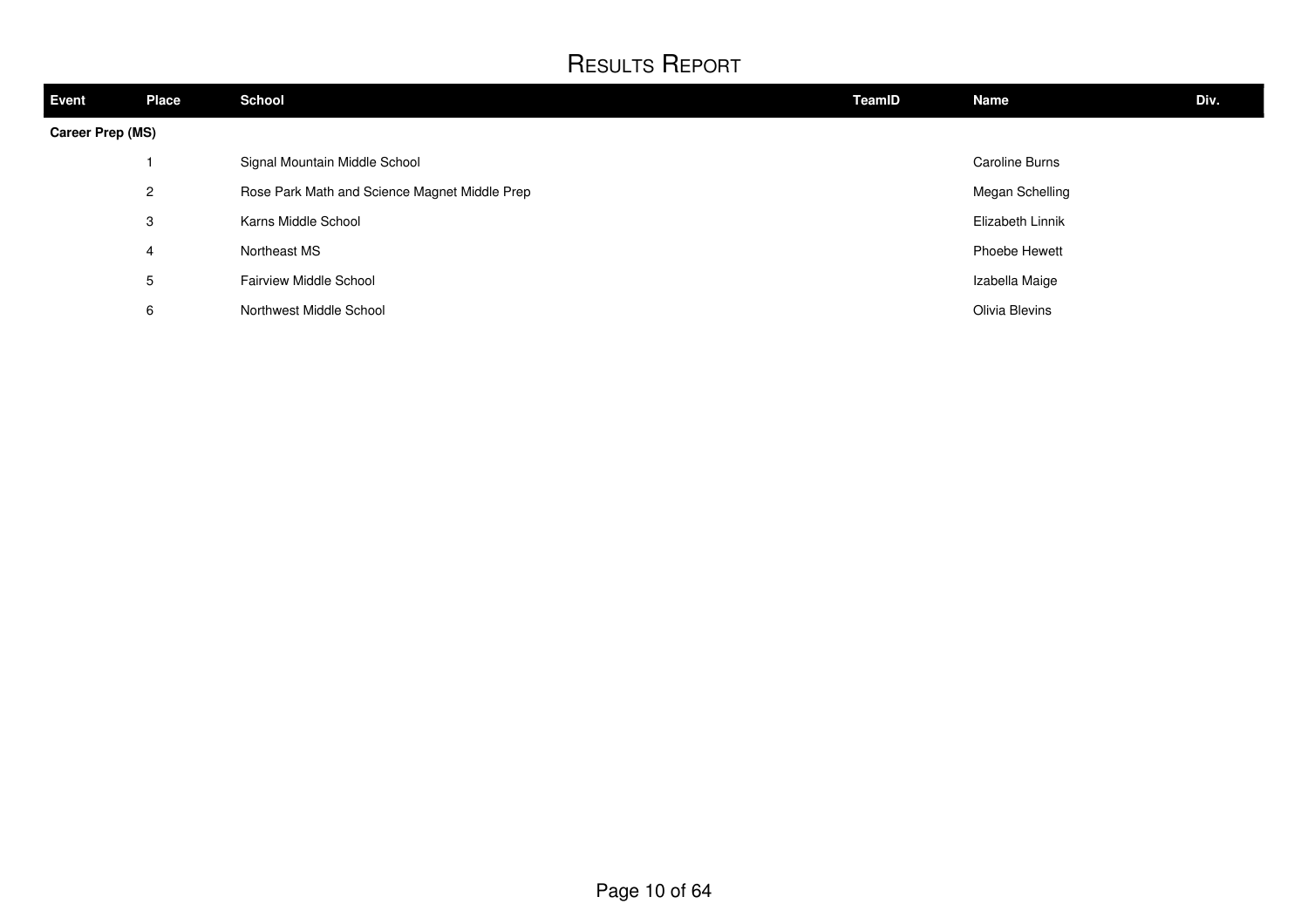| <b>Event</b>                              | <b>Place</b> | <b>School</b>           | <b>TeamID</b> | <b>Name</b>                       | Div. |
|-------------------------------------------|--------------|-------------------------|---------------|-----------------------------------|------|
| <b>Challenging Technology Issues (MS)</b> |              |                         |               |                                   |      |
|                                           |              | Bearden Middle School   | $1004 - 1$    | Ayaz Sultan, Alden Wilson         |      |
|                                           | $\mathbf{2}$ | Karns Middle School     | $1040 - 1$    | Vivian Cooper, Ryann Winterbotham |      |
|                                           | 3            | Fairview Middle School  | $1025 - 1$    | Bennett Bateman, Janah Eads       |      |
|                                           | 4            | Havenview Middle School | 1032-1        | Briana Norment, Samaya Tucker     |      |
|                                           | 5            | Loftis Middle School    | $1041 - 1$    | Abi Davis, Wyeth Long             |      |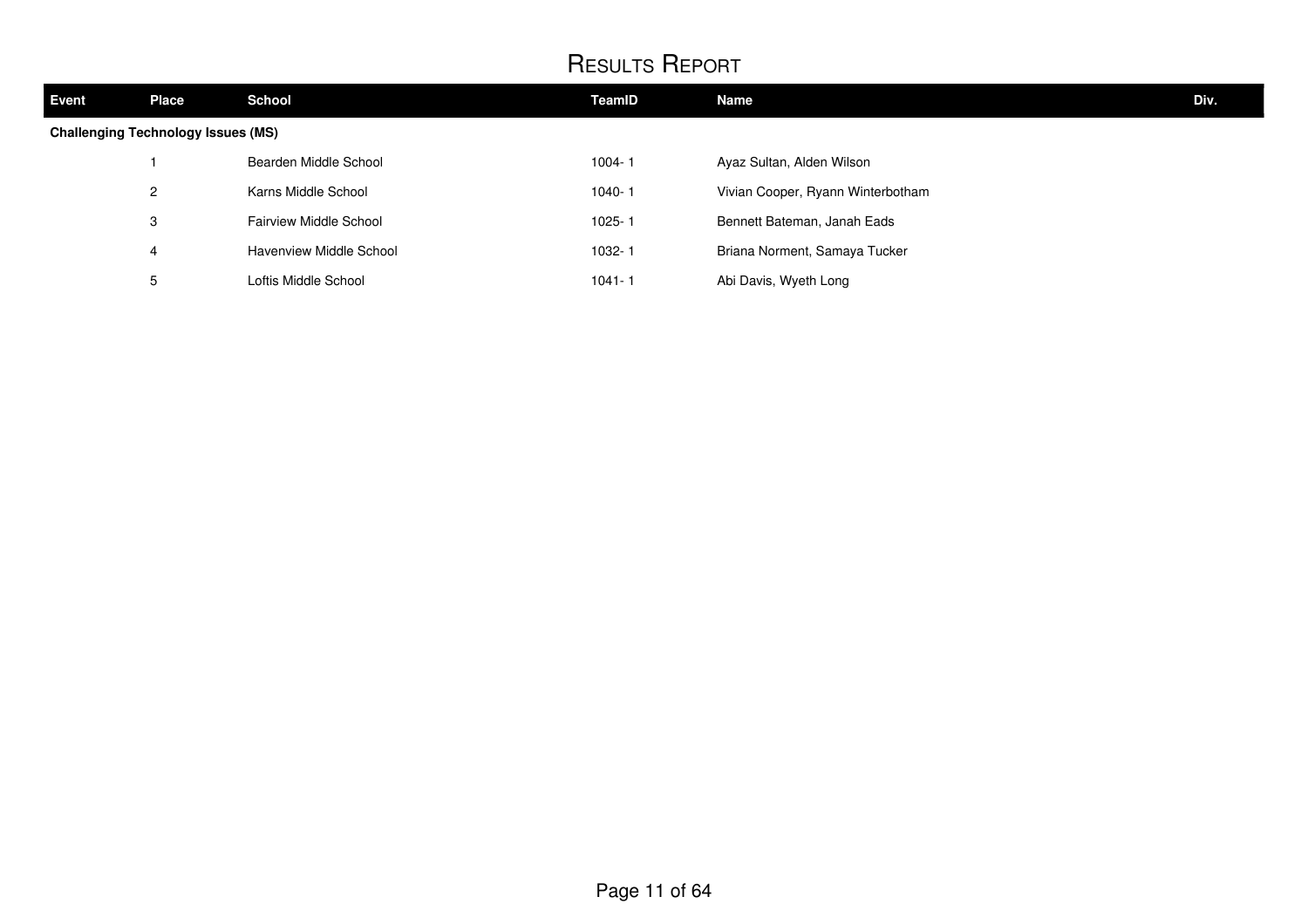| Event                    | <b>Place</b> | School                          | TeamID     | Name                                                                                               | Div. |
|--------------------------|--------------|---------------------------------|------------|----------------------------------------------------------------------------------------------------|------|
| <b>Chapter Team (HS)</b> |              |                                 |            |                                                                                                    |      |
|                          |              | Chattanooga School For The Arts | $2010 - 1$ | Lana El-Etr, Ashely George, Raley Hendrix, Cydney Kapperman, Isabel Uson, Amy Yamashita            |      |
|                          |              | Hardin Valley Academy           | $2030 - 1$ | Zander Bolas, Will Feldman, Tori Hart, Iris Li, Hannah Selph, Riley Speas                          |      |
|                          | 3            | Middle College High School      | 2045-1     | Jordaan Davis, Jaytonn Hunter, Tamiya Temple, Zoe Tripp, Gabrielle White, Kendall Williams         |      |
|                          | 4            | Signal Mountain High School     | $2060 - 1$ | Carson Bock, Caroline Cornett, Karina Perez, Megan Salmons, Meredith Stafford, Malynda Wollert     |      |
|                          |              | Collierville High School        | $2015 - 1$ | Nithya Achanta, Anna Hudson, Rebekah Lassiter, Sumedha Rao, Sanjana Sundararajan, Sahithi Thippana |      |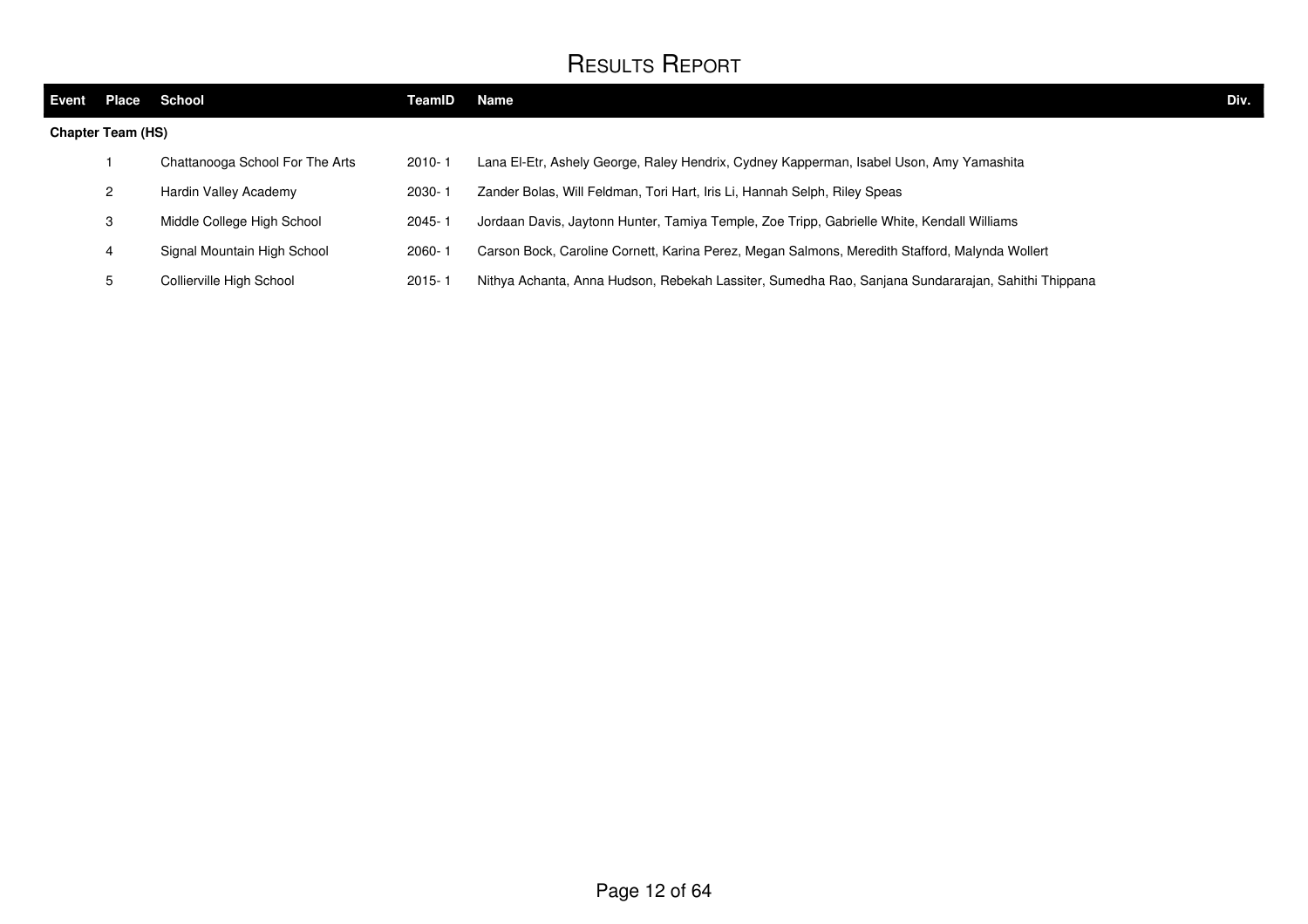| Event Place |                          | School                        | TeamID     | Name                                                                                                  | Div. |
|-------------|--------------------------|-------------------------------|------------|-------------------------------------------------------------------------------------------------------|------|
|             | <b>Chapter Team (MS)</b> |                               |            |                                                                                                       |      |
|             |                          | Bearden Middle School         | 1004-1     | Duncan Arnold, Drew Brillhart, Jackson Novinger, Sam Scott, Ayaz Sultan, Alden Wilson                 |      |
|             |                          | Signal Mountain Middle School | $1061 - 1$ | Adrian Andrescu, Alexia Apablaza, Nick Barrett, Kaitlyn Castellanet, Weston Livingood, William Wright |      |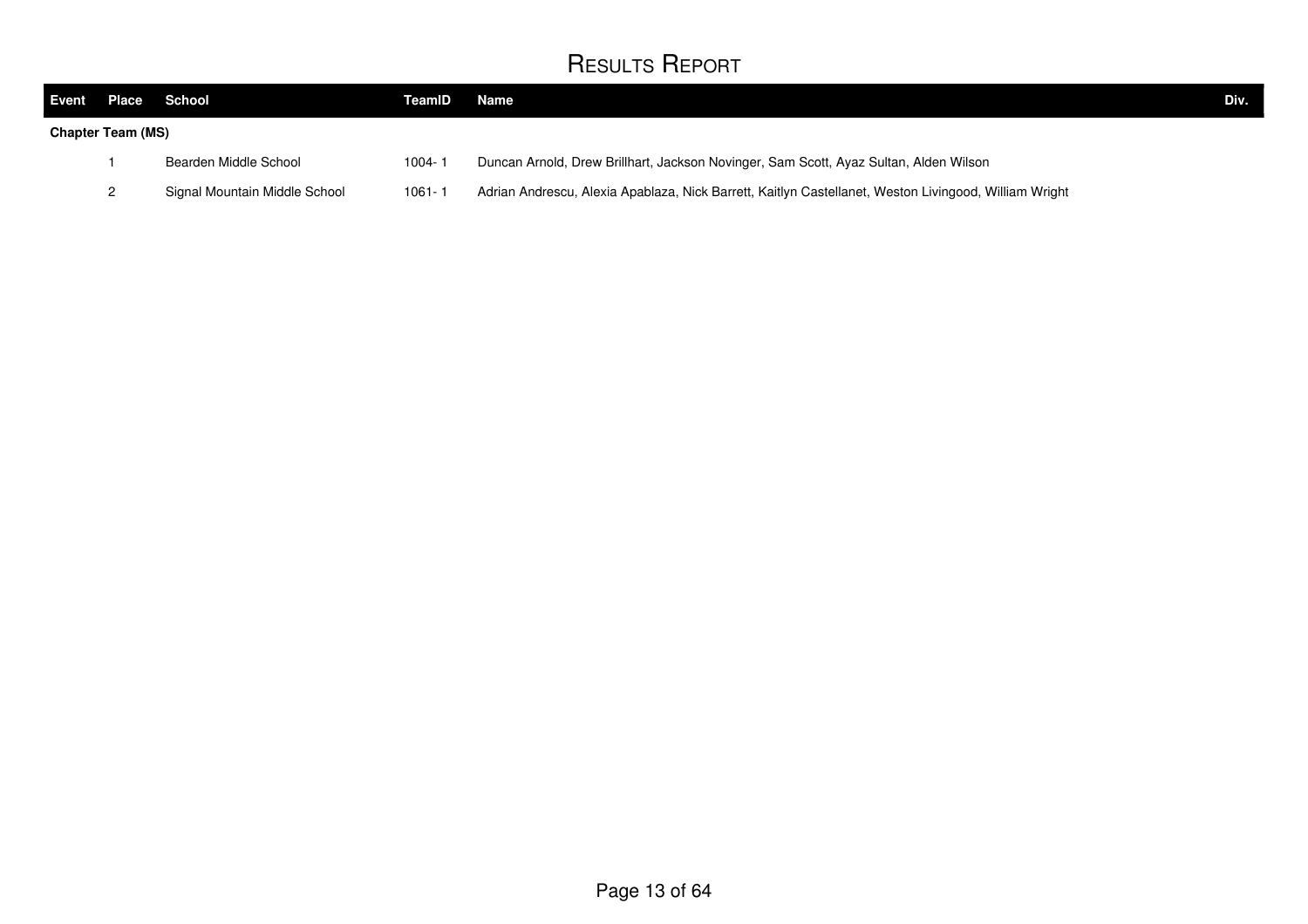| Event | Place                          | <b>School</b>                             | TeamID     | <b>Name</b>                                                                                 | Div. |
|-------|--------------------------------|-------------------------------------------|------------|---------------------------------------------------------------------------------------------|------|
|       | <b>Children's Stories (HS)</b> |                                           |            |                                                                                             |      |
|       | $\mathbf{1}$                   | Sycamore High School                      | $2062 - 1$ | Keegan Bilodeau, Makayla Curtis, Lilly Davis, Mary Davis, Alexi Taylor                      |      |
|       | $\overline{c}$                 | Signal Mountain High School               | 2060-1     | Riley Sapp, Meredith Stafford                                                               |      |
|       | 3                              | Jackson County High School                | 2036-1     | <b>Bailey Lloyd</b>                                                                         |      |
|       | 4                              | Collierville High School                  | $2015 - 1$ | Pavani Epparla, Shruti Ganesh, Anna Hudson, Shreeya Katta, Rebekah Lassiter, Lauren Nichols |      |
|       | 5                              | White County High School                  | 2067-1     | Emily Kopsaftis, Robert Officer                                                             |      |
|       | 6                              | Arlington High School                     | 2002-1     | Hannah Taylor, Jacob Taylor, Madelyn Wicker                                                 |      |
|       | $\overline{7}$                 | <b>L&amp;N STEM Academy</b>               | 2078-1     | Natalie Duncan                                                                              |      |
|       | 8                              | Martin Luther King Jr. Magnet High School | 2043-1     | Teara Anderson, Sabrina Nguyen, Raegyn Oliver, Iman Omer                                    |      |
|       | 9                              | Hardin Valley Academy                     | 2030-1     | Katie Hart, Iris Li                                                                         |      |
|       | 10                             | John Overton High School                  | 2038-1     | Emily Mai, Jane Nguyen, Trish Nguyen                                                        |      |
|       | 11                             | Fulton High School                        | 2027-1     | Allie Cullimore, Iyana Jones, Jude Pollard                                                  |      |
|       | 12                             | <b>Bartlett High School</b>               | 2003-1     | Adella Smith, Nicole Williams                                                               |      |
|       | 12                             | Volunteer High School                     | 2075-1     | Alicia Campbell, Kaleb Duncan, Emma Ragle, Mia Skelton                                      |      |
|       | 13                             | Houston High School                       | 2035-1     | Cathan Manning                                                                              |      |
|       | 14                             | Central Magnet School                     | 2009-1     | Joshua Berard, Ross Eady, Collin Gabel                                                      |      |
|       | 15                             | Karns High School                         | 2039-1     | Katy Cooke, Faith Gray, Maleah Holder, Mary Jefferies, Donia Lehmon, Hannah Zanucci         |      |
|       | 16                             | East T-STEM Academy                       | 2083-1     | Christopher Bailey, Annabelle Jones, Joshua Russell                                         |      |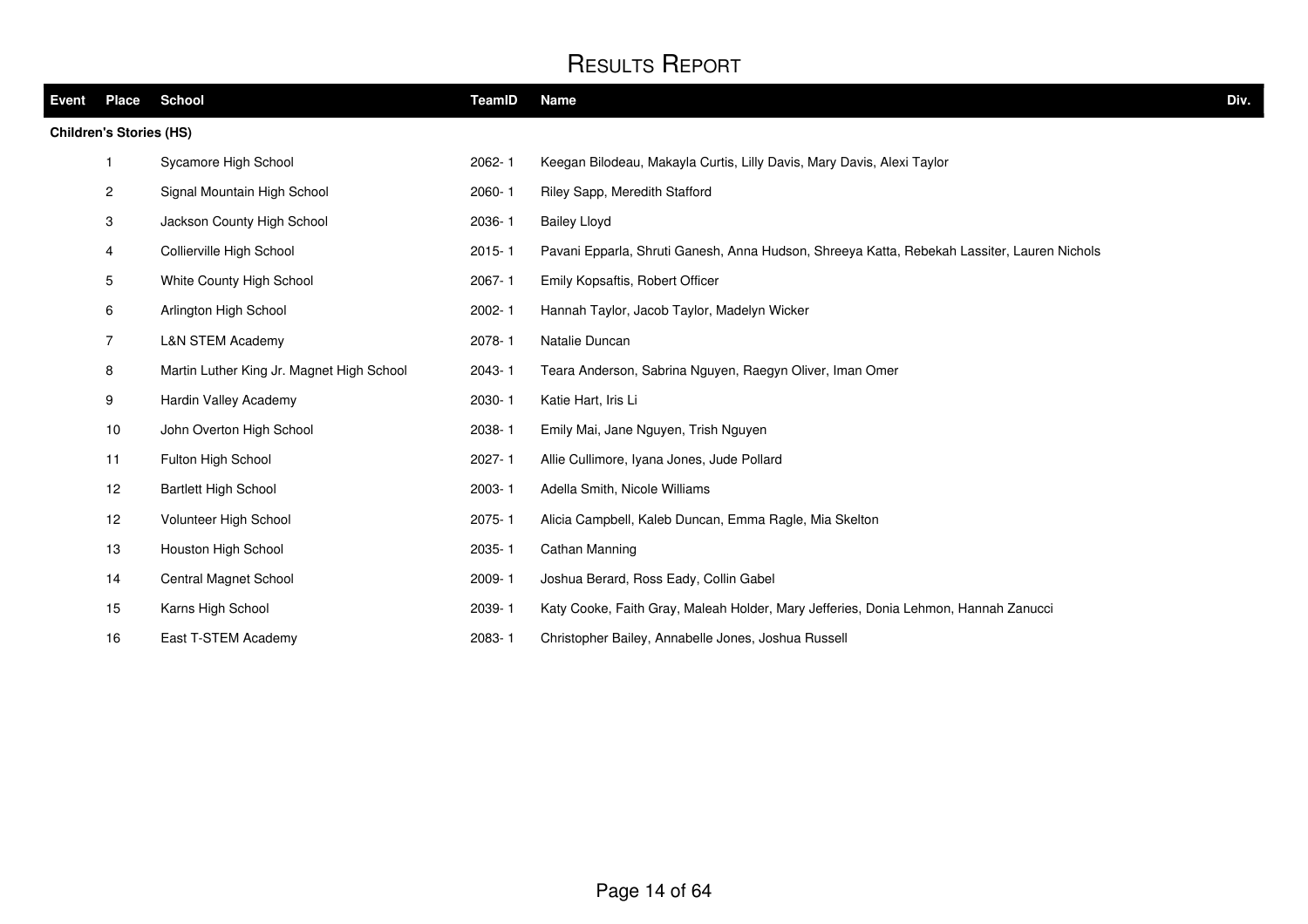| <b>Event</b> | <b>Place</b>                   | School                                        | TeamID     | <b>Name</b>                                                | Div. |
|--------------|--------------------------------|-----------------------------------------------|------------|------------------------------------------------------------|------|
|              | <b>Children's Stories (MS)</b> |                                               |            |                                                            |      |
|              |                                | Robertsville Middle School                    | 1055-1     | Laurel Hetrick, Odelia Kneiser                             |      |
|              | $\overline{2}$                 | Fairview Middle School                        | 1025-1     | Lillie Baker, Madison Brewer, Janah Eads                   |      |
|              | 3                              | Rose Park Math and Science Magnet Middle Prep | $1057 - 1$ | Klaudia Hunter, Zofia Hunter                               |      |
|              | 4                              | Northeast MS                                  | 1073-1     | Victoria Hodgman, Adrienne Slagle                          |      |
|              | 5                              | Loftis Middle School                          | 1041-1     | Alysa Creviston, Alexa Davis, Lauren Hendrix, Ava Highfill |      |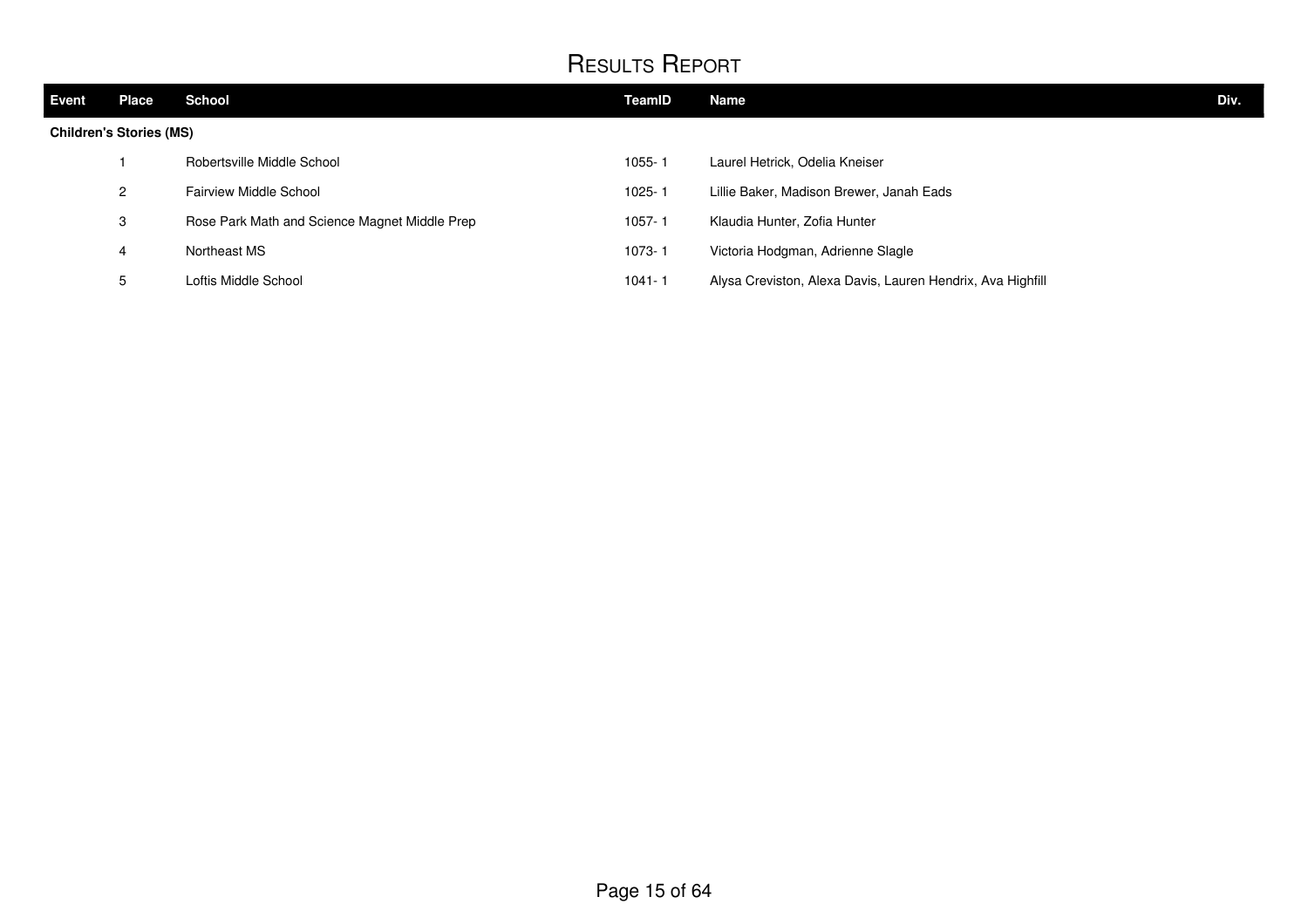| <b>Event</b> | <b>Place</b>   | <b>School</b>                 | TeamID     | <b>Name</b>                                      | Div. |
|--------------|----------------|-------------------------------|------------|--------------------------------------------------|------|
| Coding (HS)  |                |                               |            |                                                  |      |
|              | 1              | Central Magnet School         | 2009-1     | Gabriel Carver, Trey Cochran, Holden Stringfield |      |
|              | $\overline{2}$ | Anderson County Career & Tech | $2001 - 1$ | Alex Baker, Alex Zandstra                        |      |
|              | 3              | Houston High School           | 2035-1     | Manas Malla, Devesh Tupkar                       |      |
|              | 4              | East T-STEM Academy           | 2083-1     | Zachary Campbell                                 |      |
|              | 5              | Page High School              | 2052-1     | Riley Dillon, Farzan Nasar                       |      |
|              | 6              | Sycamore High School          | 2062-1     | Keegan Bilodeau, Conner Vick                     |      |
|              | $\overline{7}$ | Collierville High School      | $2015 - 1$ | Elliot Ahn, Megan Liu                            |      |
|              | 8              | John Overton High School      | 2038-1     | Jonathan Peng, Ryan Truong                       |      |
|              | 9              | Tennessee High School         | 2063-1     | Kendal Brooks, De'Ante Mayo                      |      |
|              | 10             | Arlington High School         | 2002-1     | Wyatt Dorsey, John Leichner                      |      |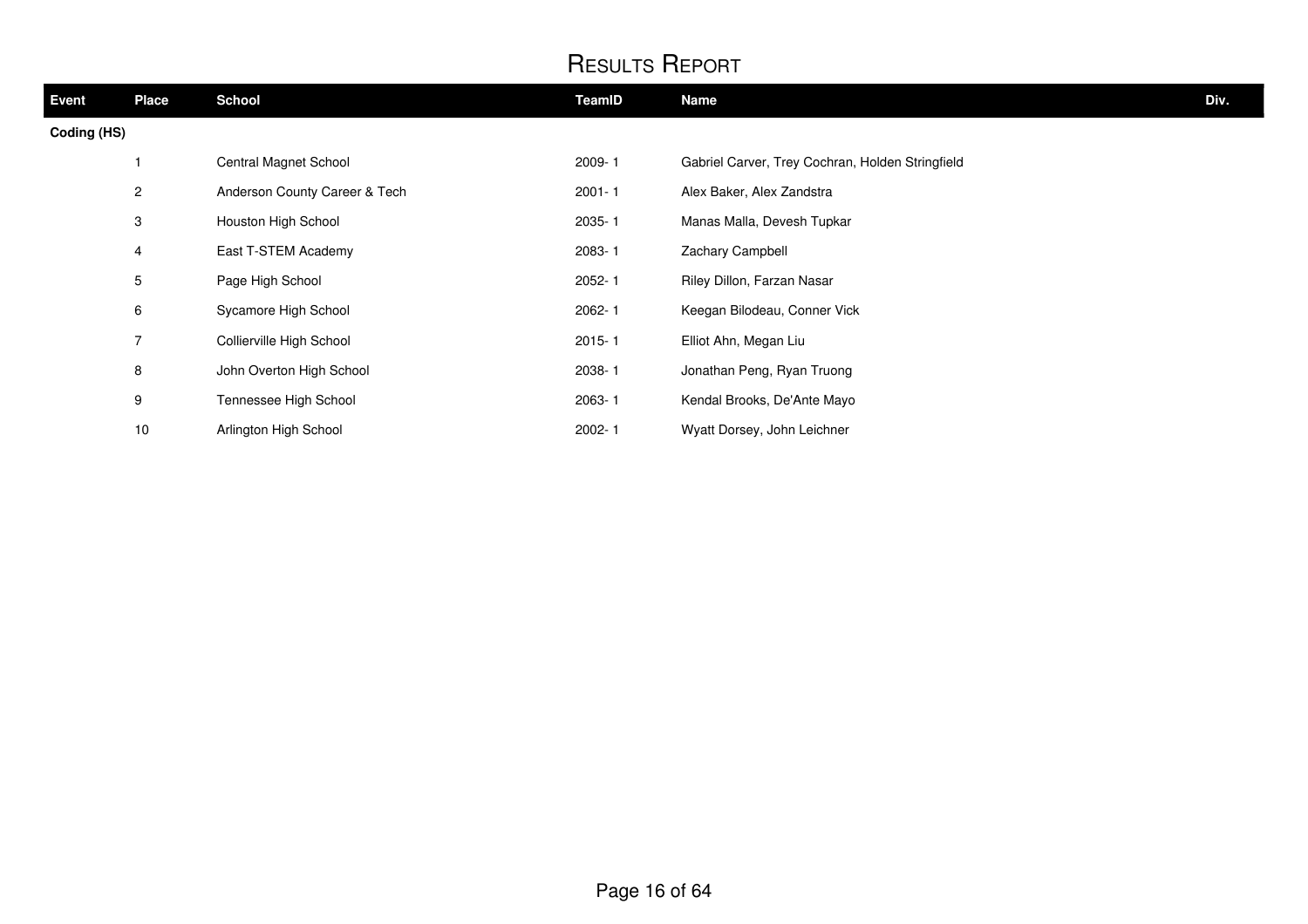| <b>Event</b> | <b>Place</b>   | <b>School</b>                                 | TeamID     | Name                             | Div. |
|--------------|----------------|-----------------------------------------------|------------|----------------------------------|------|
| Coding (MS)  |                |                                               |            |                                  |      |
|              |                | Bearden Middle School                         | 1004-1     | Alex Pittman, Logan Waller       |      |
|              | $\overline{2}$ | Rose Park Math and Science Magnet Middle Prep | 1057-1     | Lena Feleke, James Roberts       |      |
|              | 3              | Fairview Middle School                        | 1025-1     | Bennett Bateman, Logan Oxendine  |      |
|              | 4              | Loftis Middle School                          | $1041 - 1$ | Garrett Beach, Caden Self        |      |
|              | ა              | Norris Middle School                          | 1046-1     | Daniel Bowling, Jonathan Butcher |      |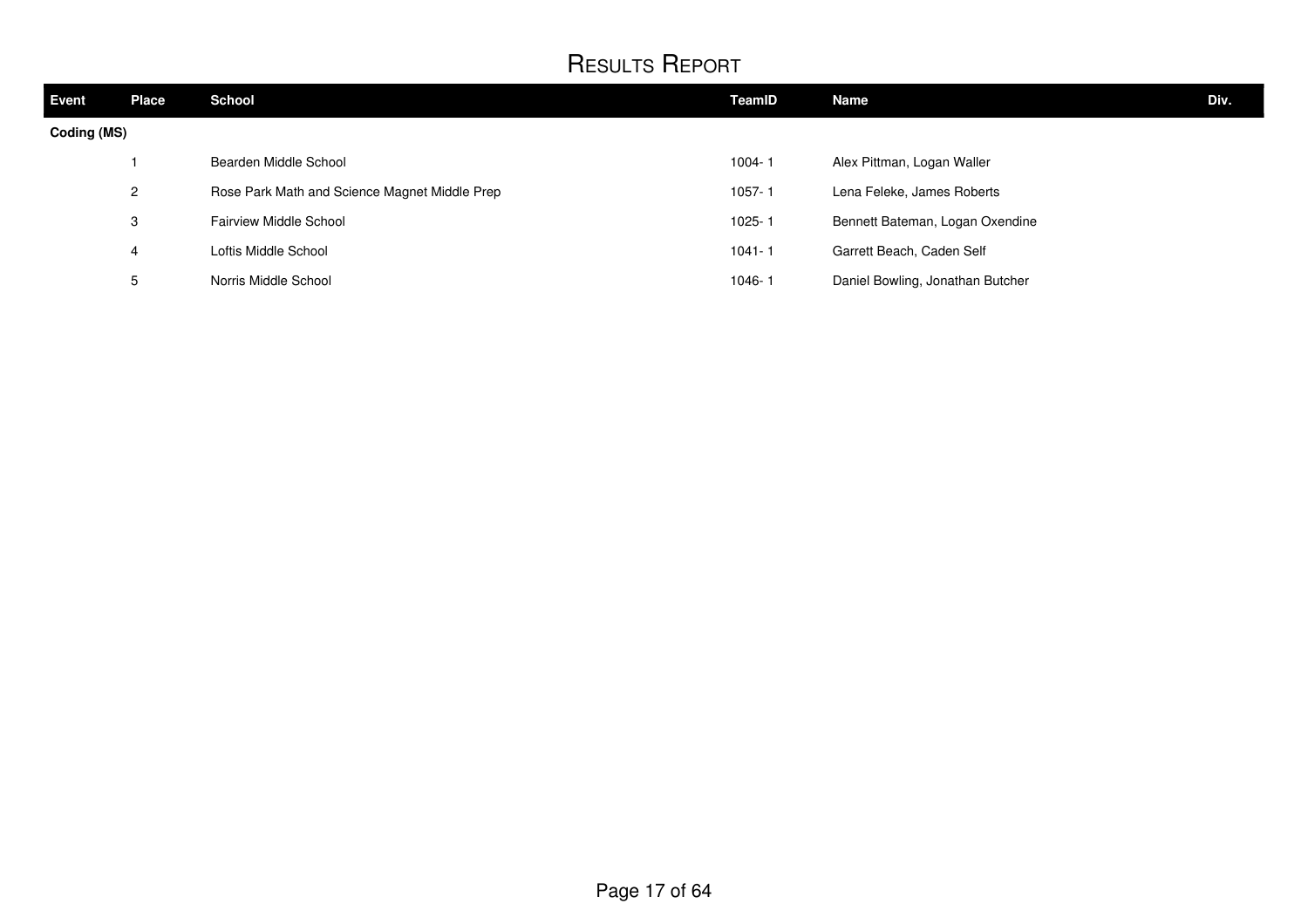| <b>Event</b> | Place                                         | <b>School</b>         | TeamID     | <b>Name</b>                | Div. |  |  |
|--------------|-----------------------------------------------|-----------------------|------------|----------------------------|------|--|--|
|              | <b>Computer Integrated Manufacturing (HS)</b> |                       |            |                            |      |  |  |
|              |                                               | Central Magnet School | $2009 - 1$ | Eli Bunyi, Lance Garcia    |      |  |  |
|              |                                               | Karns High School     | 2039-1     | Noah Kelley, Dallas Wilson |      |  |  |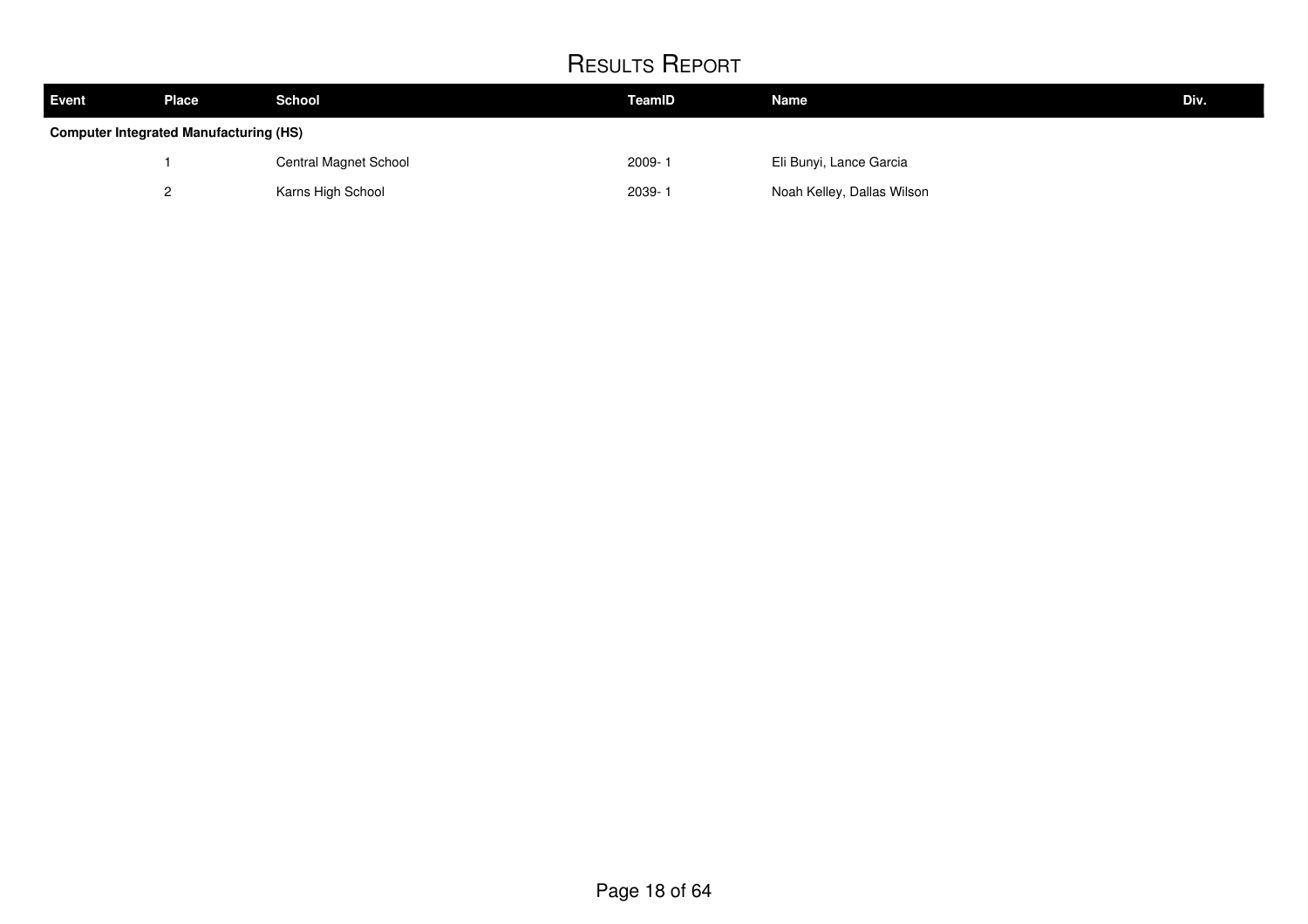| <b>Event</b>                       | Place | School                                        | TeamID     | Name                                                | Div. |
|------------------------------------|-------|-----------------------------------------------|------------|-----------------------------------------------------|------|
| <b>Construction Challenge (MS)</b> |       |                                               |            |                                                     |      |
|                                    |       | Signal Mountain Middle School                 | $1061 - 1$ | Autumn Cadieux, Kaitlyn Castellanet, Tommy Giannasi |      |
|                                    |       | Rose Park Math and Science Magnet Middle Prep | 1057-1     | Gabrielle Lucas, Hannah Withers                     |      |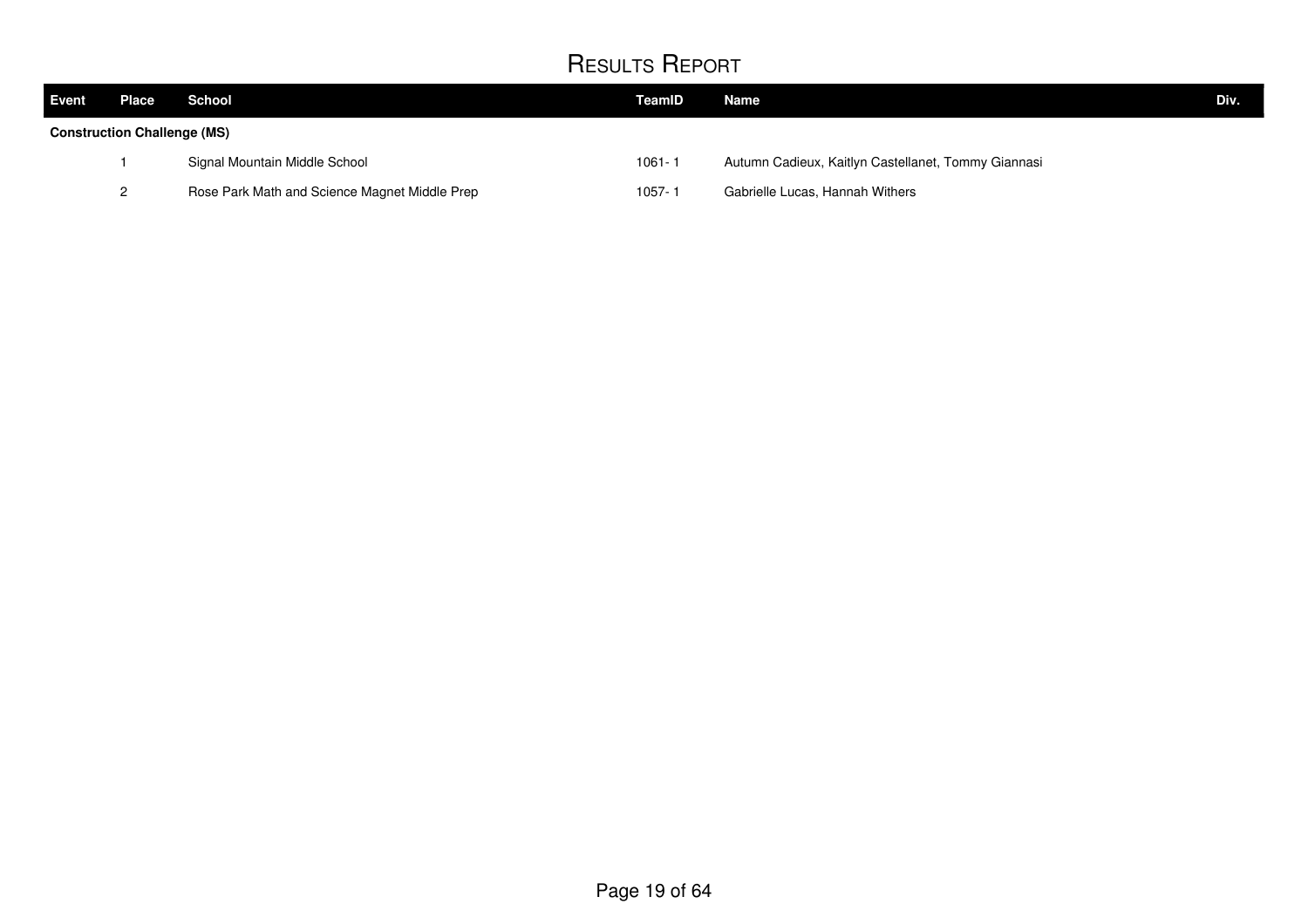| Event | <b>Place</b>                              | <b>School</b>                   | TeamID     | Name                                | Div. |
|-------|-------------------------------------------|---------------------------------|------------|-------------------------------------|------|
|       | <b>Debating Technological Issues (HS)</b> |                                 |            |                                     |      |
|       |                                           | Signal Mountain High School     | 2060-1     | Malynda Wollert, Yuyang Wu          |      |
|       | $\overline{a}$                            | Collierville High School        | $2015 - 1$ | Sruti Gandreti, Sharon Lee          |      |
|       | 3                                         | Karns High School               | 2039-1     | Katy Cooke, Noah Kelley             |      |
|       | 4                                         | Anderson County Career & Tech   | $2001 - 1$ | Kadin Blevins, Gabe Watson          |      |
|       | $5\phantom{.0}$                           | Page High School                | $2052 - 1$ | Carsten Rovey, Keith Stubblebine    |      |
|       | 6                                         | Arlington High School           | 2002-1     | Keegan Fong, Jackson Torregrossa    |      |
|       | 7                                         | Sycamore High School            | 2062-1     | Joshua Edwards, Trevor Thomason     |      |
|       | 8                                         | Notre Dame High School          | $2050 - 1$ | Maria Kasipovic, Nevaeh Stoudermire |      |
|       | 9                                         | <b>Bartlett High School</b>     | 2003-1     | Logan Simpson, Zachary Stallings    |      |
|       | 10                                        | Middle College High School      | $2045 - 1$ | Dewayne Mason, Gabrielle White      |      |
|       | 11                                        | Chattanooga School For The Arts | $2010 - 1$ | Collin Matthews, Claire Pouncey     |      |
|       | 12                                        | Franklin County High School     | 2026-1     | Terry Haring, Aden Rung             |      |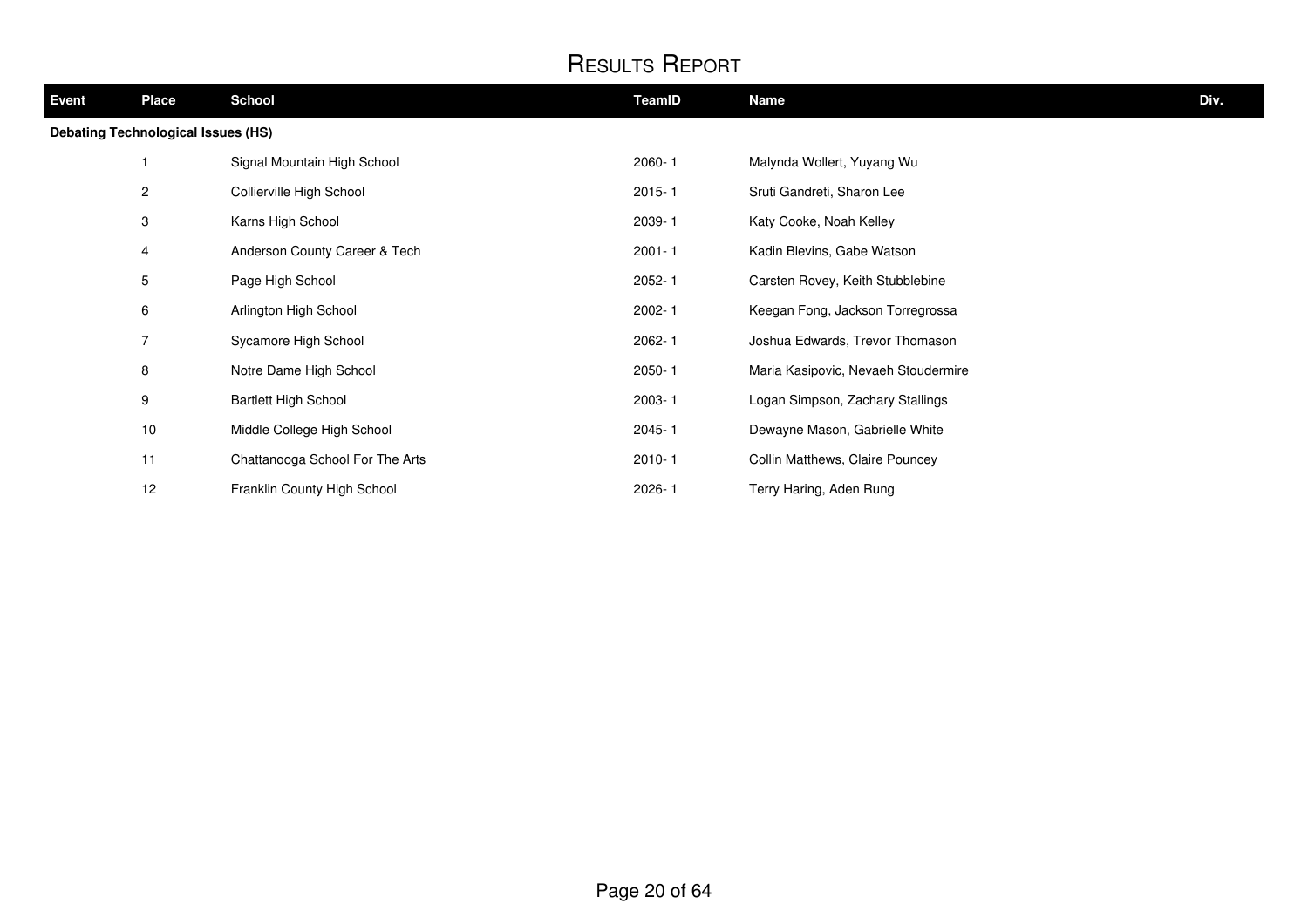| <b>Event</b>                    | <b>Place</b>   | <b>School</b>                                 | <b>TeamID</b> | <b>Name</b>     | Div. |
|---------------------------------|----------------|-----------------------------------------------|---------------|-----------------|------|
| <b>Digital Photography (MS)</b> |                |                                               |               |                 |      |
|                                 |                | Cleveland Middle School                       |               | Evan Lamneck    |      |
|                                 | $\overline{2}$ | Robertsville Middle School                    |               | Canaan Hixon    |      |
|                                 | 3              | Rose Park Math and Science Magnet Middle Prep |               | Megan Schelling |      |
|                                 | 4              | Signal Mountain Middle School                 |               | Autumn Cadieux  |      |
|                                 | 5              | <b>Fairview Middle School</b>                 |               | Lillie Baker    |      |
|                                 |                |                                               |               |                 |      |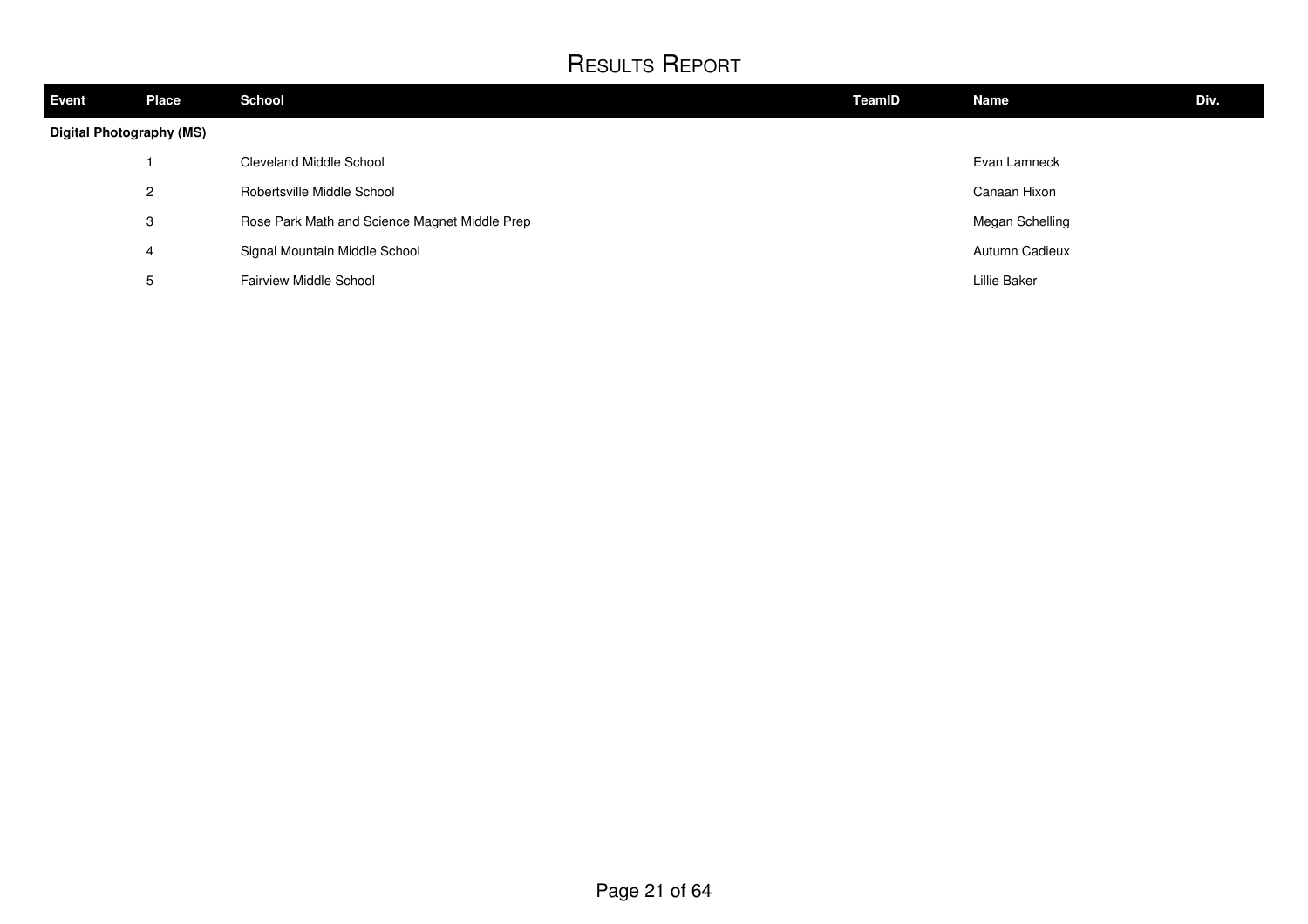| Event | <b>Place</b>                         | <b>School</b>               | TeamID     | <b>Name</b>                                                                        | Div. |
|-------|--------------------------------------|-----------------------------|------------|------------------------------------------------------------------------------------|------|
|       | <b>Digital Video Production (HS)</b> |                             |            |                                                                                    |      |
|       |                                      | John Overton High School    | 2038-1     | Mason Arnold, Mark Beech, Matthew Beech, Rogelio Cortez-Cuevas, Rasti Doski        |      |
|       | $\overline{c}$                       | Page High School            | $2052 - 1$ | Katie Adams, Rachel Dick, India Lux, Delaney Miller, Wil Souers, Christopher Stach |      |
|       | 3                                    | Polk County High School     | 2053-1     | Anna Fultz, Dane Soto, Nick Trahan, Gavin Wilson                                   |      |
|       | 4                                    | White County High School    | 2067-1     | Benjamin Barry, Holden Koehler, Trinity Yap                                        |      |
|       | 5                                    | Jackson County High School  | 2036-1     | Cassidy` Collins, Holly Hawkins, Dallas Johnson, Justin King, Zachary Pennington   |      |
|       | 6                                    | Sycamore High School        | $2062 - 1$ | Conner Bunch, Justin Fields, Cameron Johnson, Hunter Shelton                       |      |
|       | 7                                    | Arlington High School       | $2002 - 1$ | Andrew Forbess, Brennan Mckeegan, Andy Tran, Chandler Wall                         |      |
|       | 8                                    | Signal Mountain High School | $2060 - 1$ | Alizah Amir, Karina Perez                                                          |      |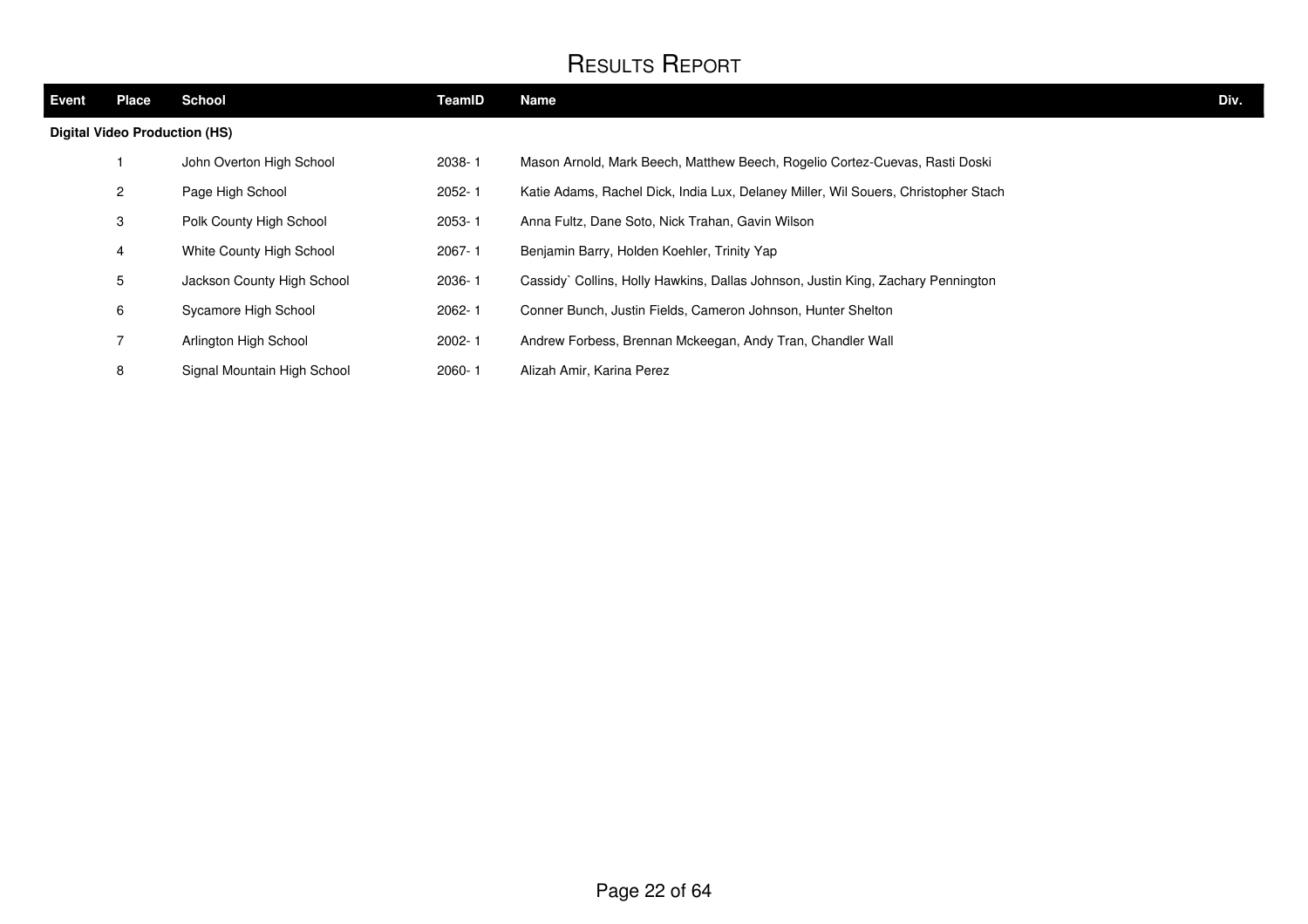| Event         | <b>Place</b>              | <b>School</b>                   | TeamID | <b>Name</b>      | Div. |
|---------------|---------------------------|---------------------------------|--------|------------------|------|
| Dragster (MS) |                           |                                 |        |                  |      |
|               |                           | Bearden Middle School           |        | Alden Wilson     |      |
|               | $\mathcal{P}$<br><u>L</u> | West Collierville Middle School |        | Brendan Espinola |      |
|               | ິ<br>دت                   | Norris Middle School            |        | Essie Haverkamp  |      |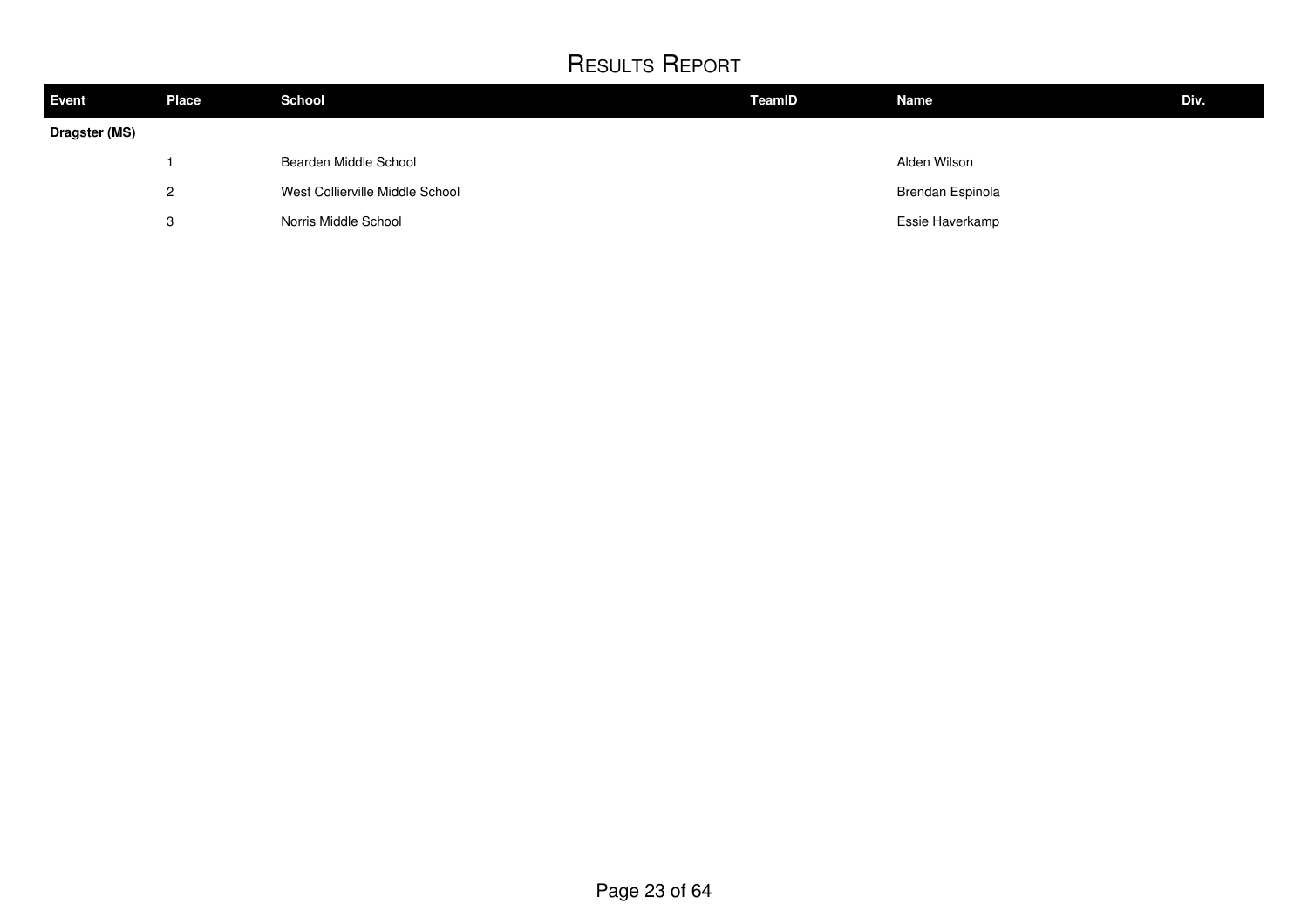| Event                       | <b>Place</b>            | <b>School</b>                 | TeamID | <b>Name</b>           | Div. |
|-----------------------------|-------------------------|-------------------------------|--------|-----------------------|------|
| <b>Dragster Design (HS)</b> |                         |                               |        |                       |      |
|                             | 1                       | Volunteer High School         |        | Neisha French         |      |
|                             | $\overline{\mathbf{c}}$ | Dickson County High School    |        | Nick Arms             |      |
|                             | 3                       | Unicoi County Cte Center      |        | Jacob Walker          |      |
|                             | 4                       | Anderson County Career & Tech |        | Parker Meldrum        |      |
|                             | 5                       | Hardin Valley Academy         |        | Will Greenwood        |      |
|                             | 6                       | Springfield High School       |        | Ian Mardis            |      |
|                             | $\overline{7}$          | Dickson County High School    |        | Stanton Clifton       |      |
|                             | 8                       | Springfield High School       |        | Payton Pilkington     |      |
|                             | 9                       | Page High School              |        | Elijah Tidwell        |      |
|                             | 10                      | Central Magnet School         |        | Christopher Norman    |      |
|                             | 10                      | Central Magnet School         |        | Sam Waldron           |      |
|                             | 11                      | Arlington High School         |        | Jackson Ward          |      |
|                             | 12                      | Hampton High School           |        | Joseph Huskins        |      |
|                             | 13                      | Signal Mountain High School   |        | Chase Meier           |      |
|                             | 14                      | White County High School      |        | Rodney Randolph       |      |
|                             | 15                      | Fairview High School          |        | <b>Brandon Taylor</b> |      |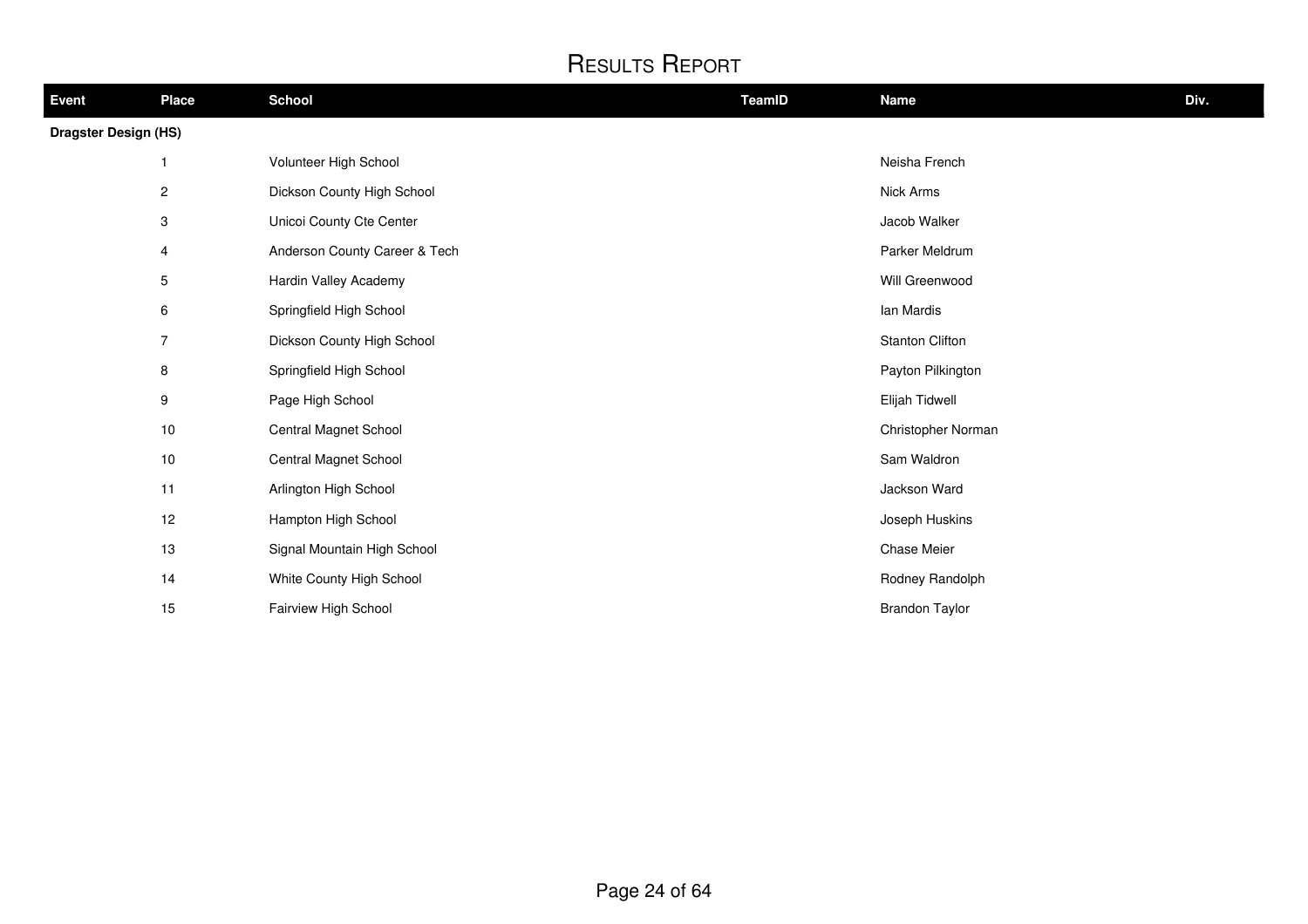| <b>Event</b>                        | <b>Place</b>   | <b>School</b>                 | TeamID | <b>Name</b>           | Div. |
|-------------------------------------|----------------|-------------------------------|--------|-----------------------|------|
| <b>Electrical Applications (MS)</b> |                |                               |        |                       |      |
|                                     |                | Karns Middle School           |        | Nolan Kit             |      |
|                                     | $\overline{2}$ | Karns Middle School           |        | Nathan Kit            |      |
|                                     | 3              | Robertsville Middle School    |        | Hudson Reynolds       |      |
|                                     | 4              | Robertsville Middle School    |        | London Asquith        |      |
|                                     | 5              | Bearden Middle School         |        | <b>Conner Mcentee</b> |      |
|                                     | 6              | Bearden Middle School         |        | Kai Beasley           |      |
|                                     | $\overline{7}$ | <b>Fairview Middle School</b> |        | Kylan Keller          |      |
|                                     | 8              | Fairview Middle School        |        | Peyton Kues           |      |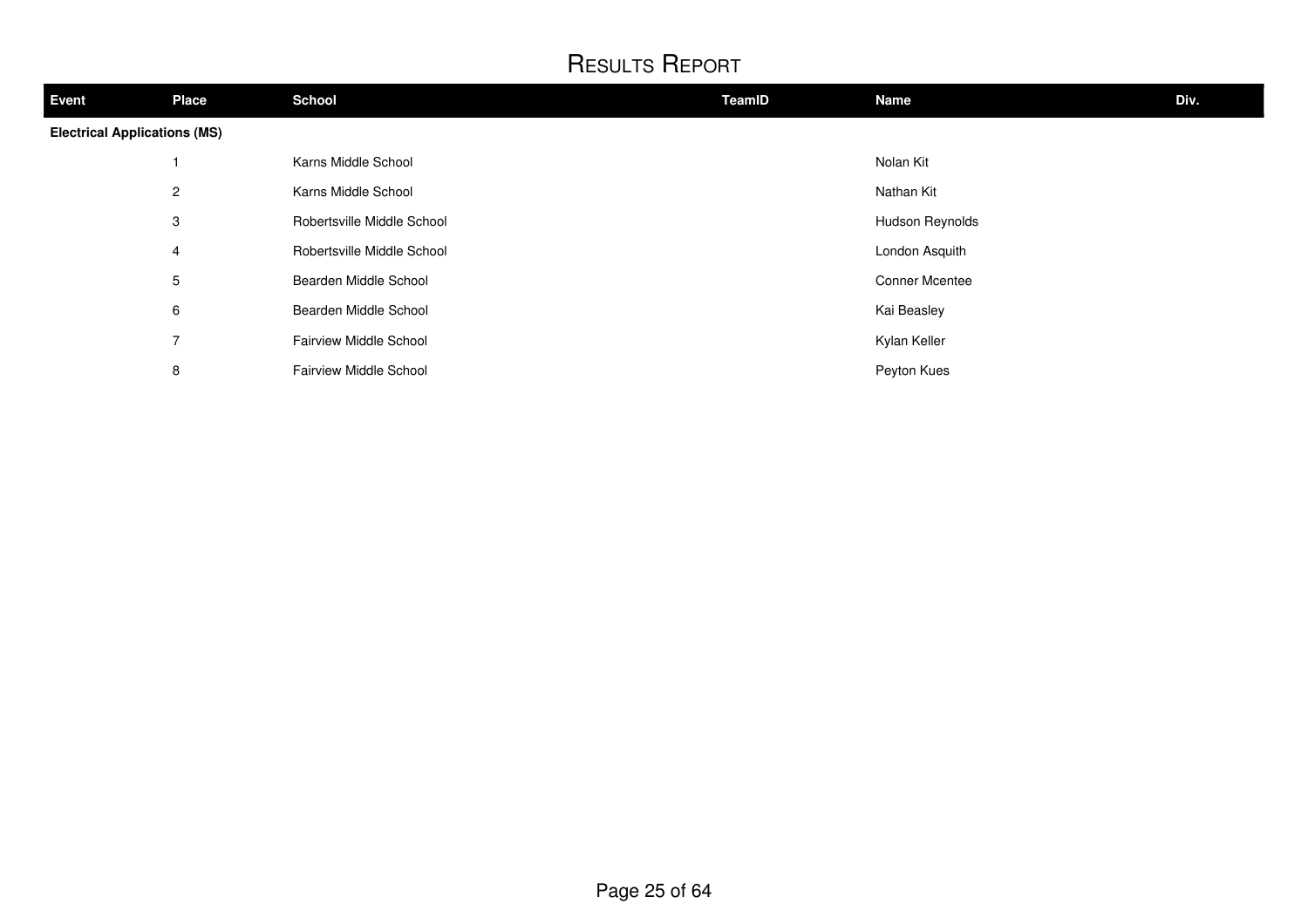| Event | <b>Place</b>    | School                                    | TeamID     | <b>Name</b>                                                                                         | Div. |
|-------|-----------------|-------------------------------------------|------------|-----------------------------------------------------------------------------------------------------|------|
|       |                 | <b>Engineering Design (HS)</b>            |            |                                                                                                     |      |
|       |                 | Page High School                          | $2052 - 1$ | Sammi Bugter, Aaditya Dungigalla, Aman Gupta Pokal, Jacob Phillips, Max Styler, Elijah Tidwell      |      |
|       | $\overline{2}$  | Jackson County High School                | 2036-1     | Isaac Hamlet, Blaine Keyton, Colin Keyton                                                           |      |
|       | 3               | Signal Mountain High School               | 2060-1     | Caroline Cornett, Hailey Fookes, Savannah Payne, Megan Salmons, Brayden Smith, Mary West            |      |
|       | 4               | Arlington High School                     | $2002 - 1$ | David Braese, Aaron Chadwick, Wyatt Dorsey, Ethan Gilliland, John Leichner                          |      |
|       | 5               | Sycamore High School                      | 2062-1     | Cody Breedlove, Jacob Goble, Cameron Johnson, Preston Nicholson, Jackson Shambaugh, Trevor Thomason |      |
|       | 6               | Karns High School                         | 2039-1     | Spencer Berry, Faith Gray, Jayden Gray, Lauren Kelly, Josh Ward, Dallas Wilson                      |      |
|       |                 | Houston High School                       | 2035-1     | Manas Malla, Kyle Scott, Devesh Tupkar                                                              |      |
|       | 8               | Fairview High School                      | 2024-1     | Eli Logan, Cody Turcotte, Jackson Turner                                                            |      |
|       | 9               | Anderson County Career & Tech             | $2001 - 1$ | Alex Baker, Chris Cannon, Molly Williams                                                            |      |
|       | 10 <sup>°</sup> | Martin Luther King Jr. Magnet High School | $2043 - 1$ | Nefermaya Cunningham, Brendan Nguyen, Katherine Parker-Repher, Alexzandria Roberts, Zechariah Sam   |      |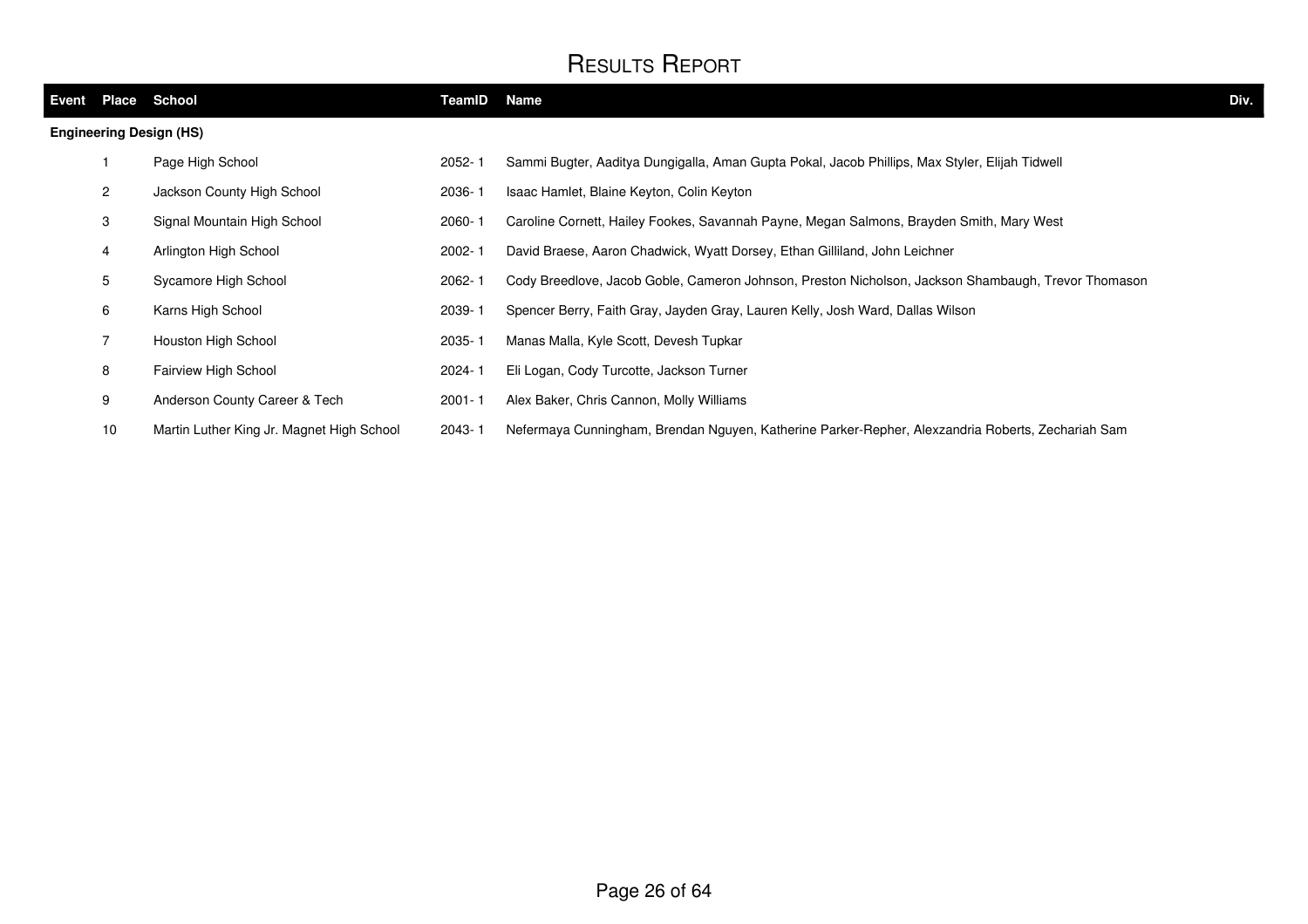| Event | <b>Place</b>                     | <b>School</b>                 | TeamID | <b>Name</b>          | Div. |  |  |
|-------|----------------------------------|-------------------------------|--------|----------------------|------|--|--|
|       | <b>Essays on Technology (HS)</b> |                               |        |                      |      |  |  |
|       |                                  | Anderson County Career & Tech |        | <b>Emily Hembree</b> |      |  |  |
|       | റ<br>_                           | Collierville High School      |        | Anna Hudson          |      |  |  |
|       | 3                                | Page High School              |        | Elijah Tidwell       |      |  |  |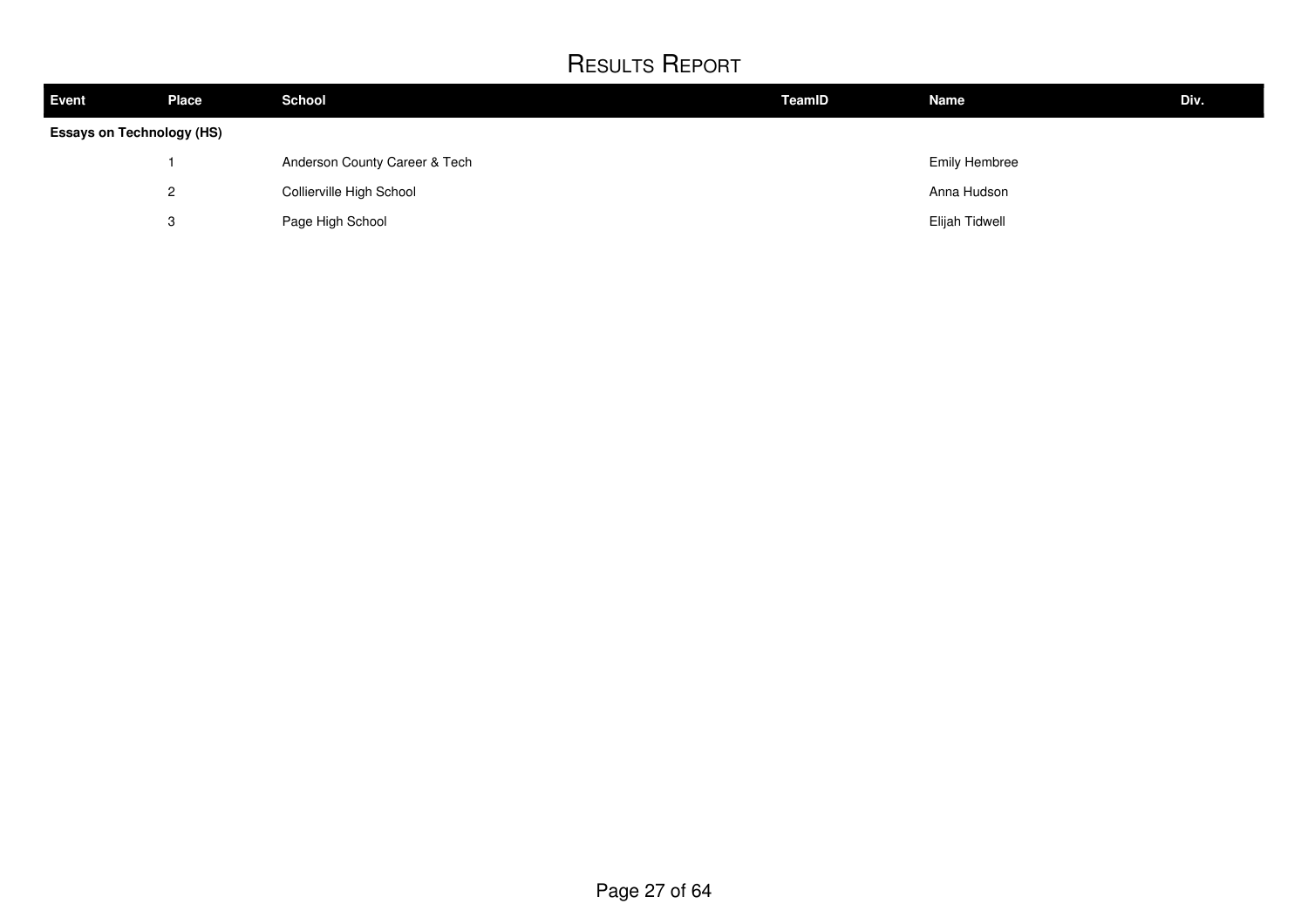| <b>Event</b>                     | <b>Place</b> | <b>School</b>                 | <b>TeamID</b> | <b>Name</b>         | Div. |  |  |
|----------------------------------|--------------|-------------------------------|---------------|---------------------|------|--|--|
| <b>Essays on Technology (MS)</b> |              |                               |               |                     |      |  |  |
|                                  |              | Signal Mountain Middle School |               | Kaitlyn Castellanet |      |  |  |
|                                  | റ            | Northeast MS                  |               | Valerie Maynard     |      |  |  |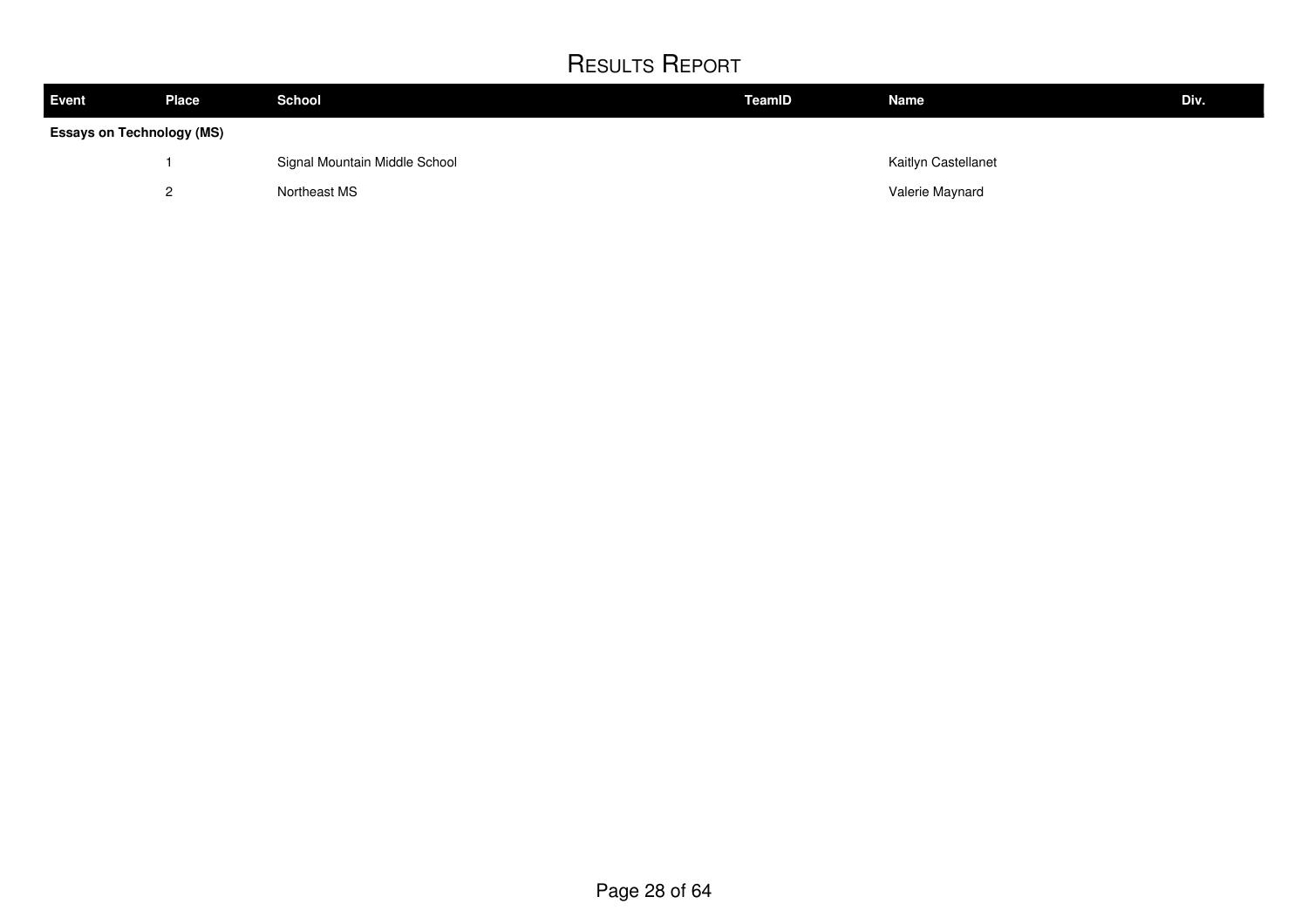| <b>Event</b>                      | <b>Place</b>   | <b>School</b>                 | <b>TeamID</b> | <b>Name</b>       | Div. |
|-----------------------------------|----------------|-------------------------------|---------------|-------------------|------|
| <b>Extemporaneous Speech (HS)</b> |                |                               |               |                   |      |
|                                   |                | Anderson County Career & Tech |               | Chris Cannon      |      |
|                                   | $\overline{c}$ | Signal Mountain High School   |               | Malynda Wollert   |      |
|                                   | 3              | Middle College High School    |               | Alaye Wadley      |      |
|                                   | 4              | Dickson County High School    |               | Graham Buchanan   |      |
|                                   | 5              | Karns High School             |               | Maleah Holder     |      |
|                                   | 6              | Houston County High School    |               | Hailee Bixler     |      |
|                                   | 6              | L&N STEM Academy              |               | Alyssa Ard        |      |
|                                   | 7              | Collierville High School      |               | Sean Burke        |      |
|                                   | 8              | Northeast High School         |               | Lexie Maharrey    |      |
|                                   | 9              | White County High School      |               | Mackenzie Johnson |      |
|                                   | 10             | Sycamore High School          |               | Joshua Edwards    |      |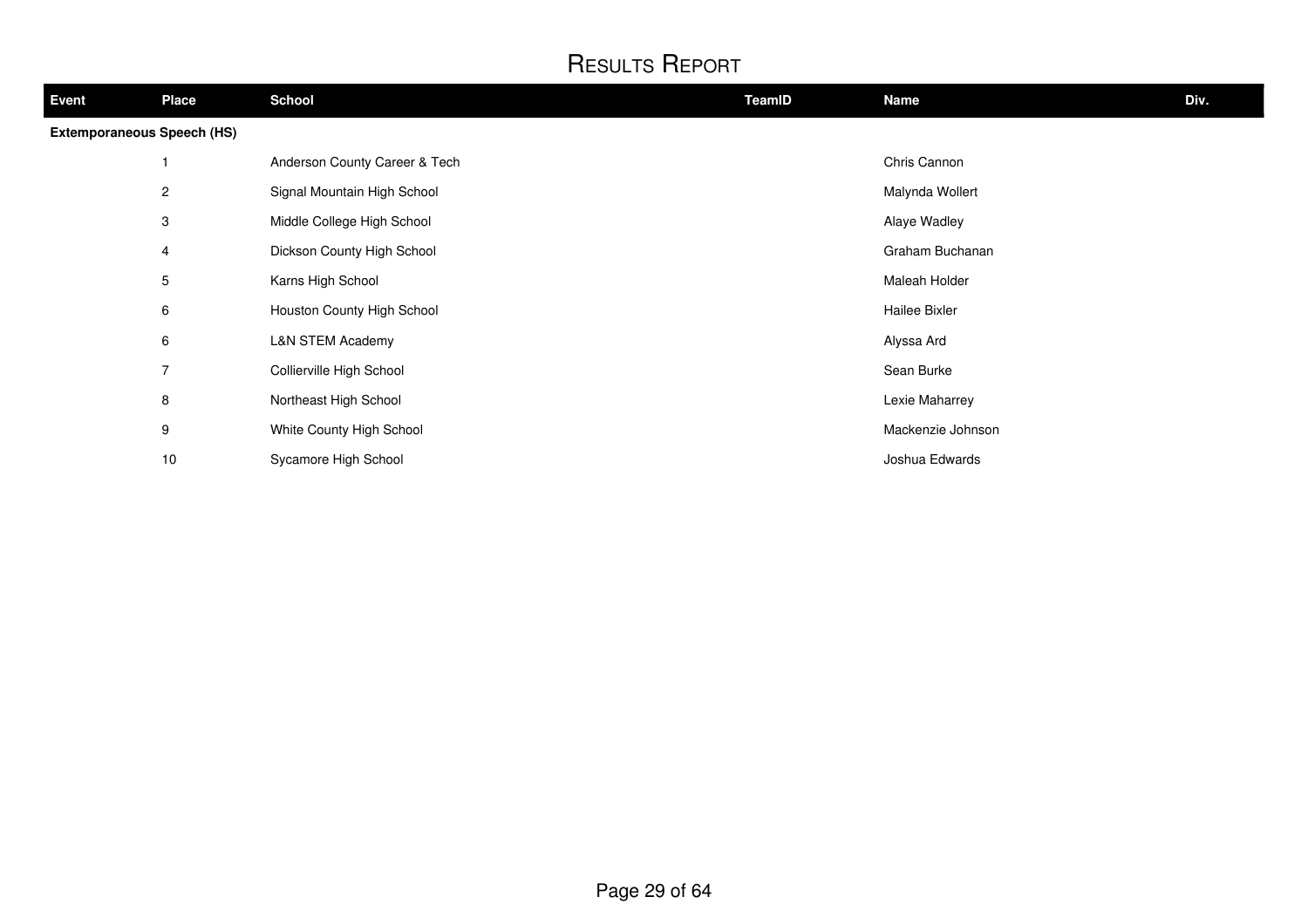| Event                                       | <b>Place</b>   | <b>School</b>                             | TeamID     | <b>Name</b>                                                  | Div. |
|---------------------------------------------|----------------|-------------------------------------------|------------|--------------------------------------------------------------|------|
| <b>Fashion Design &amp; Technology (HS)</b> |                |                                           |            |                                                              |      |
|                                             |                | Hardin Valley Academy                     | 2030-1     | Sterling Embury, Abril Romero, Olivia Springer               |      |
|                                             | $\mathbf{2}$   | Fairview High School                      | $2024 - 1$ | Elizabeth Bulay, Alexis Miniat, Neyland Yeager               |      |
|                                             | 3              | Signal Mountain High School               | $2060 - 1$ | Caroline Bailey, Abby Frank, Karina Perez, Kasey Salmons     |      |
|                                             | 4              | Anderson County Career & Tech             | $2001 - 1$ | Annie Douglas, Cori Strike, Molly Williams                   |      |
|                                             | 5              | Martin Luther King Jr. Magnet High School | 2043-1     | Charlotte Batey, Sabrina Nguyen, Raegyn Oliver, Iman Omer    |      |
|                                             | 6              | Central Magnet School                     | 2009-1     | Ella Chesney, Kenna King, Allison Nelson, Avery Pogue        |      |
|                                             | $\overline{7}$ | John Overton High School                  | 2038-1     | Jane Nguyen, Trish Nguyen                                    |      |
|                                             | 8              | Sycamore High School                      | $2062 - 1$ | Makayla Curtis, Lilly Davis, Jackson Shambaugh, Alexi Taylor |      |
|                                             | 9              | Cherokee High School                      | $2011 - 1$ | Gabrielle Mccollough, Estreya Whitney                        |      |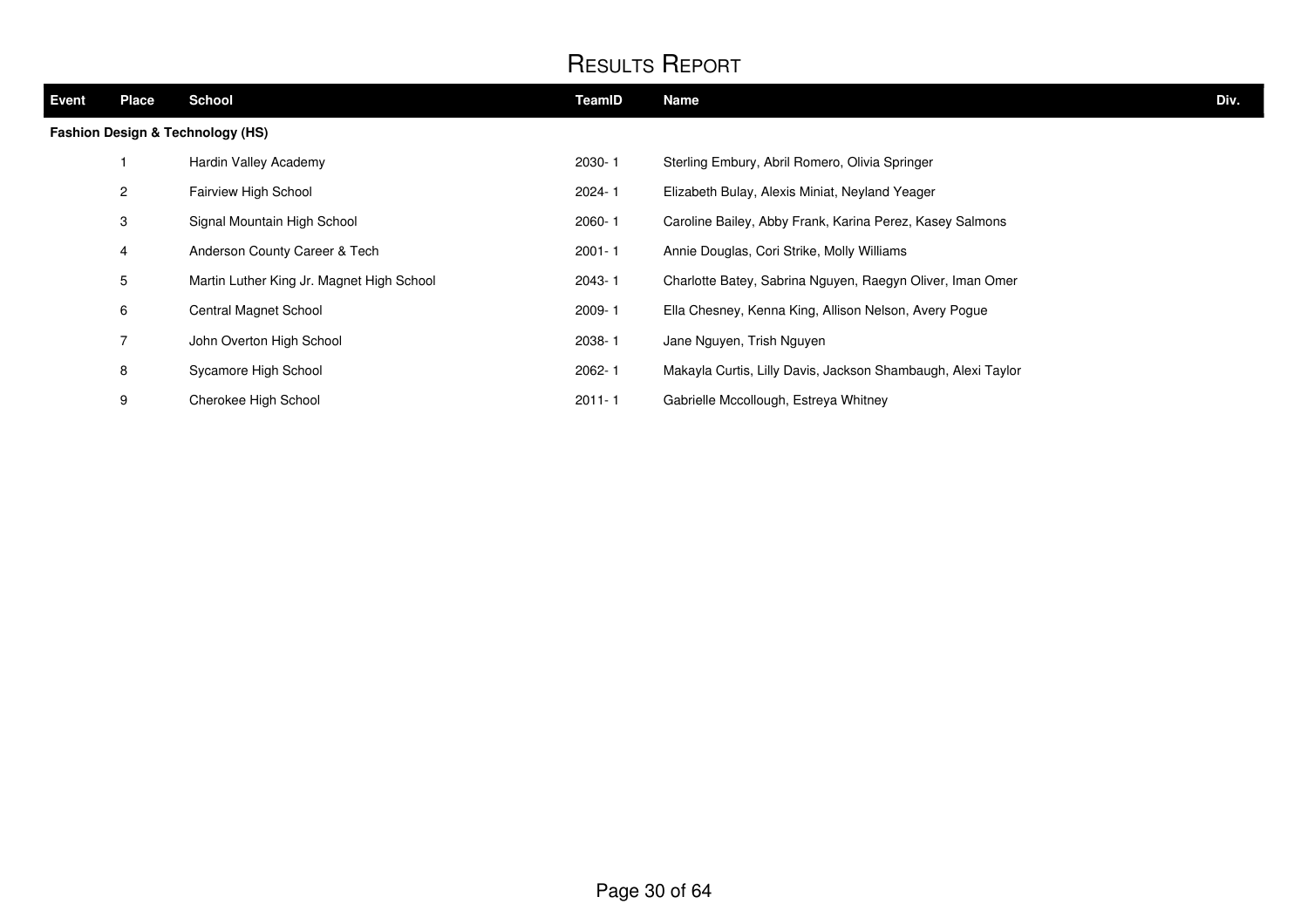| Event       | <b>Place</b>    | <b>School</b>                                 | TeamID | <b>Name</b>           | Div. |
|-------------|-----------------|-----------------------------------------------|--------|-----------------------|------|
| Flight (MS) |                 |                                               |        |                       |      |
|             |                 | Loftis Middle School                          |        | Reagan Forgey         |      |
|             | $\mathbf{2}$    | Loftis Middle School                          |        | Bryce Coln            |      |
|             | 3               | Robertsville Middle School                    |        | <b>Brady Fuson</b>    |      |
|             | $\overline{4}$  | Karns Middle School                           |        | <b>Malin Watkins</b>  |      |
|             | $5\phantom{.0}$ | Karns Middle School                           |        | Elizabeth Linnik      |      |
|             | 6               | Havenview Middle School                       |        | <b>Talmus Kinnard</b> |      |
|             | $\overline{7}$  | Robertsville Middle School                    |        | <b>Bryce Dorsey</b>   |      |
|             | 8               | Norris Middle School                          |        | Anna Evans            |      |
|             | 9               | Havenview Middle School                       |        | Thomiya Clark         |      |
|             | $10$            | Norris Middle School                          |        | <b>Bryson Widener</b> |      |
|             | 11              | Rose Park Math and Science Magnet Middle Prep |        | Graham Mccoy          |      |
|             | 12              | Rose Park Math and Science Magnet Middle Prep |        | Samuel Lutz           |      |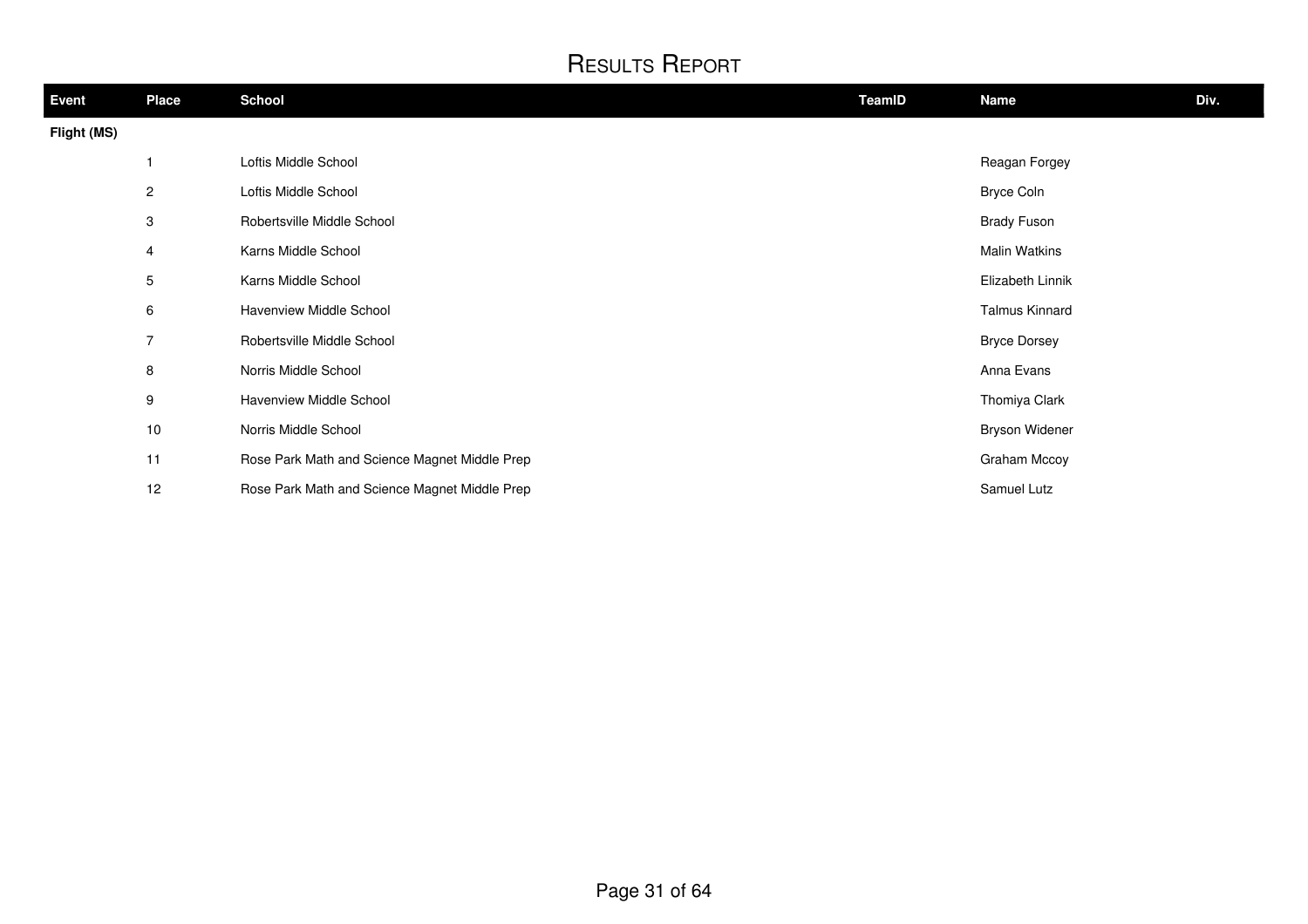| <b>Event</b>                 | <b>Place</b>   | <b>School</b>            | TeamID | <b>Name</b>             | Div. |  |
|------------------------------|----------------|--------------------------|--------|-------------------------|------|--|
| <b>Flight Endurance (HS)</b> |                |                          |        |                         |      |  |
|                              |                | Unicoi County Cte Center |        | <b>Brett Lingerfelt</b> |      |  |
|                              | $\overline{2}$ | Hampton High School      |        | Macon Barden            |      |  |
|                              | 3              | Hampton High School      |        | <b>Lillian Street</b>   |      |  |
|                              | 4              | Arlington High School    |        | Jacob Taylor            |      |  |
|                              | 5              | Houston High School      |        | Julia Antipova          |      |  |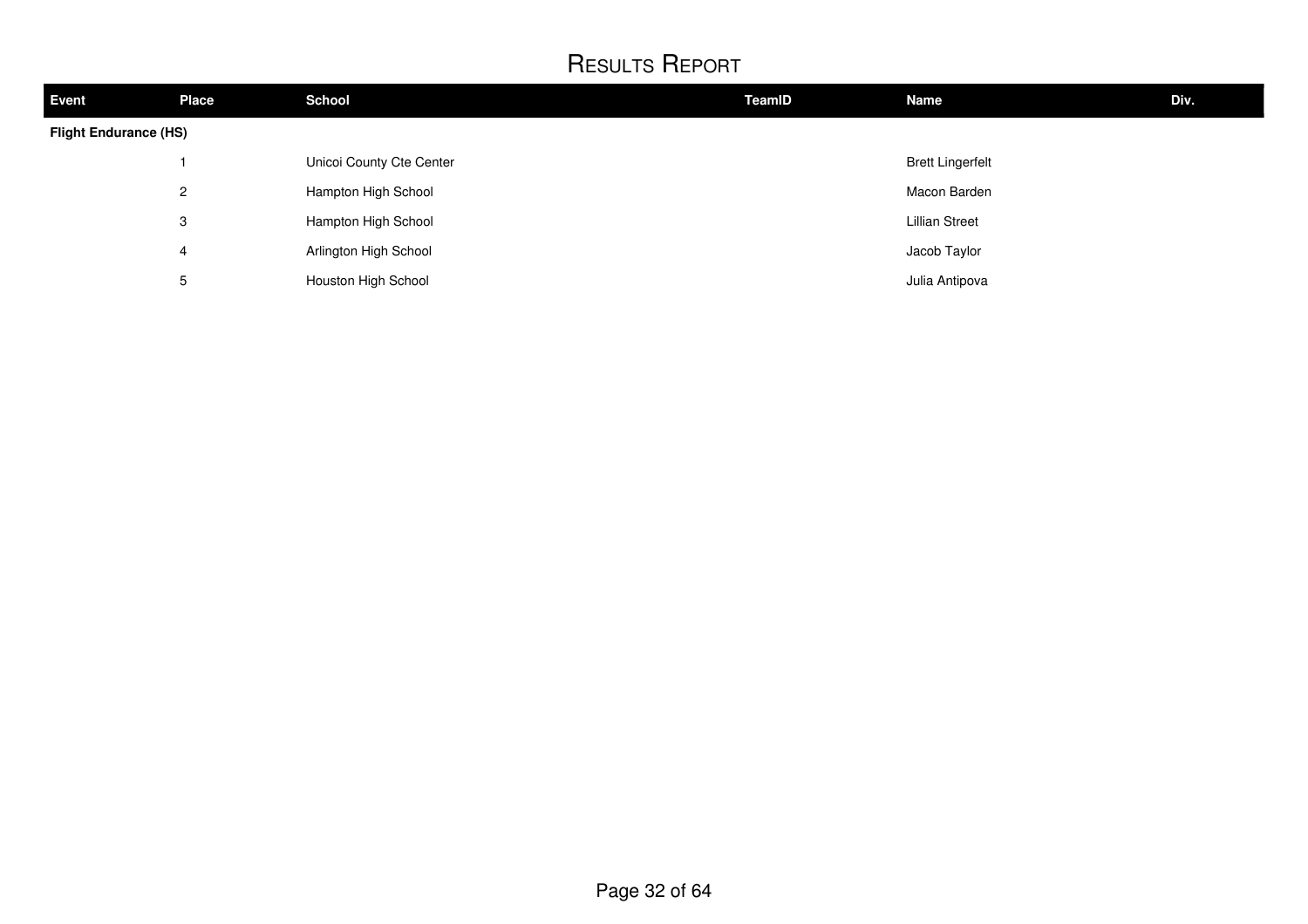| <b>Event</b>                 | <b>Place</b>   | <b>School</b>                             | TeamID     | <b>Name</b>                 | Div. |
|------------------------------|----------------|-------------------------------------------|------------|-----------------------------|------|
| <b>Forensic Science (HS)</b> |                |                                           |            |                             |      |
|                              |                | Hardin Valley Academy                     | 2030-1     | Erik Anningson, Iris Li     |      |
|                              | $\overline{2}$ | Karns High School                         | 2039-1     | Faith Gray, Matthew Rose    |      |
|                              | 3              | Houston High School                       | 2035-1     | Sarah Scott, Devesh Tupkar  |      |
|                              | 4              | Signal Mountain High School               | $2060 - 1$ | Kasey Salmons, Riley Sapp   |      |
|                              | 5              | Page High School                          | 2052-1     | Katie Adams, India Lux      |      |
|                              | 6              | Martin Luther King Jr. Magnet High School | $2043 - 1$ | Caleb Eaton, Brendan Nguyen |      |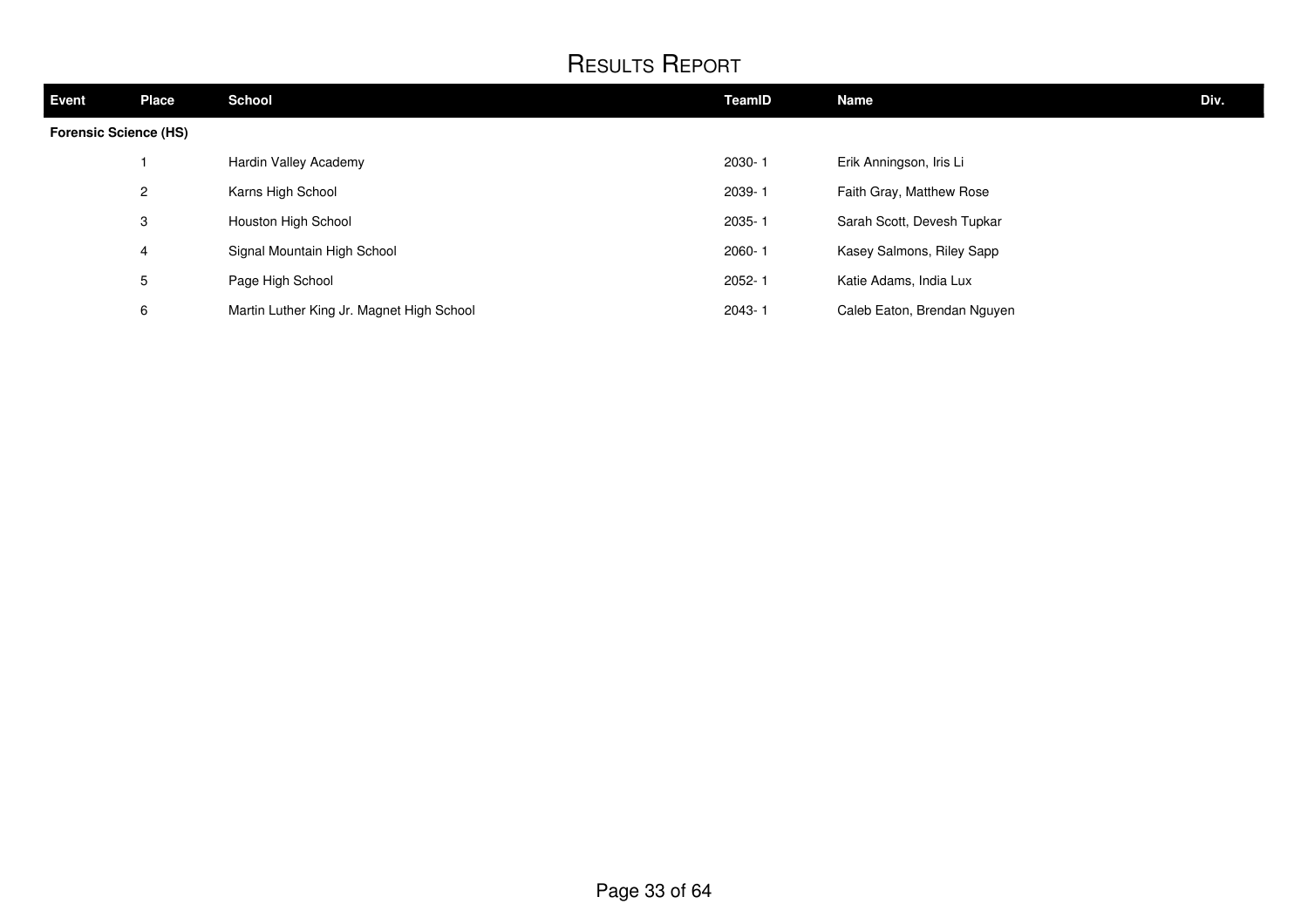| <b>Event</b>                    | Place          | <b>School</b>                 | TeamID     | Name                             | Div. |  |  |
|---------------------------------|----------------|-------------------------------|------------|----------------------------------|------|--|--|
| <b>Forensic Technology (MS)</b> |                |                               |            |                                  |      |  |  |
|                                 |                | Karns Middle School           | 1040-1     | Vivian Cooper, Meredith Morgan   |      |  |  |
|                                 | $\overline{2}$ | <b>Fairview Middle School</b> | 1025-1     | Joshua Carroll, Kaitlynn Statton |      |  |  |
|                                 | 3              | Norris Middle School          | 1046-1     | Essie Haverkamp, Rachael Taylor  |      |  |  |
|                                 | 4              | Loftis Middle School          | $1041 - 1$ | Jazalyn Boyd, Jackson Vatter     |      |  |  |
|                                 | 5              | Bearden Middle School         | 1004-1     | Jackson Jones, Sam Scott         |      |  |  |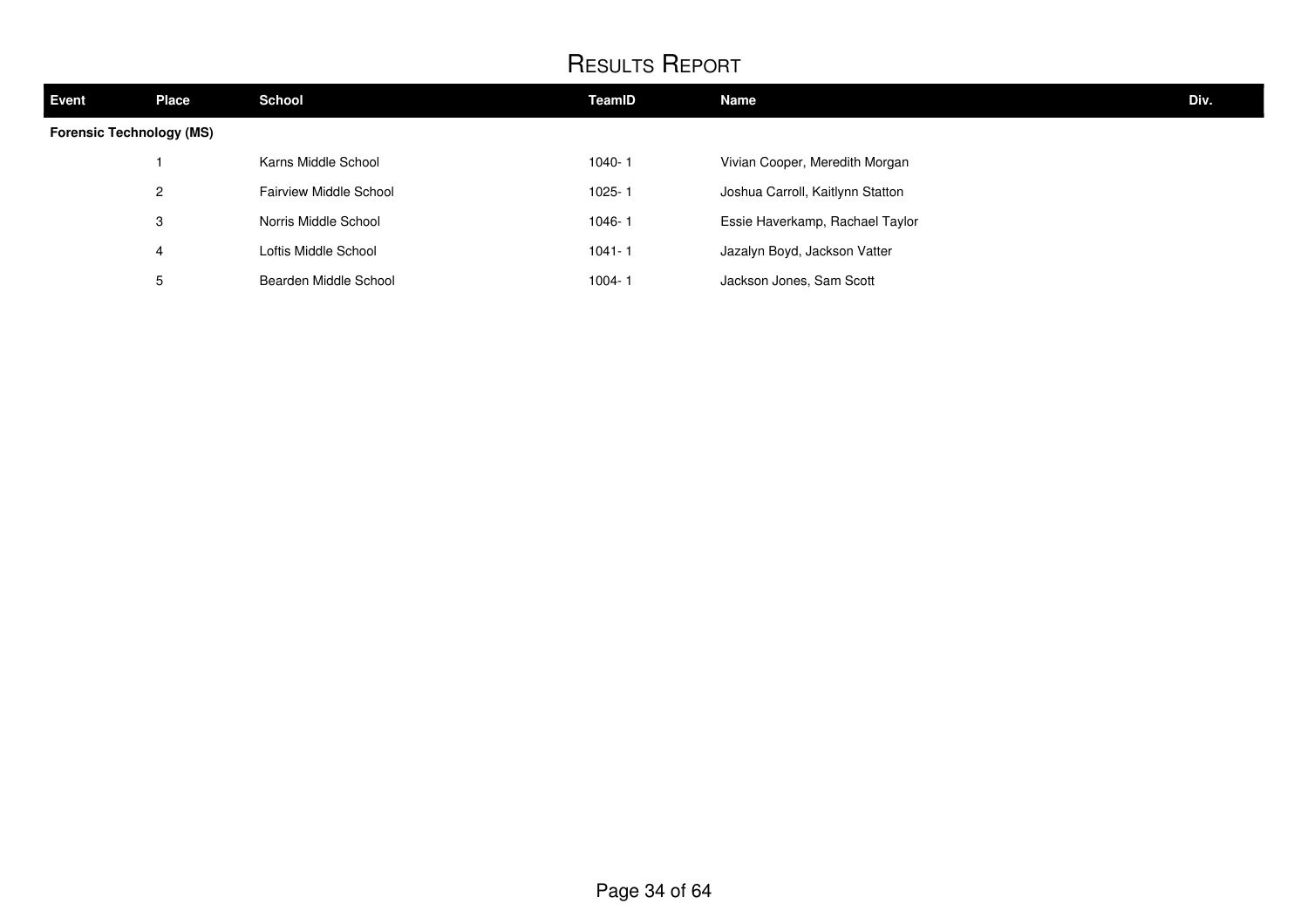| <b>Event</b>                          | <b>Place</b>   | <b>School</b>               | <b>TeamID</b> | <b>Name</b>      | Div. |
|---------------------------------------|----------------|-----------------------------|---------------|------------------|------|
| <b>Future Technology Teacher (HS)</b> |                |                             |               |                  |      |
|                                       |                | Collierville High School    |               | Elliot Ahn       |      |
|                                       | $\overline{2}$ | Hardin Valley Academy       |               | Tori Hart        |      |
|                                       | 3              | Karns High School           |               | Lauren Kelly     |      |
|                                       | 4              | Signal Mountain High School |               | Carson Bock      |      |
|                                       | 5              | Middle College High School  |               | Kendall Williams |      |
|                                       | 6              | White County High School    |               | Daniel Zahr      |      |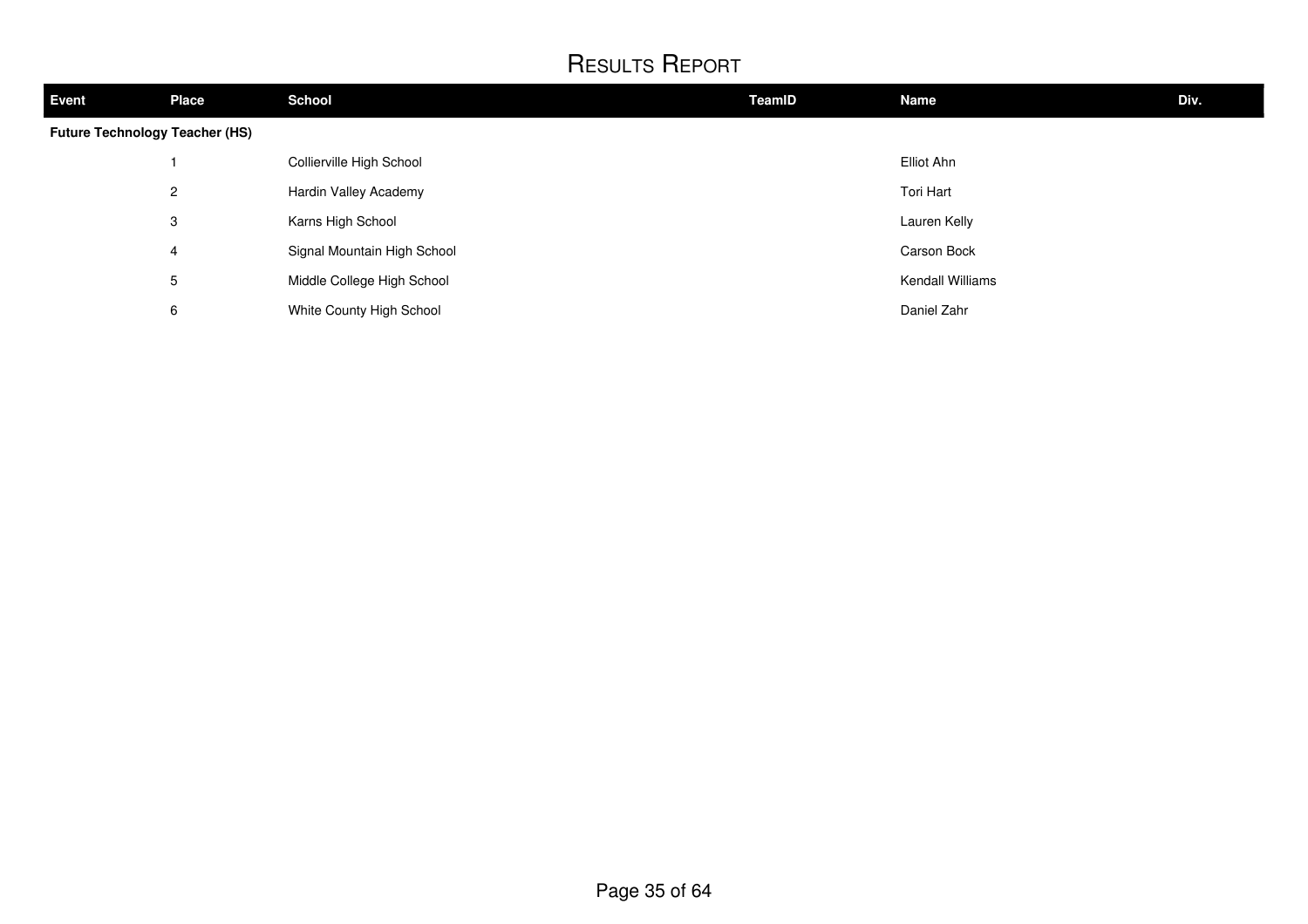| <b>Event</b> | Place                         | School                     | TeamID     | Name                                                                           | Div. |
|--------------|-------------------------------|----------------------------|------------|--------------------------------------------------------------------------------|------|
|              | Inventions & Innovations (MS) |                            |            |                                                                                |      |
|              |                               | Cleveland Middle School    | $1013 - 1$ | Patel Aarna, Arnold Alex, Brabson Hobie, Alex Moore, Callie Pierce             |      |
|              | 2                             | Robertsville Middle School | 1055-1     | Brady Fuson, Christian Goethert, Boru Kneiser, Odelia Kneiser, Hudson Reynolds |      |
|              | 3                             | Fairview Middle School     | $1025 - 3$ | Lillie Baker, Taylor Doerr, Janah Eads, Trinity Lee                            |      |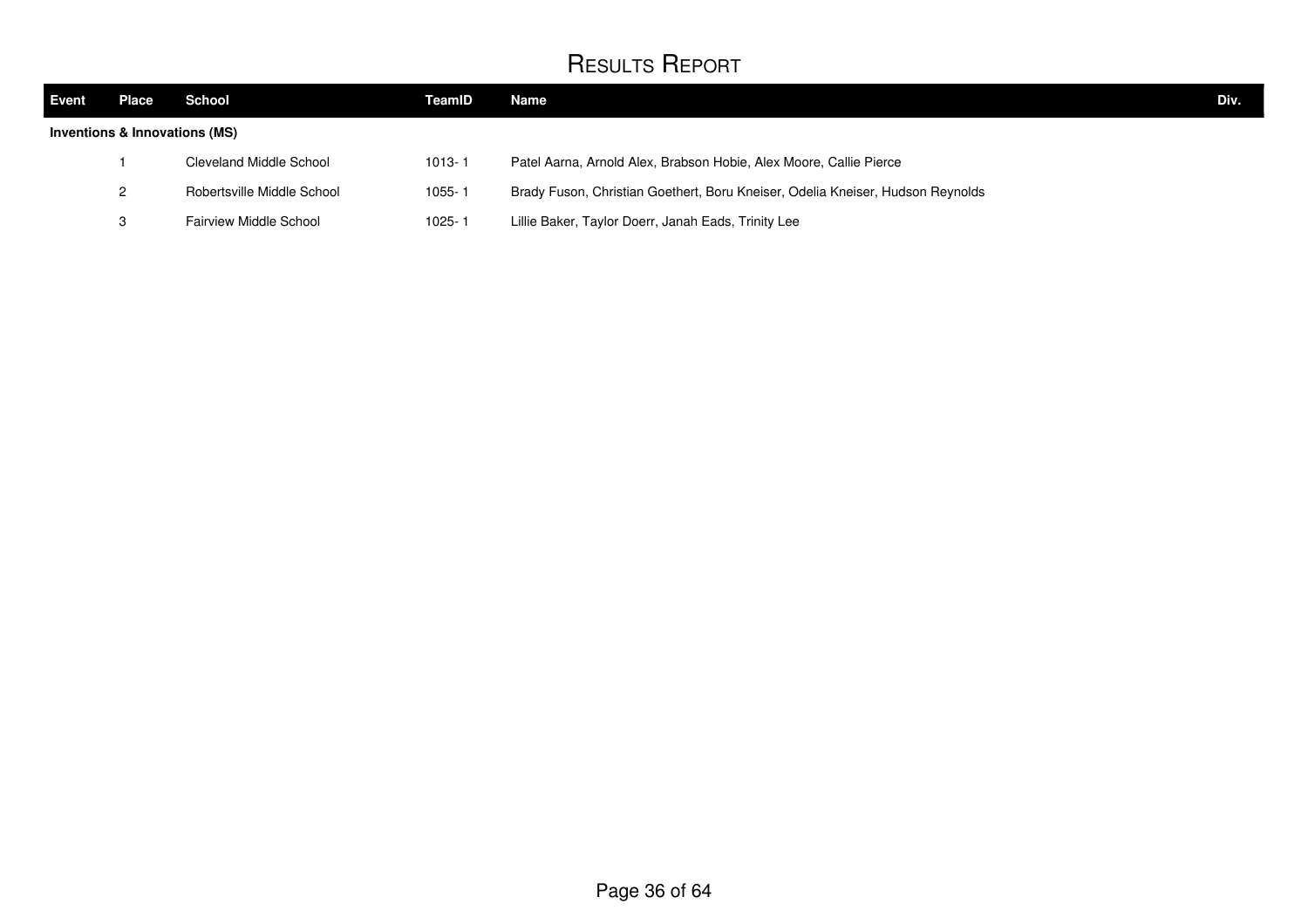| <b>Event</b>                      | <b>Place</b> | <b>School</b>                                 | <b>TeamID</b> | Name                                                      | Div. |
|-----------------------------------|--------------|-----------------------------------------------|---------------|-----------------------------------------------------------|------|
| <b>Leadership Strategies (MS)</b> |              |                                               |               |                                                           |      |
|                                   |              | Bearden Middle School                         | $1004 - 1$    | Abigail Bailey, Kai Beasley, Huitzy Suarez                |      |
|                                   | 2            | Rose Park Math and Science Magnet Middle Prep | 1057-1        | Lucy Cullum, Lena Feleke, Gabrielle Lucas                 |      |
|                                   | 3            | Northwest Middle School                       | 1049-1        | Ethan Crandall, Ali'Ce Foust, Odreille Uwimana            |      |
|                                   | 4            | Havenview Middle School                       | 1032-1        | Amya Chambers, Quiana Dickens, Billeyshia Scales-Williams |      |
|                                   | 5            | Loftis Middle School                          | $1041 - 1$    | Makenna Crawford, Gracie Hibbs, Montana Wilkinson         |      |
|                                   | 6            | <b>Fairview Middle School</b>                 | 1025-1        | Lillie Baker, Connor Farris, Peyton Kues                  |      |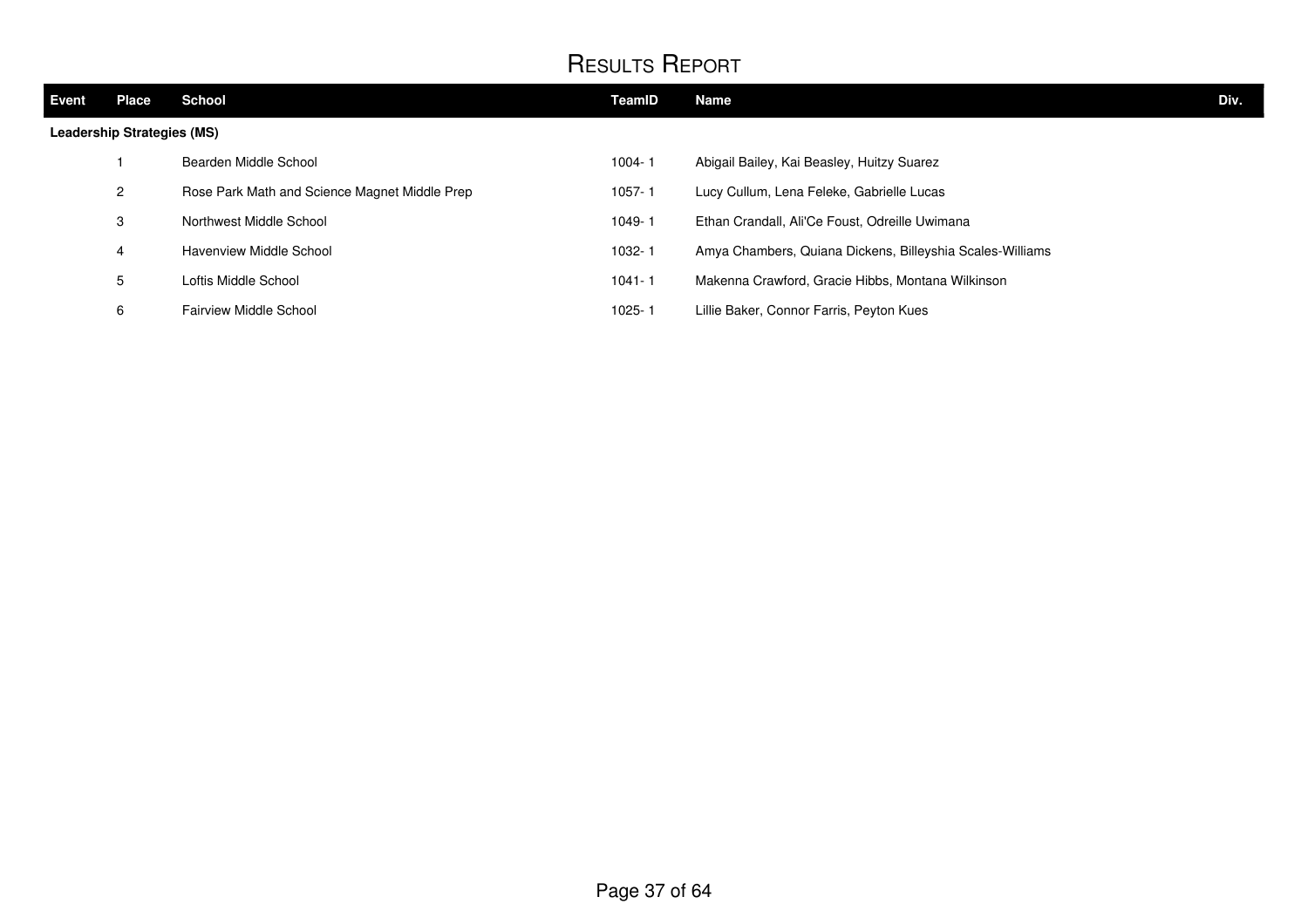| <b>Event</b>                | Place | School                                        | TeamID     | Name                                                            | Div. |
|-----------------------------|-------|-----------------------------------------------|------------|-----------------------------------------------------------------|------|
| <b>Mass Production (MS)</b> |       |                                               |            |                                                                 |      |
|                             |       | <b>Fairview Middle School</b>                 | $1025 - 7$ | Connor Farris, Kylan Keller, Kaitlynn Statton                   |      |
|                             | 2     | Rose Park Math and Science Magnet Middle Prep | 1057-1     | Charles Cross, Kenyon Echols, Grayson Nelms, Walter Ostrowski   |      |
|                             | 3     | Northwest Middle School                       | $1049 -$   | Ethan Crandall, Angel Hellen, Odreille Uwimana, Carolyn Walters |      |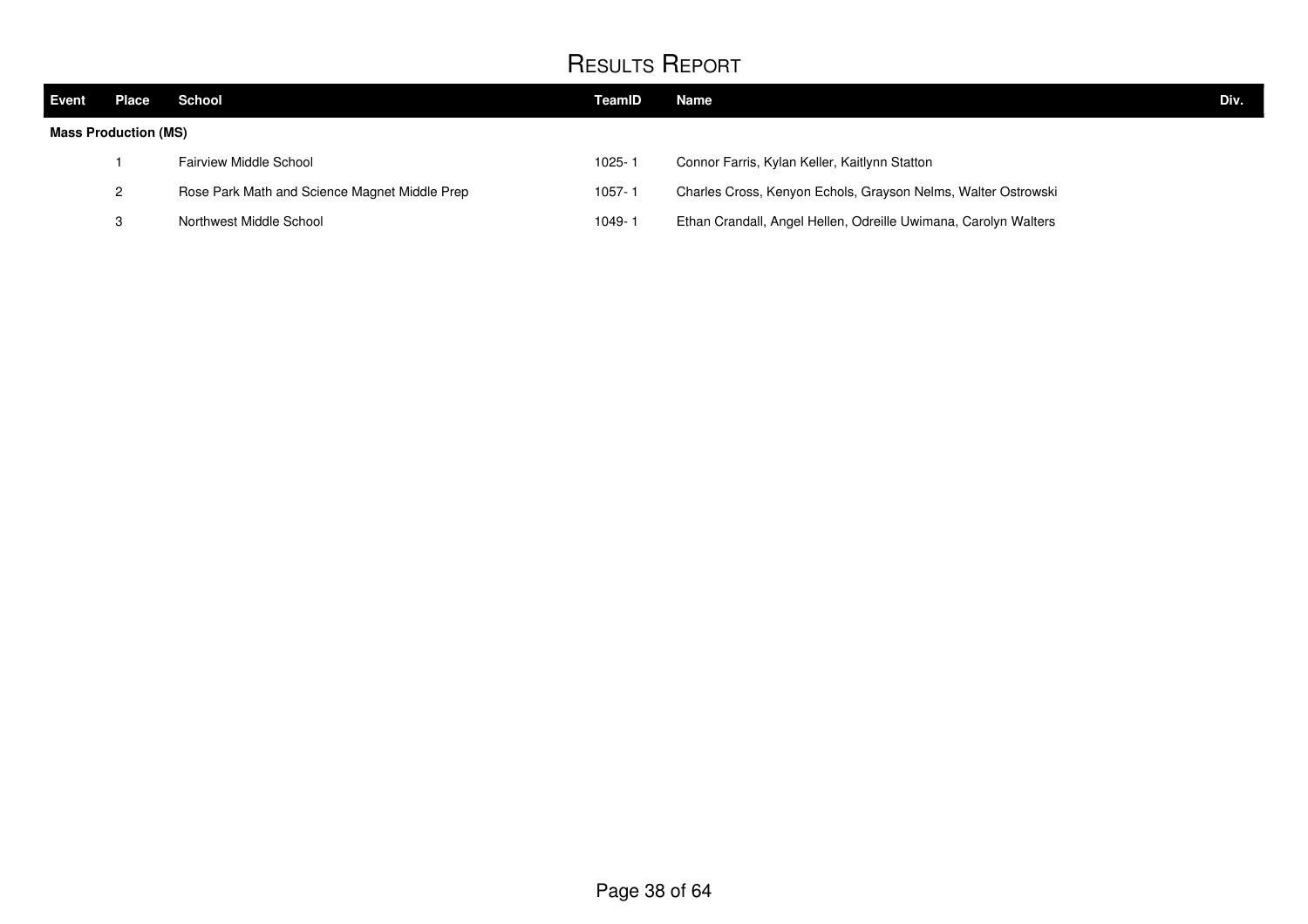| <b>Event</b>                       | Place | School                     | TeamID     | Name                                                                                        | Div. |
|------------------------------------|-------|----------------------------|------------|---------------------------------------------------------------------------------------------|------|
| <b>Mechanical Engineering (MS)</b> |       |                            |            |                                                                                             |      |
|                                    |       | Robertsville Middle School | $1055 - 7$ | London Asquith, Brady Fuson, Christian Goethert, Maria Sangrey                              |      |
|                                    | 2     | Northwest Middle School    | $1049 -$   | Mekaylah Bosworth, William Martinez, Cara Mcmahan, Courtni Mooney                           |      |
|                                    | 3     | Karns Middle School        | $1040 - 7$ | Vivian Cooper, Nathan Kit, Elizabeth Linnik, Meredith Morgan, Isaiah Nicely, Hudson Stevens |      |
|                                    |       | Loftis Middle School       | $1041 - 1$ | Jazalyn Boyd, Teagan Coln, Clayton Mcfarland, Caden Self, Jackson Vatter                    |      |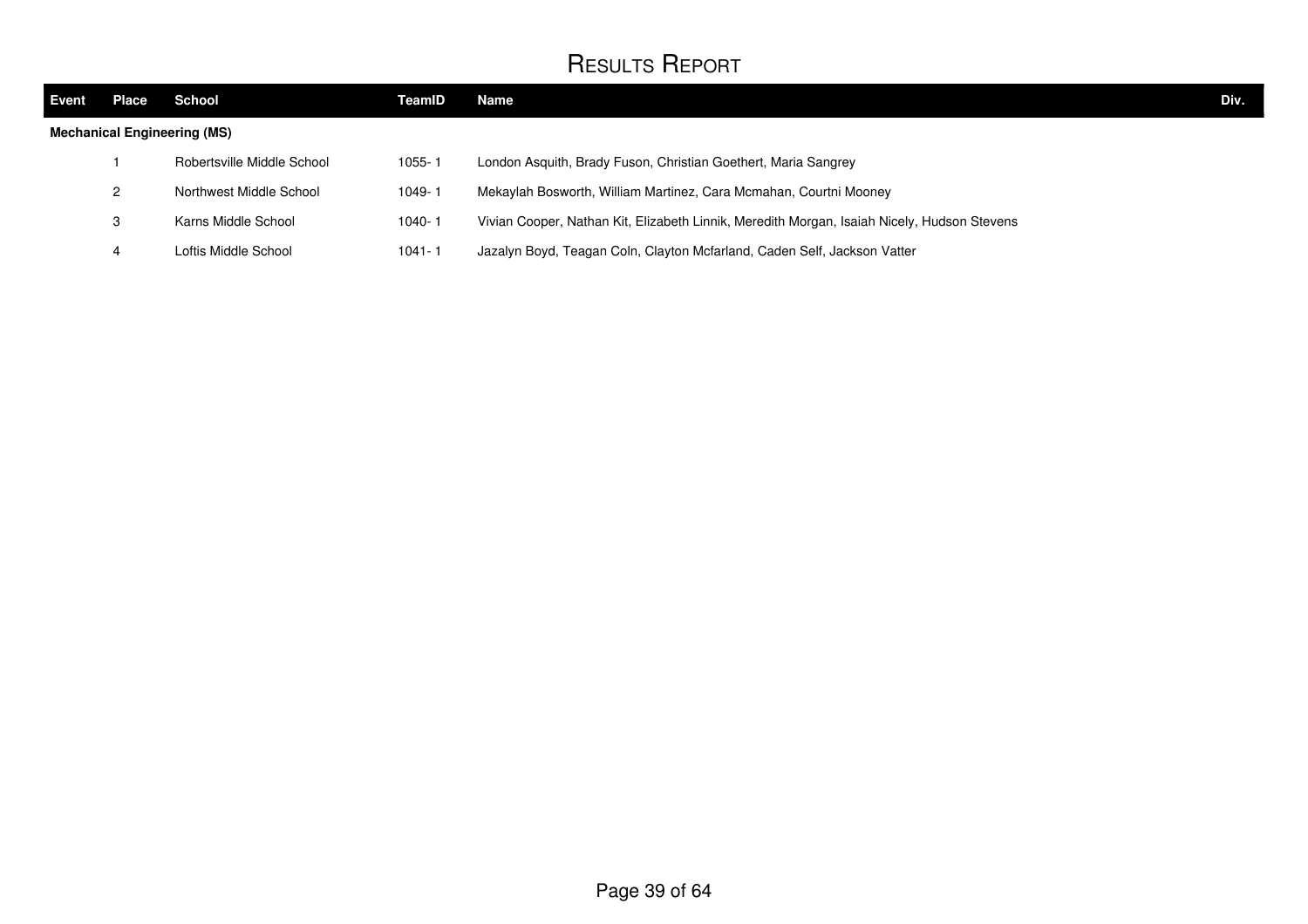| <b>Event</b> | Place                   | School                  | TeamID     | Name                                                         | Div. |
|--------------|-------------------------|-------------------------|------------|--------------------------------------------------------------|------|
|              | Medical Technology (MS) |                         |            |                                                              |      |
|              |                         | Cleveland Middle School | $1013 - 2$ | Maselli Madi, Lennon Mea, Hale Tatum                         |      |
|              |                         | Fairview Middle School  | $1025 - 1$ | Madison Brewer, Taylor Doerr, Izabella Maige, Logan Oxendine |      |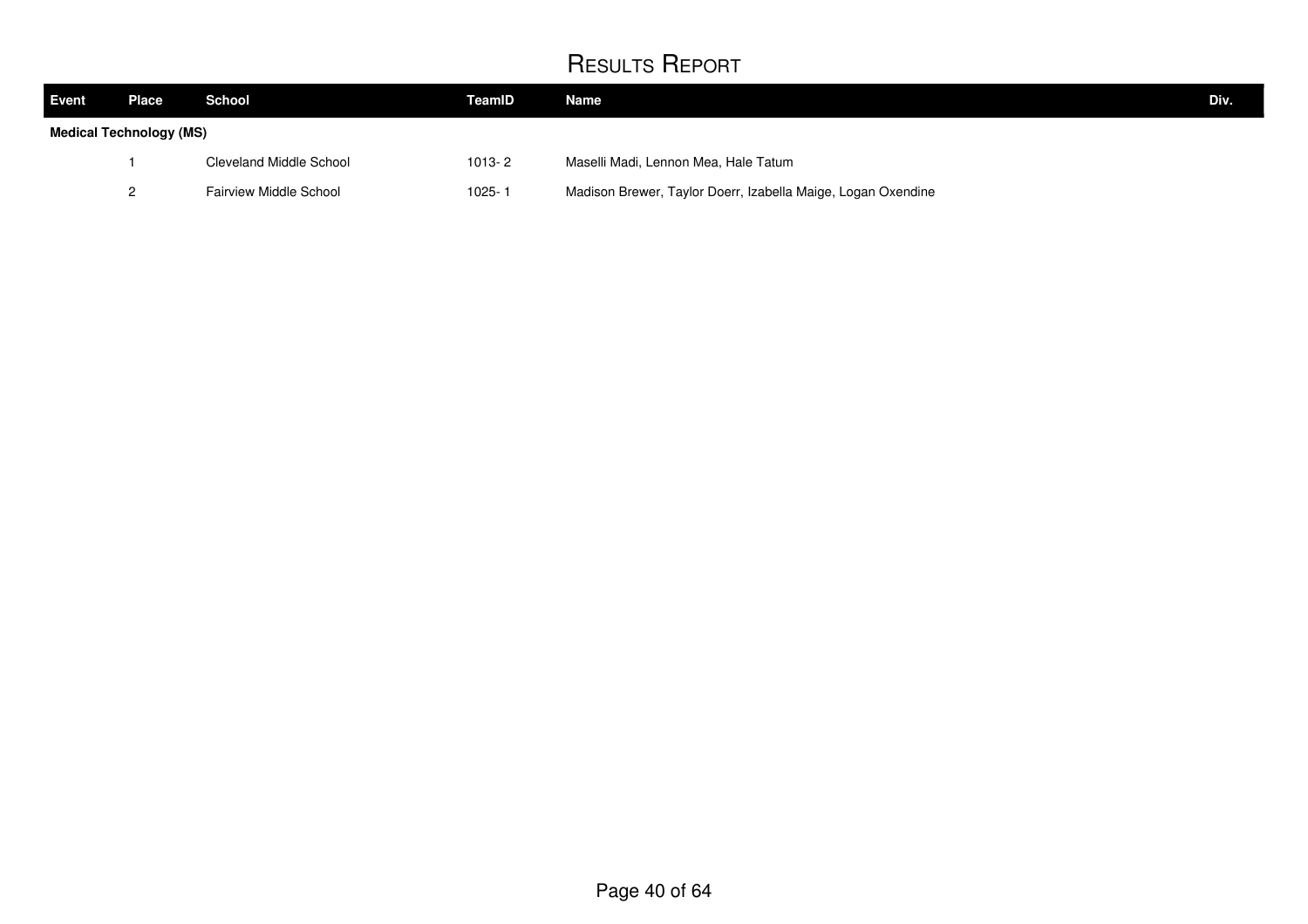| Event | <b>Place</b>                 | <b>School</b>                             | <b>TeamID</b> | <b>Name</b>                                                   | Div. |
|-------|------------------------------|-------------------------------------------|---------------|---------------------------------------------------------------|------|
|       | <b>Music Production (HS)</b> |                                           |               |                                                               |      |
|       |                              | Martin Luther King Jr. Magnet High School | 2043-1        | Parwan Machihgal, Mallory Queener                             |      |
|       | $\overline{2}$               | Houston High School                       | 2035-1        | Dovid Scheinburg                                              |      |
|       | 3                            | <b>L&amp;N STEM Academy</b>               | 2078-1        | Max Harper                                                    |      |
|       | 4                            | Sycamore High School                      | $2062 - 1$    | Mary Davis, Justin Fields, Bryson Lee, Micah Webb             |      |
|       | 5                            | Arlington High School                     | $2002 - 1$    | Caleb Blase, Landon Blase, Jacob Roaten                       |      |
|       | 6                            | Jackson County High School                | 2036-1        | Eve Allen, Aliyah Carr, Kaylynn Collins, Haven Hix            |      |
|       | $\overline{7}$               | Anderson County Career & Tech             | $2001 - 1$    | Robert Angel, Annie Douglas                                   |      |
|       | 8                            | Hardin Valley Academy                     | 2030-1        | Sterling Embury, Jonathan Mccoll, Dwight Weathers             |      |
|       | 9                            | Tennessee High School                     | 2063-1        | Tyler Johnson, Elizabeth Oakely                               |      |
|       | 10                           | Central Magnet School                     | 2009-1        | Jacob Alexander, Kaleb Charles, Kenny Goodman, Isaac Harrison |      |
|       | 11                           | Middle College High School                | 2045-1        | Bryson Echols, Dewayne Mason, Garrett Sueing, Alaye Wadley    |      |
|       | 12                           | Fairview High School                      | 2024-1        | Braxton Maige, Brandon Taylor                                 |      |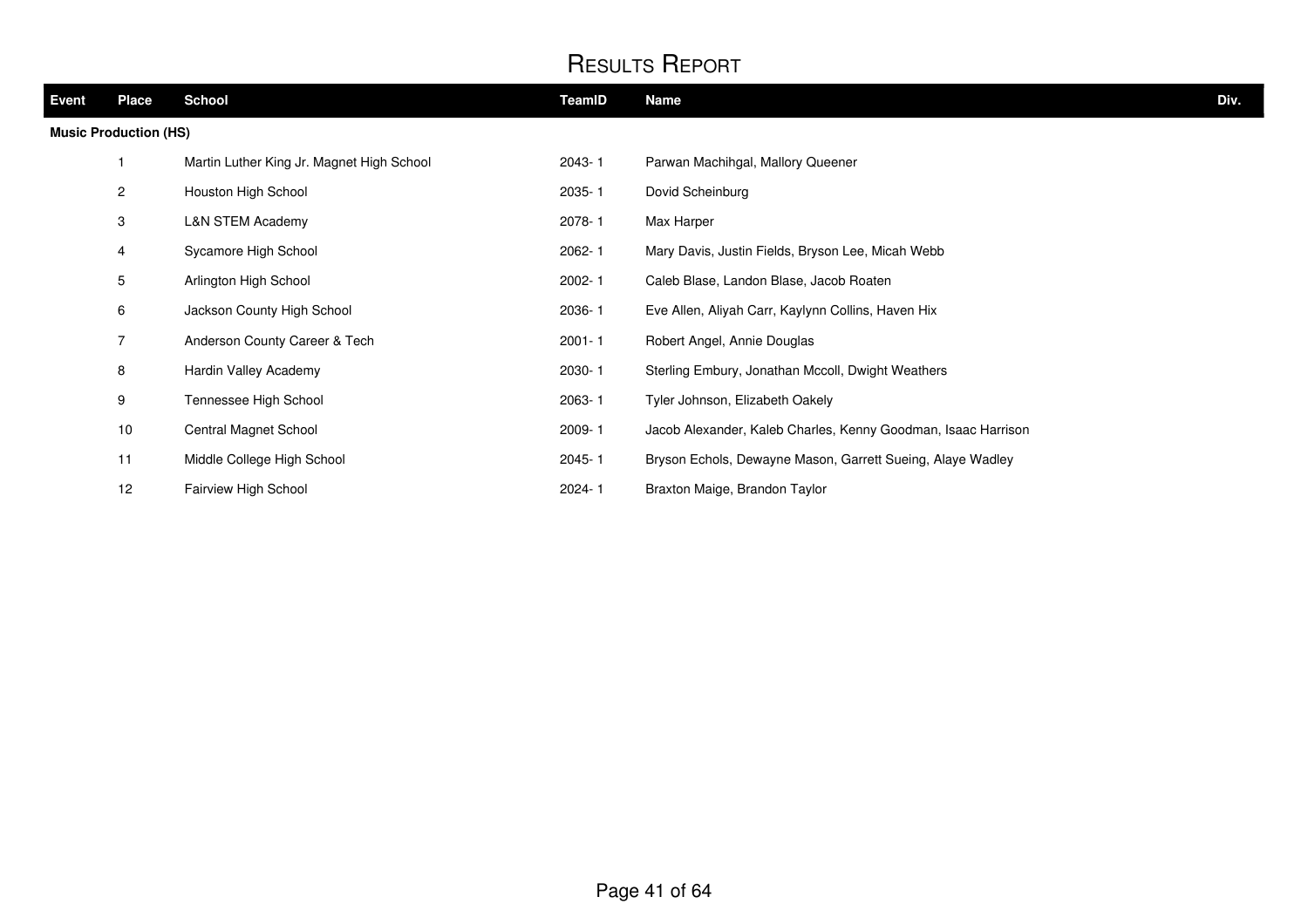| <b>Event</b>      | <b>Place</b>   | <b>School</b>                 | TeamID     | Name                                                                  | Div. |
|-------------------|----------------|-------------------------------|------------|-----------------------------------------------------------------------|------|
| Off The Grid (MS) |                |                               |            |                                                                       |      |
|                   |                | Cleveland Middle School       | $1013 - 1$ | Eledge Elijah, Brown Henry                                            |      |
|                   | $\overline{2}$ | Bearden Middle School         | $1004 - 1$ | Kylie Cherry, Isabel Hemmelgarn                                       |      |
|                   | 3              | Loftis Middle School          | $1041 - 1$ | Alysa Creviston, Abi Davis, Alexa Davis, Lauren Hendrix               |      |
|                   | 4              | Karns Middle School           | $1040 - 1$ | Nathan Kit, Nolan Kit, Meredith Morgan, Isaiah Nicely, Hudson Stevens |      |
|                   | 5              | Northwest Middle School       | 1049-1     | Mekaylah Bosworth, Ayron Delaney, Ali'Ce Foust, Courtni Mooney        |      |
|                   | 6              | <b>Fairview Middle School</b> | 1025-1     | Bennett Bateman, Joshua Carroll, Jamison Green, Kaitlynn Statton      |      |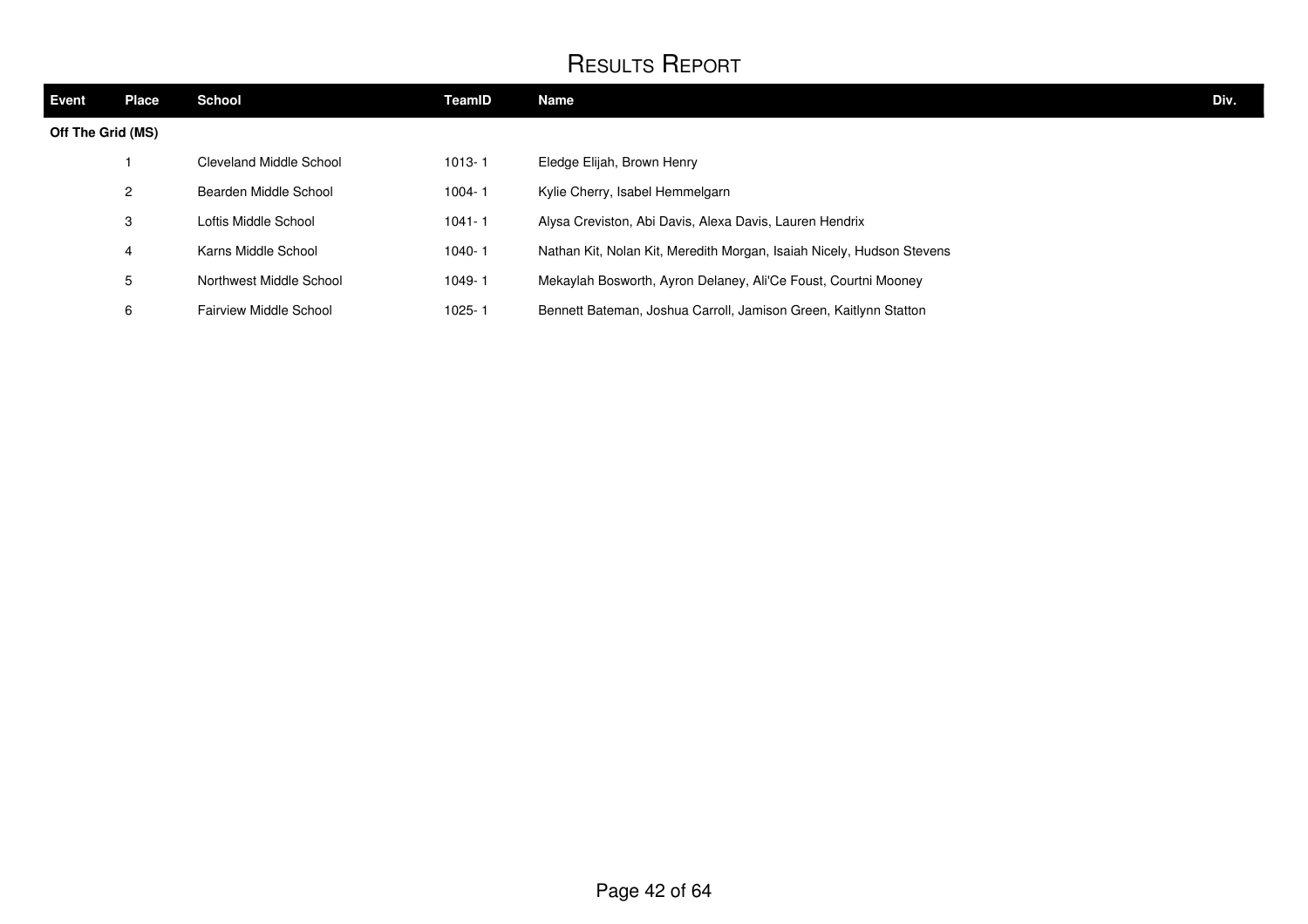| Event | Place                | School                                    | TeamID     | <b>Name</b>                                                                                    | Div. |
|-------|----------------------|-------------------------------------------|------------|------------------------------------------------------------------------------------------------|------|
|       | On Demand Video (HS) |                                           |            |                                                                                                |      |
|       | -1                   | Fulton High School                        | $2027 - 1$ | David Dupree, Keithon Foster, Kenneth Miller                                                   |      |
|       | $\mathbf{1}$         | Page High School                          | $2052 - 1$ | Katie Adams, Natalie Harris, India Lux, Delaney Miller, Wil Souers, Katie Weaver               |      |
|       | $\mathbf{2}$         | Jackson County High School                | 2036-1     | Cassidy` Collins, Holly Hawkins, Dallas Johnson, Justin King, Zachary Pennington               |      |
|       | 3                    | Polk County High School                   | $2053 - 1$ | Anna Fultz, Dane Soto, Tyler Tolzmann, Nick Trahan, Gavin Wilson                               |      |
|       | 4                    | <b>L&amp;N STEM Academy</b>               | 2078-1     | Lucy Drinnen, Will Duncan, Reed Freeman, Chloe Gibson                                          |      |
|       | $5\phantom{.0}$      | Central Magnet School                     | $2009 - 1$ | Ziad Abdelati, Dylan Conley, Bryce Dickens, Patrick Gritton, Anjaney Sharma                    |      |
|       | 5                    | Notre Dame High School                    | 2050-1     | Eric Alvarado, Brendan Downes, Lyra Pala, Nick Polickoski, Petra Rivera, Alex Soutuyo          |      |
|       | 6                    | Collierville High School                  | $2015 - 1$ | Shrajanya Acharya, Sruti Gandreti, Sharon Lee, Saloni Naidu, Shreya Singh, Rupali Venkatesan   |      |
|       | $\overline{7}$       | Sycamore High School                      | 2062-1     | Conner Bunch, Makayla Curtis, Justin Fields, Cameron Johnson, Hunter Shelton                   |      |
|       | 8                    | Signal Mountain High School               | 2060-1     | Hailey Fookes, Savannah Payne, Stella Strength, Rachel Vernetti                                |      |
|       | 9                    | White County High School                  | $2067 - 1$ | Benjamin Barry, Saige Johnson, Holden Koehler, Katie Wilhite, Trinity Yap                      |      |
|       | 10                   | Houston County High School                | 2034-1     | Hailee Bixler, Mason Ferguson, Jadzia Hill, Austin Mills, Heather Mitchell, Erin Steiner       |      |
|       | 11                   | John Overton High School                  | 2038-1     | Mason Arnold, Mark Beech, Matthew Beech, Rogelio Cortez-Cuevas, Rasti Doski                    |      |
|       | 12                   | Martin Luther King Jr. Magnet High School | 2043-1     | Amir Mahamed, Majed Massad, Riley Morris, Brendan Nguyen, Mallory Queener, Alexzandria Roberts |      |
|       | 13                   | Dickson County High School                | $2021 - 1$ | Nick Arms, Isaiah Garton, Kylea Heath                                                          |      |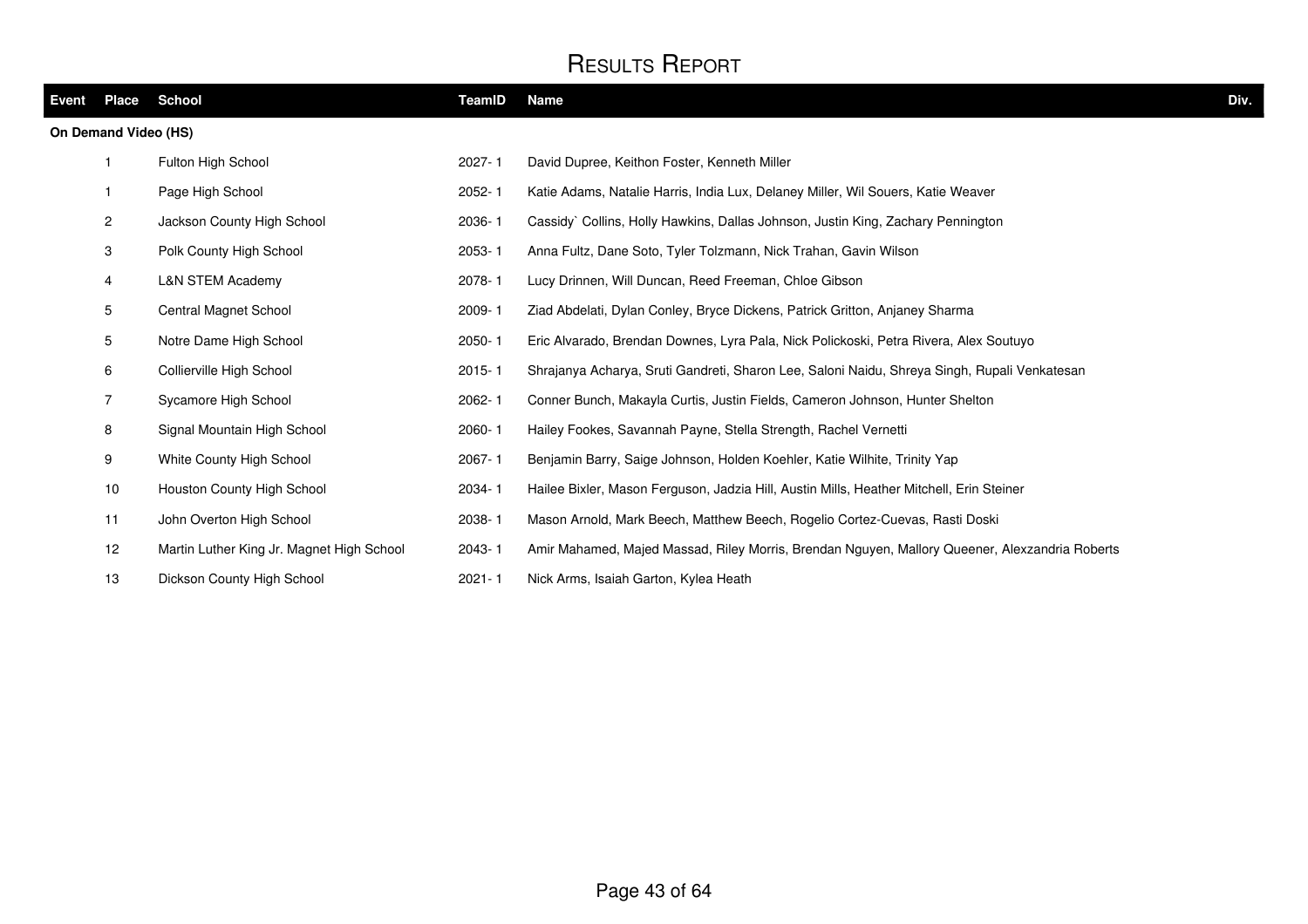| <b>Event</b>                        | <b>Place</b>             | <b>School</b>                 | TeamID | Name                   | Div. |
|-------------------------------------|--------------------------|-------------------------------|--------|------------------------|------|
| <b>Photographic Technology (HS)</b> |                          |                               |        |                        |      |
|                                     |                          | Anderson County Career & Tech |        | Parker Owens           |      |
|                                     | $\overline{2}$           | Dickson County High School    |        | Shikha Patel           |      |
|                                     | 3                        | Hardin Valley Academy         |        | Tori Hart              |      |
|                                     | 4                        | <b>L&amp;N STEM Academy</b>   |        | Leah Dalton            |      |
|                                     | 5                        | Arlington High School         |        | <b>Emilee Dalehite</b> |      |
|                                     | 6                        | Fulton High School            |        | Nicole Cooney          |      |
|                                     | $\overline{\phantom{a}}$ | Signal Mountain High School   |        | Carson Bock            |      |
|                                     | 8                        | East T-STEM Academy           |        | Eryn Hollomon          |      |
|                                     | 9                        | White County High School      |        | Caitlyn Keller         |      |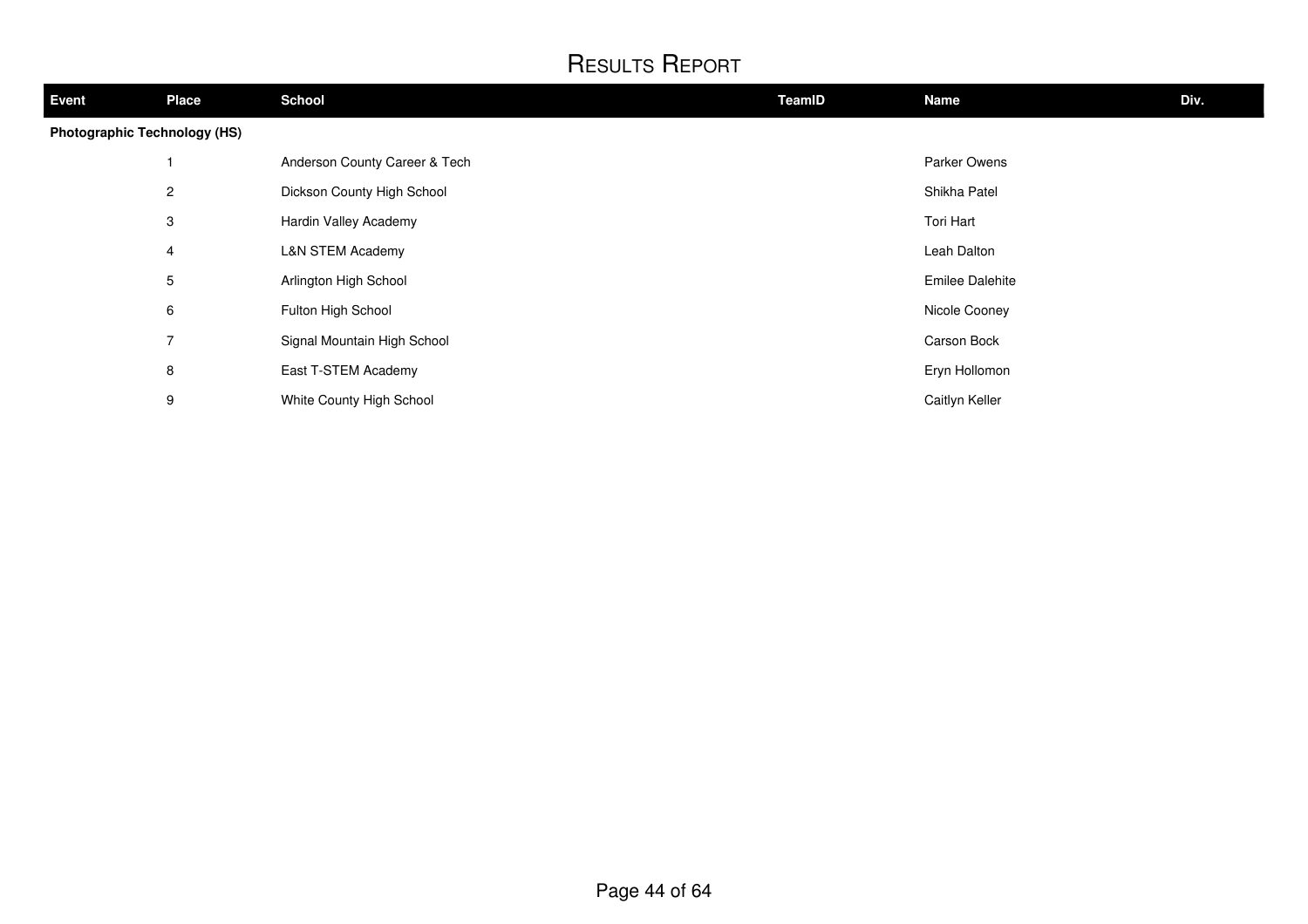| <b>Event</b>                      | <b>Place</b>   | <b>School</b>                   | TeamID | <b>Name</b>             | Div. |
|-----------------------------------|----------------|---------------------------------|--------|-------------------------|------|
| <b>Prepared Presentation (HS)</b> |                |                                 |        |                         |      |
|                                   |                | Page High School                |        | Nathan Davis            |      |
|                                   | $\overline{2}$ | Collierville High School        |        | Sean Burke              |      |
|                                   | 3              | Anderson County Career & Tech   |        | Parker Owens            |      |
|                                   | 4              | East T-STEM Academy             |        | Eryn Hollomon           |      |
|                                   | 5              | Middle College High School      |        | Kendall Williams        |      |
|                                   | 6              | Sycamore High School            |        | Bryson Lee              |      |
|                                   | $\overline{7}$ | Chattanooga School For The Arts |        | Mansi Patel             |      |
|                                   | 8              | Houston County High School      |        | Hailee Bixler           |      |
|                                   | 9              | Karns High School               |        | Sarah Jennings          |      |
|                                   | 10             | Signal Mountain High School     |        | <b>Caroline Cornett</b> |      |
|                                   | 11             | White County High School        |        | Robert Officer          |      |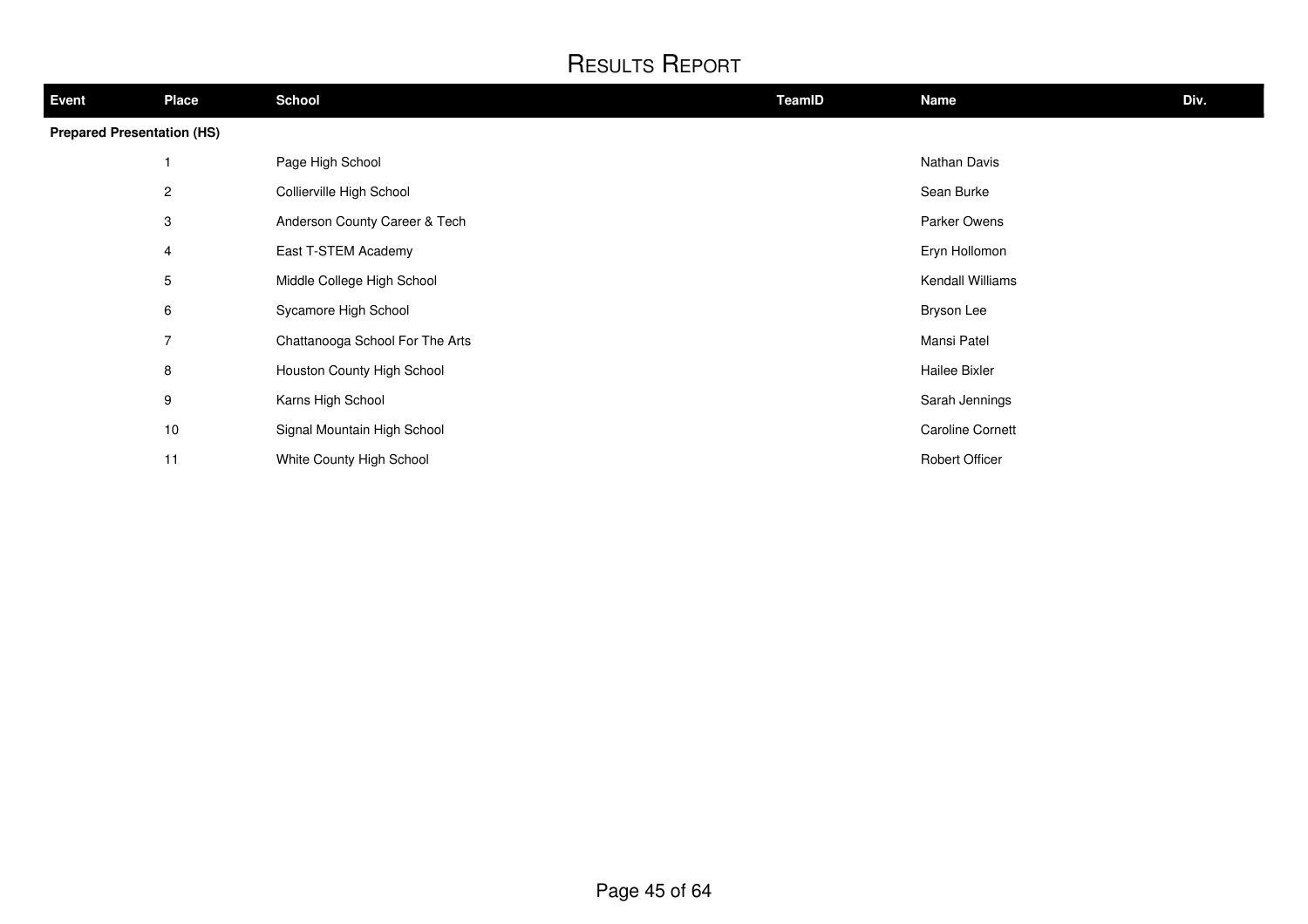| Event                       | <b>Place</b>             | <b>School</b>                                 | TeamID | Name                  | Div. |
|-----------------------------|--------------------------|-----------------------------------------------|--------|-----------------------|------|
| <b>Prepared Speech (MS)</b> |                          |                                               |        |                       |      |
|                             |                          | Karns Middle School                           |        | Vivian Cooper         |      |
|                             | $\overline{c}$           | Bearden Middle School                         |        | <b>Huitzy Suarez</b>  |      |
|                             | 3                        | Signal Mountain Middle School                 |        | <b>Caroline Burns</b> |      |
|                             | 4                        | <b>Fairview Middle School</b>                 |        | <b>Connor Farris</b>  |      |
|                             | 5                        | Rose Park Math and Science Magnet Middle Prep |        | Megan Schelling       |      |
|                             | 6                        | <b>Cleveland Middle School</b>                |        | Alex Moore            |      |
|                             | $\overline{\phantom{a}}$ | Northwest Middle School                       |        | Carolyn Walters       |      |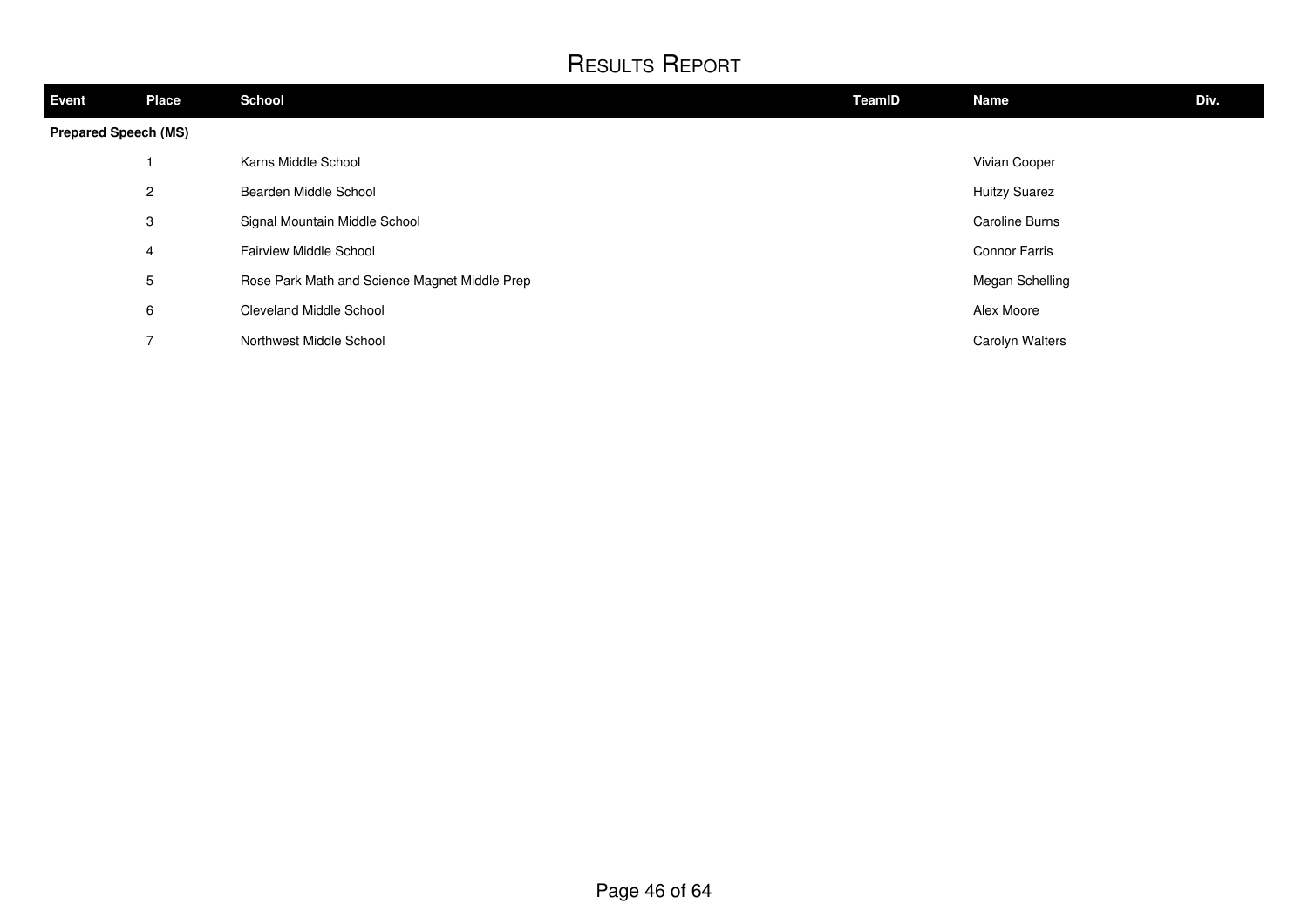| <b>Event</b>                | <b>Place</b> | <b>School</b>                 | TeamID     | <b>Name</b>                                | Div. |
|-----------------------------|--------------|-------------------------------|------------|--------------------------------------------|------|
| <b>Problem Solving (MS)</b> |              |                               |            |                                            |      |
|                             |              | <b>Fairview Middle School</b> | $1025 - 1$ | Hailey Hughes, Kaitlynn Statton            |      |
|                             | 2            | Karns Middle School           | $1040 - 1$ | Vivian Cooper, Ryann Winterbotham          |      |
|                             | 3            | Bearden Middle School         | $1004 - 1$ | Drew Brillhart, Jackson Novinger           |      |
|                             | 4            | Norris Middle School          | 1046-1     | Essie Haverkamp, Malon Haverkamp           |      |
|                             | 5            | Signal Mountain Middle School | $1061 - 1$ | Kaitlyn Castellanet, Taylor Donen          |      |
|                             | 6            | Loftis Middle School          | $1041 - 1$ | Teagan Coln, Caden Self                    |      |
|                             | 7            | Northeast MS                  | 1073-1     | Kylah Lassiter, Faith Shearer              |      |
|                             | 8            | Havenview Middle School       | 1032-1     | Quiana Dickens, Billeyshia Scales-Williams |      |
|                             | 9            | Northwest Middle School       | 1049-1     | Angel Hellen, Carolyn Walters              |      |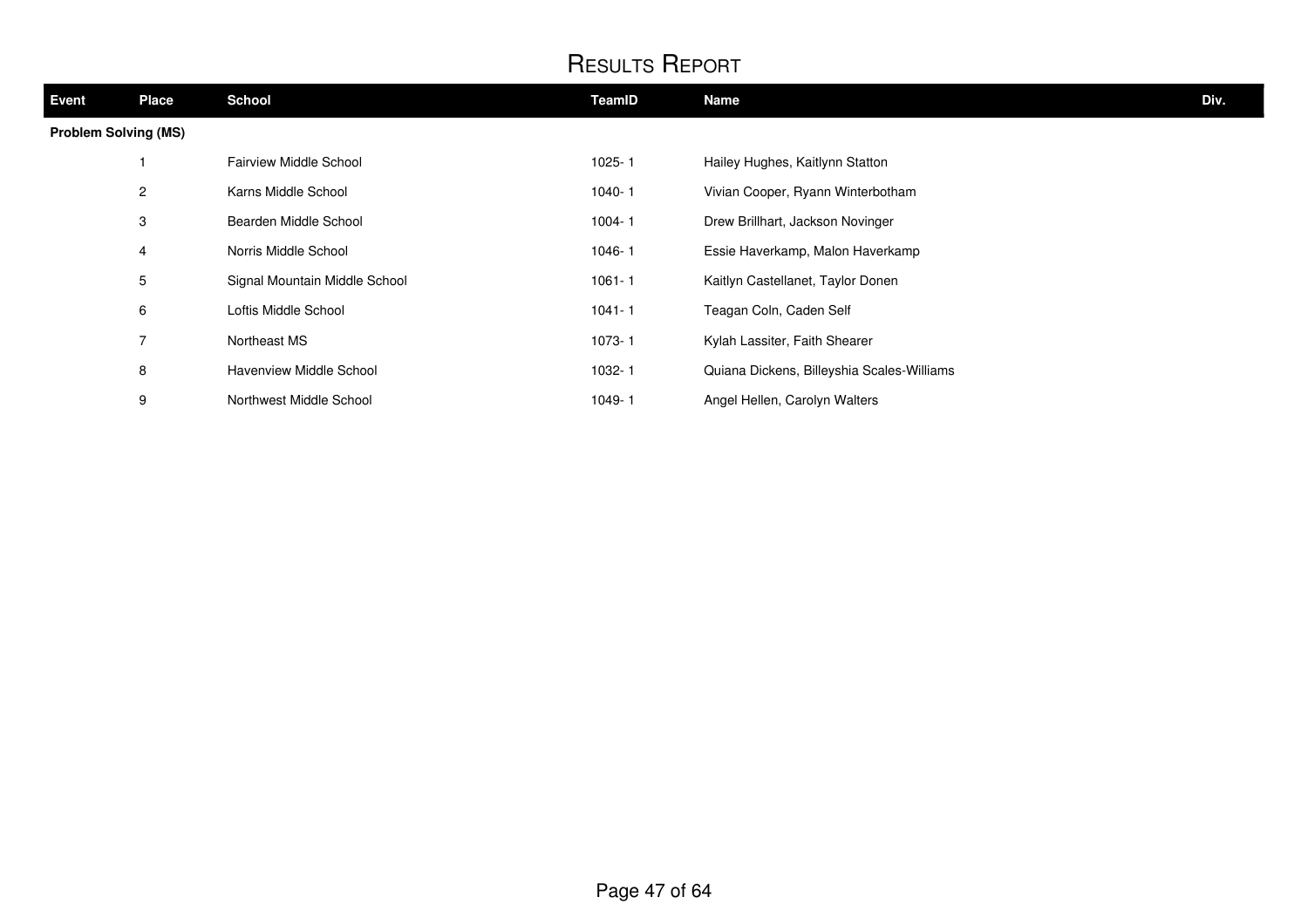| <b>Event</b>                   | <b>Place</b>   | <b>School</b>                 | TeamID | <b>Name</b>     | Div. |  |
|--------------------------------|----------------|-------------------------------|--------|-----------------|------|--|
| <b>Promotional Design (HS)</b> |                |                               |        |                 |      |  |
|                                |                | Page High School              |        | Natalie Harris  |      |  |
|                                | $\overline{2}$ | White County High School      |        | Caitlyn Keller  |      |  |
|                                | 3              | Jackson County High School    |        | Kaylynn Collins |      |  |
|                                | 4              | Anderson County Career & Tech |        | Molly Williams  |      |  |
|                                | 5              | Notre Dame High School        |        | Chloe Dobson    |      |  |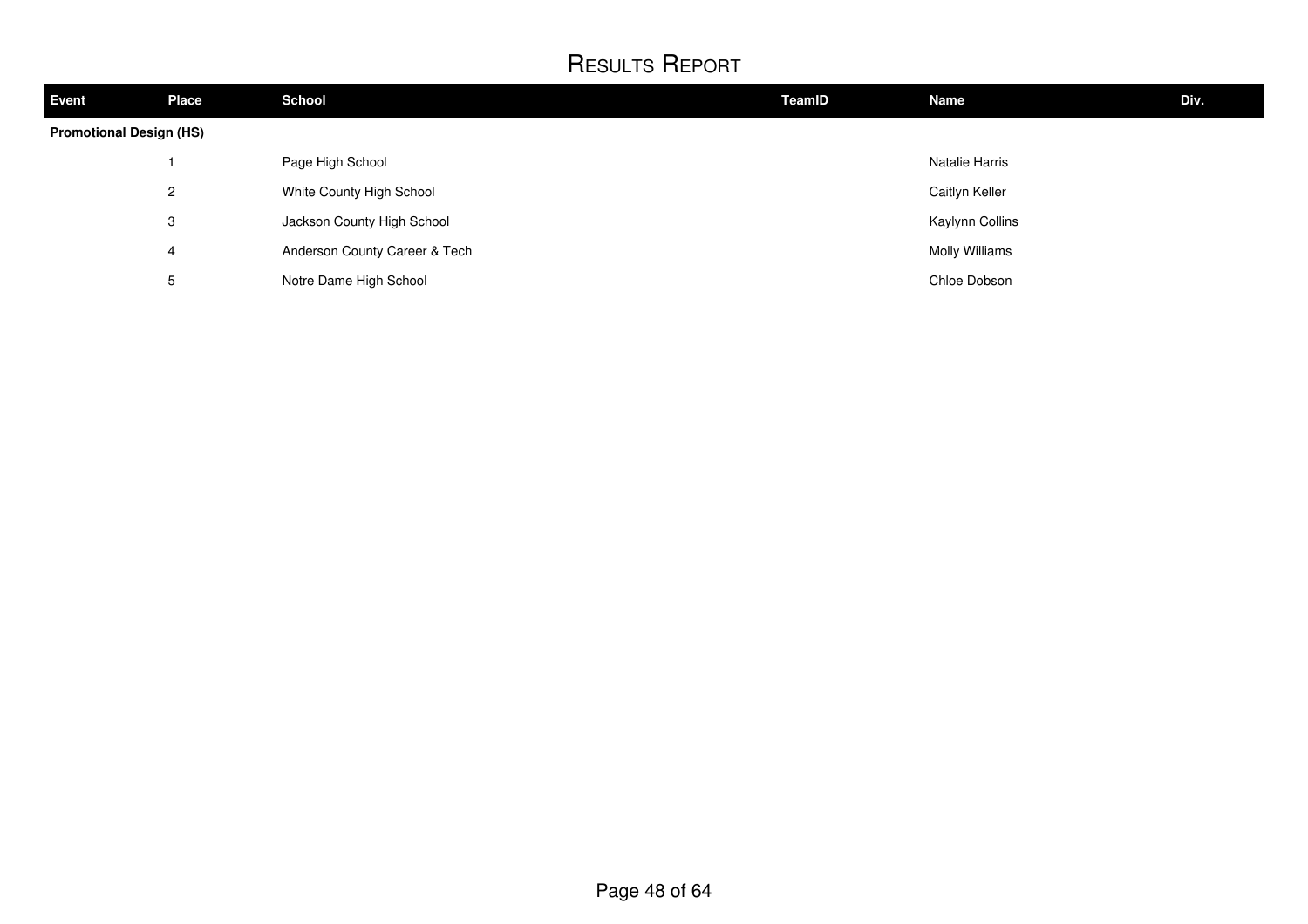| <b>Event</b> | <b>Place</b>                      | <b>School</b>                                 | TeamID | <b>Name</b>             | Div. |  |
|--------------|-----------------------------------|-----------------------------------------------|--------|-------------------------|------|--|
|              | <b>Promotional Marketing (MS)</b> |                                               |        |                         |      |  |
|              |                                   | Bearden Middle School                         |        | <b>Charlotte Golden</b> |      |  |
|              | 2                                 | <b>Fairview Middle School</b>                 |        | <b>Hailey Hughes</b>    |      |  |
|              | 3                                 | Karns Middle School                           |        | Ryann Winterbotham      |      |  |
|              | 3                                 | Rose Park Math and Science Magnet Middle Prep |        | Lucy Cullum             |      |  |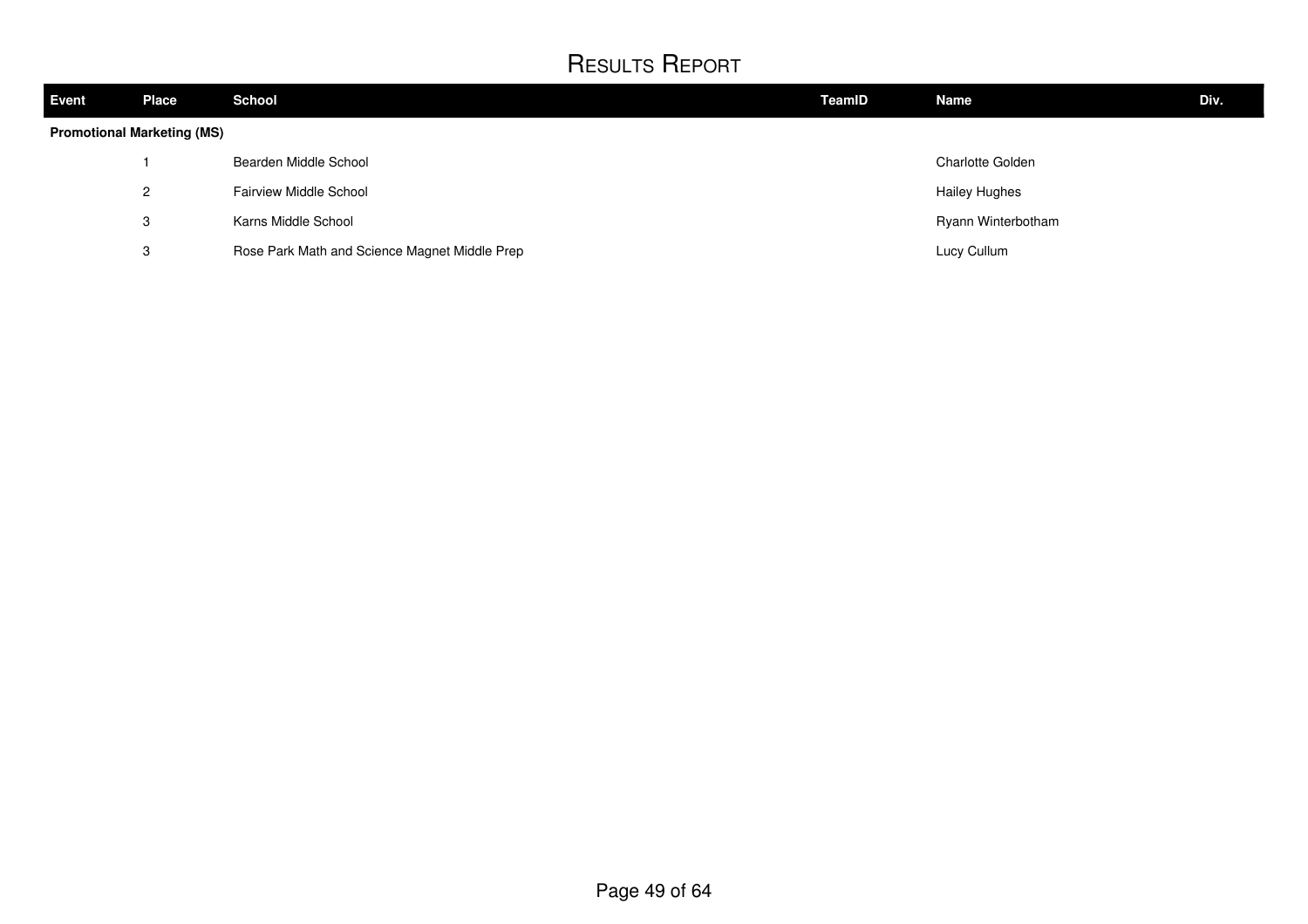| Event       | Place        | <b>School</b>                             | TeamID     | <b>Name</b>                                            | Div. |
|-------------|--------------|-------------------------------------------|------------|--------------------------------------------------------|------|
| SciVis (HS) |              |                                           |            |                                                        |      |
|             |              | Collierville High School                  | $2015 - 1$ | Elliot Ahn, Althamash Shermohammed, Aj Smith, Amy Zhou |      |
|             | $\mathbf{2}$ | Signal Mountain High School               | $2060 -$   | Sophia Gibby, Mary West                                |      |
|             | ↷            | Martin Luther King Jr. Magnet High School | $2043 - 7$ | Xiyan Zhu                                              |      |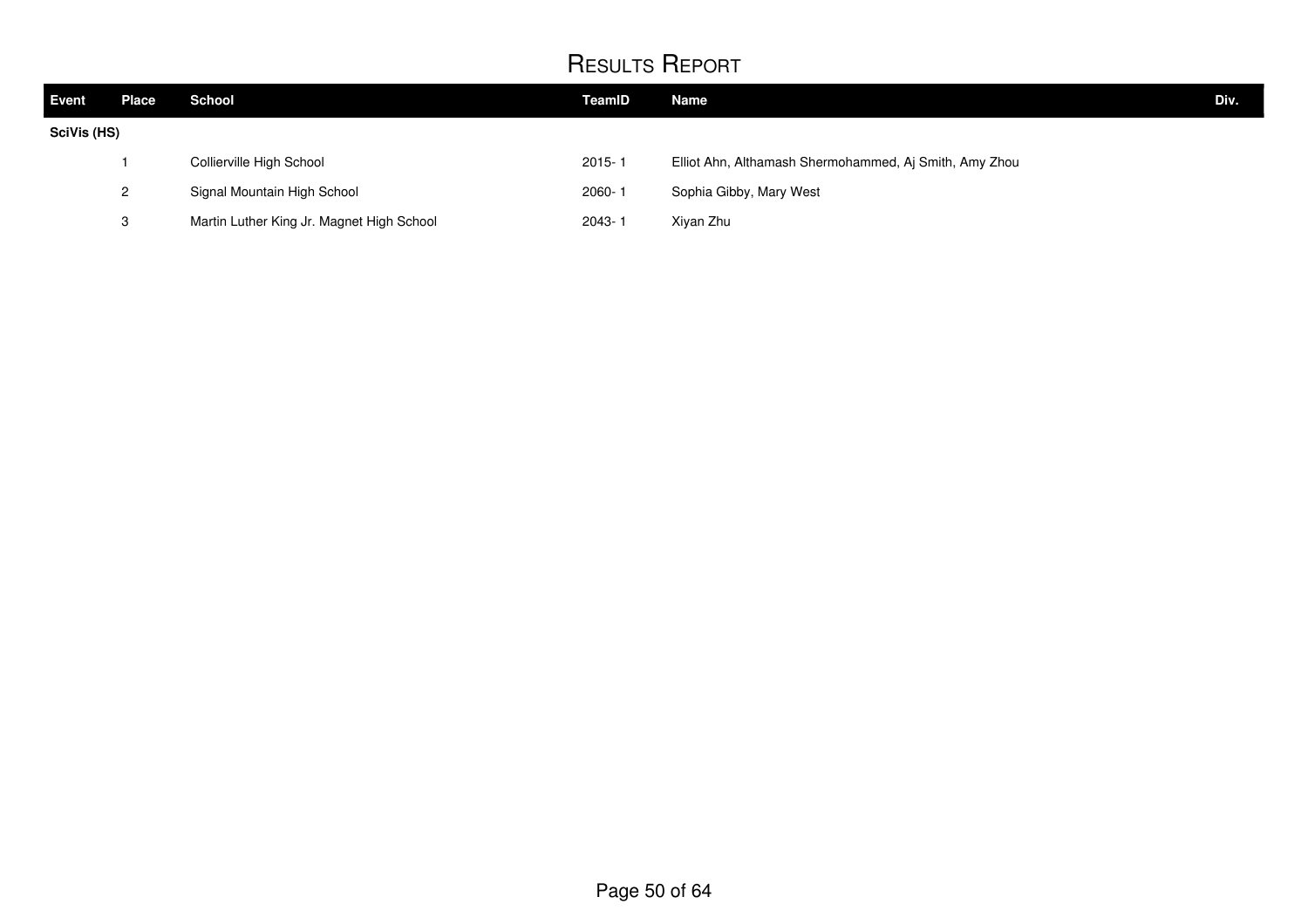| Event                            | <b>Place</b> | <b>School</b>         | TeamID     | <b>Name</b>                 | Div. |
|----------------------------------|--------------|-----------------------|------------|-----------------------------|------|
| <b>Software Development (HS)</b> |              |                       |            |                             |      |
|                                  |              | Volunteer High School | 2075-1     | Kaleb Duncan, Matthew Wyatt |      |
|                                  |              | Cherokee High School  | $2011 - 1$ | Jay Amin, Gabriel Stowe     |      |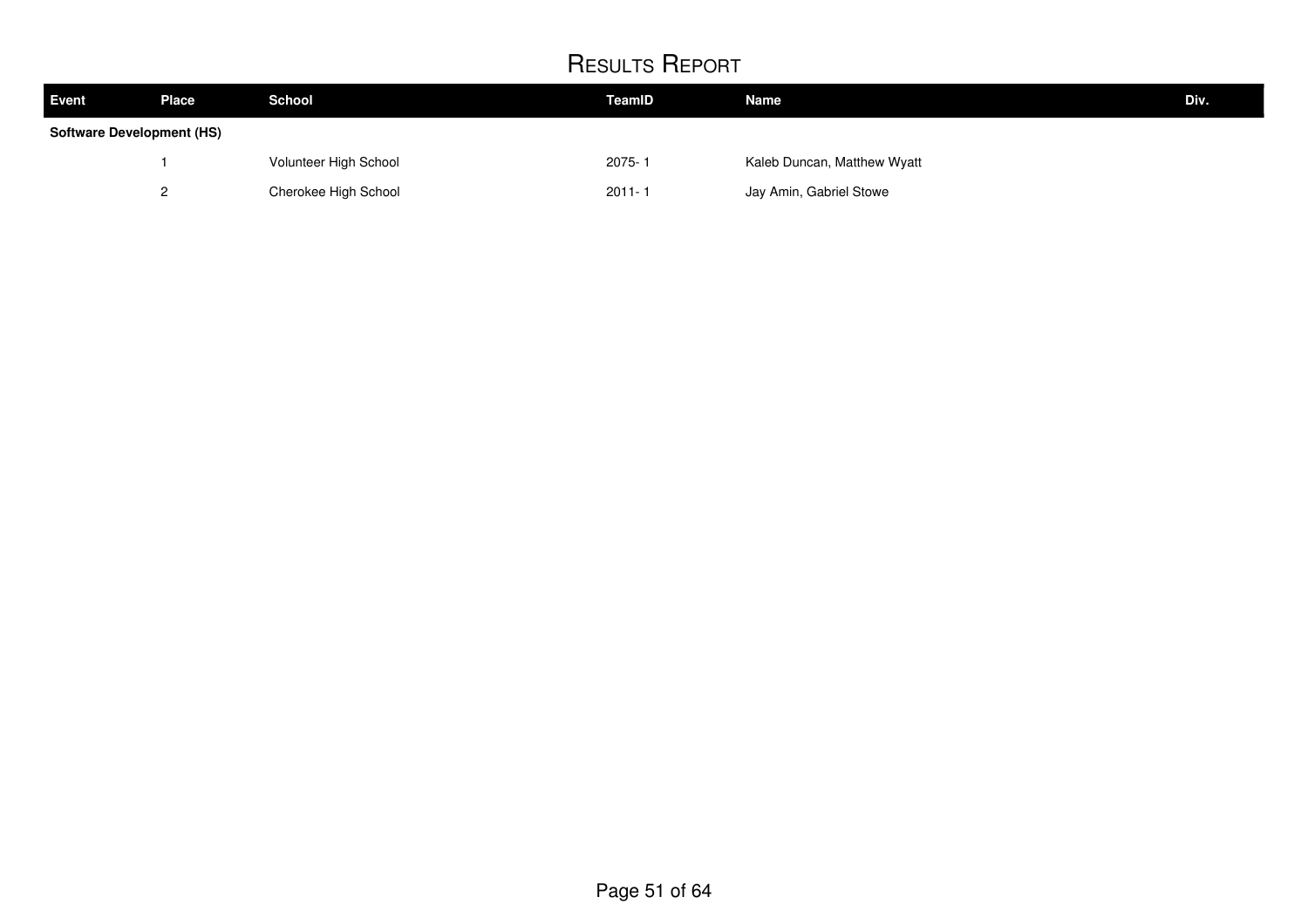| <b>Event</b>               | Place | <b>School</b>                   | TeamID     | Name                          | Div. |
|----------------------------|-------|---------------------------------|------------|-------------------------------|------|
| <b>STEM Animation (MS)</b> |       |                                 |            |                               |      |
|                            |       | West Collierville Middle School | $1058 - 1$ | Jacob Lasley, Sehja Shihaibar |      |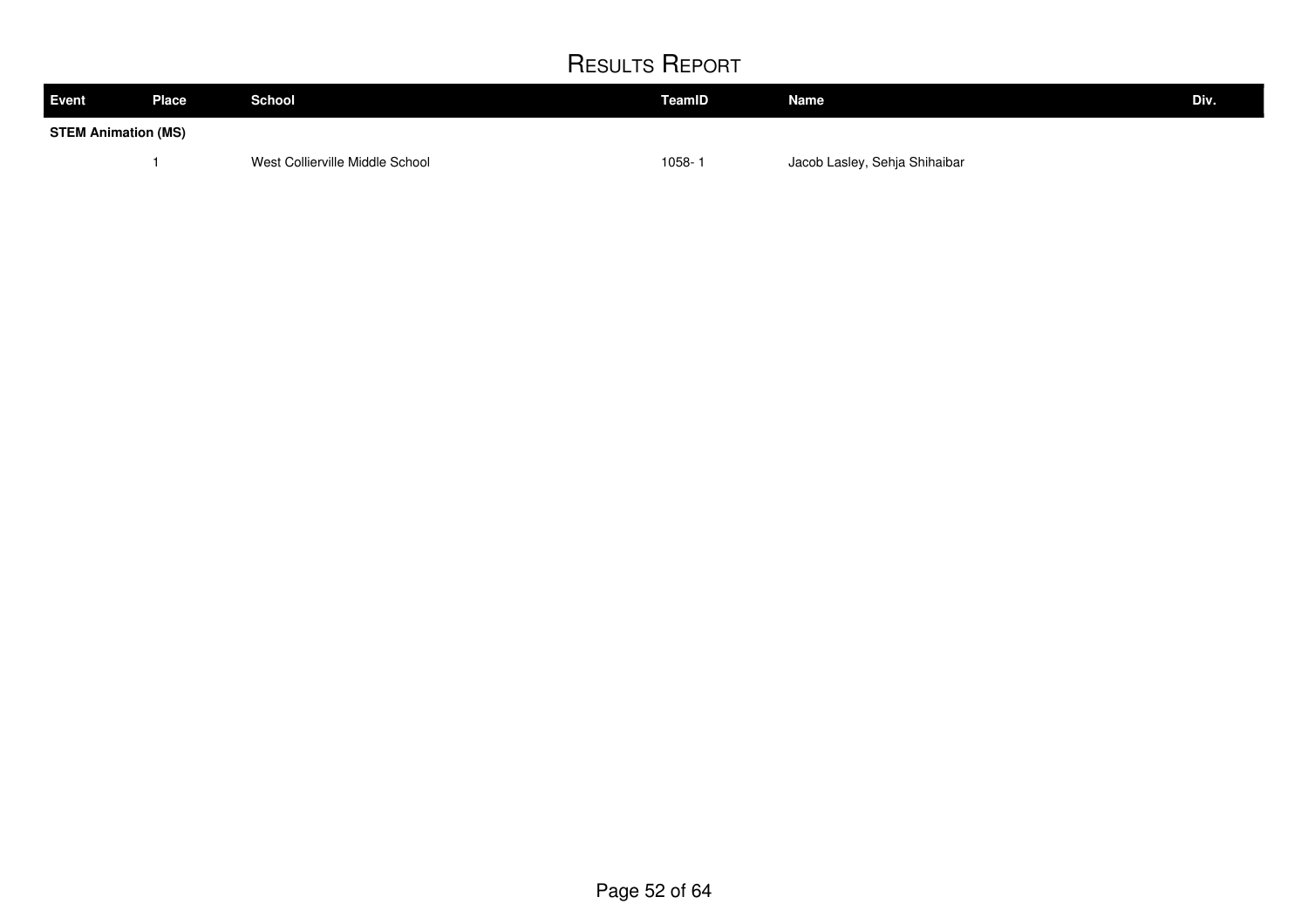| <b>Event</b> | <b>Place</b>                                    | <b>School</b>              | TeamID     | Name                            | Div. |
|--------------|-------------------------------------------------|----------------------------|------------|---------------------------------|------|
|              | <b>Structural Design &amp; Engineering (HS)</b> |                            |            |                                 |      |
|              |                                                 | East T-STEM Academy        | 2083-1     | Jennifer King, Cedric Wright    |      |
|              | $\overline{2}$                                  | Sycamore High School       | 2062-1     | Hunter Shelton, Micah Webb      |      |
|              | 3                                               | Unicoi County Cte Center   | $2085 - 1$ | Nathaniel Foster, Thomas Tipton |      |
|              | 4                                               | Volunteer High School      | $2075 - 1$ | Staley Gardner, Emma Ragle      |      |
|              | 5                                               | John Overton High School   | 2038-1     | Parker Driggs, Nancy Hoang      |      |
|              | 6                                               | Collierville High School   | $2015 - 1$ | Cailee Bush, Amy Zhou           |      |
|              |                                                 | Dickson County High School | $2021 - 1$ | Catalina Milbrand, Shikha Patel |      |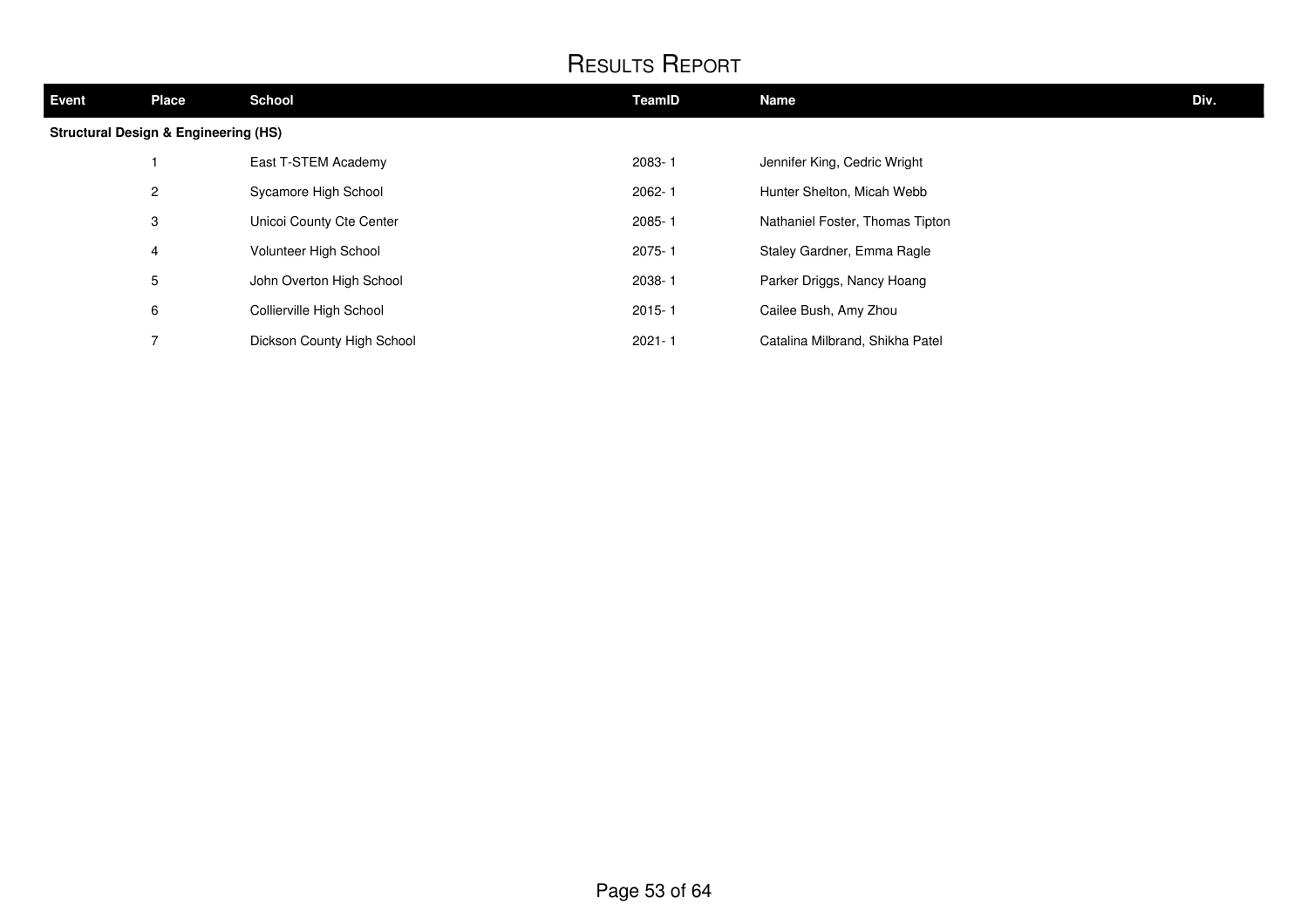| <b>Event</b> | <b>Place</b>                       | <b>School</b>         | TeamID | <b>Name</b>                | Div. |  |
|--------------|------------------------------------|-----------------------|--------|----------------------------|------|--|
|              | <b>Structural Engineering (MS)</b> |                       |        |                            |      |  |
|              |                                    | Bearden Middle School | 1004-  | Reece Johnson, Cooper Ward |      |  |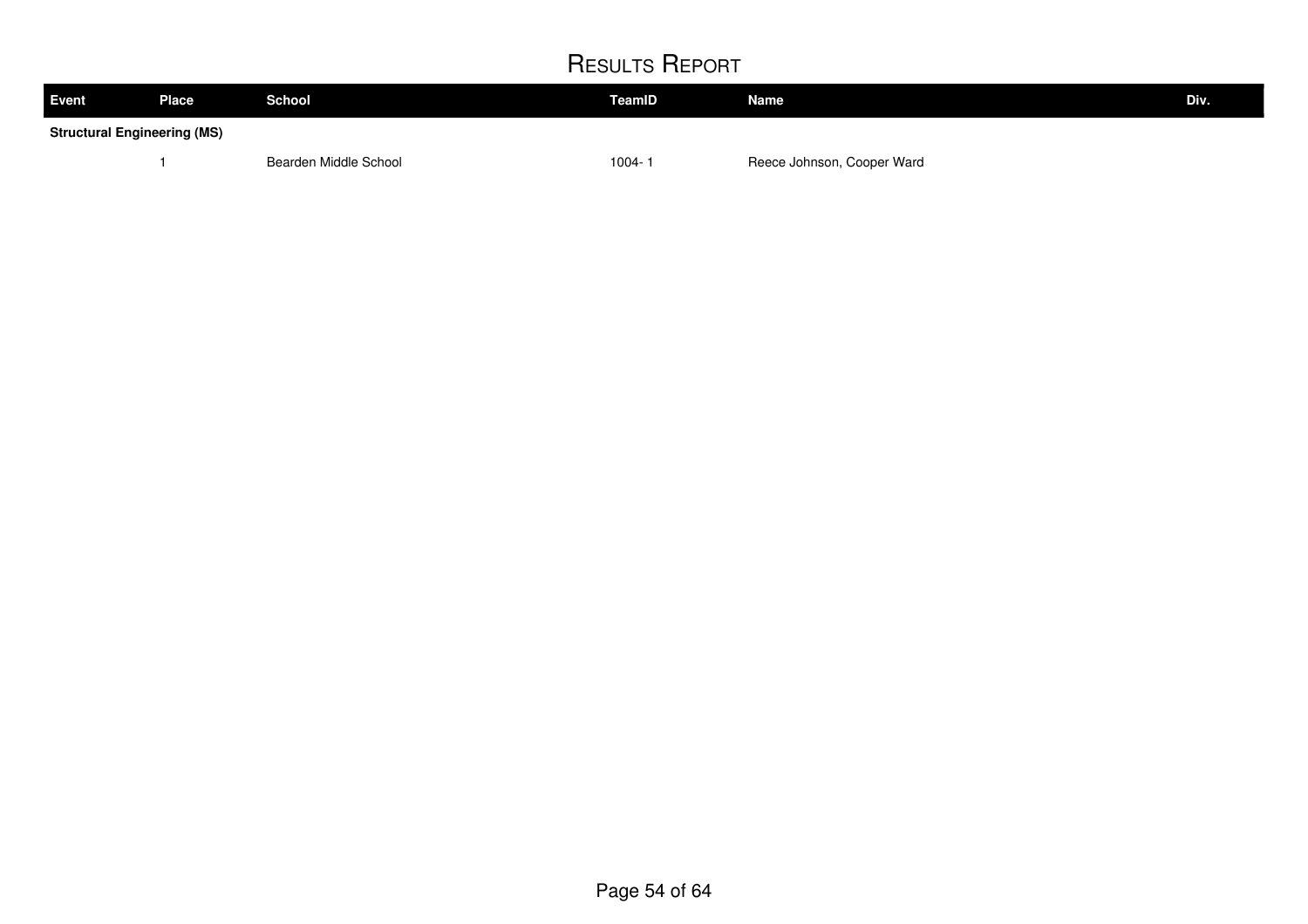| Event                                 | Place | <b>School</b>                             | TeamID | <b>Name</b>                                     | Div. |
|---------------------------------------|-------|-------------------------------------------|--------|-------------------------------------------------|------|
| <b>System Control Technology (HS)</b> |       |                                           |        |                                                 |      |
|                                       |       | Signal Mountain High School               | 2060-1 | Chase Meier, Megan Salmons, Lili Swann          |      |
|                                       | 2     | Hardin Valley Academy                     | 2030-1 | Jonathan Mccoll, Jacob Walters, Dwight Weathers |      |
|                                       | 3     | Martin Luther King Jr. Magnet High School | 2043-1 | Caleb Eaton, Zechariah Sam, Michael Xie         |      |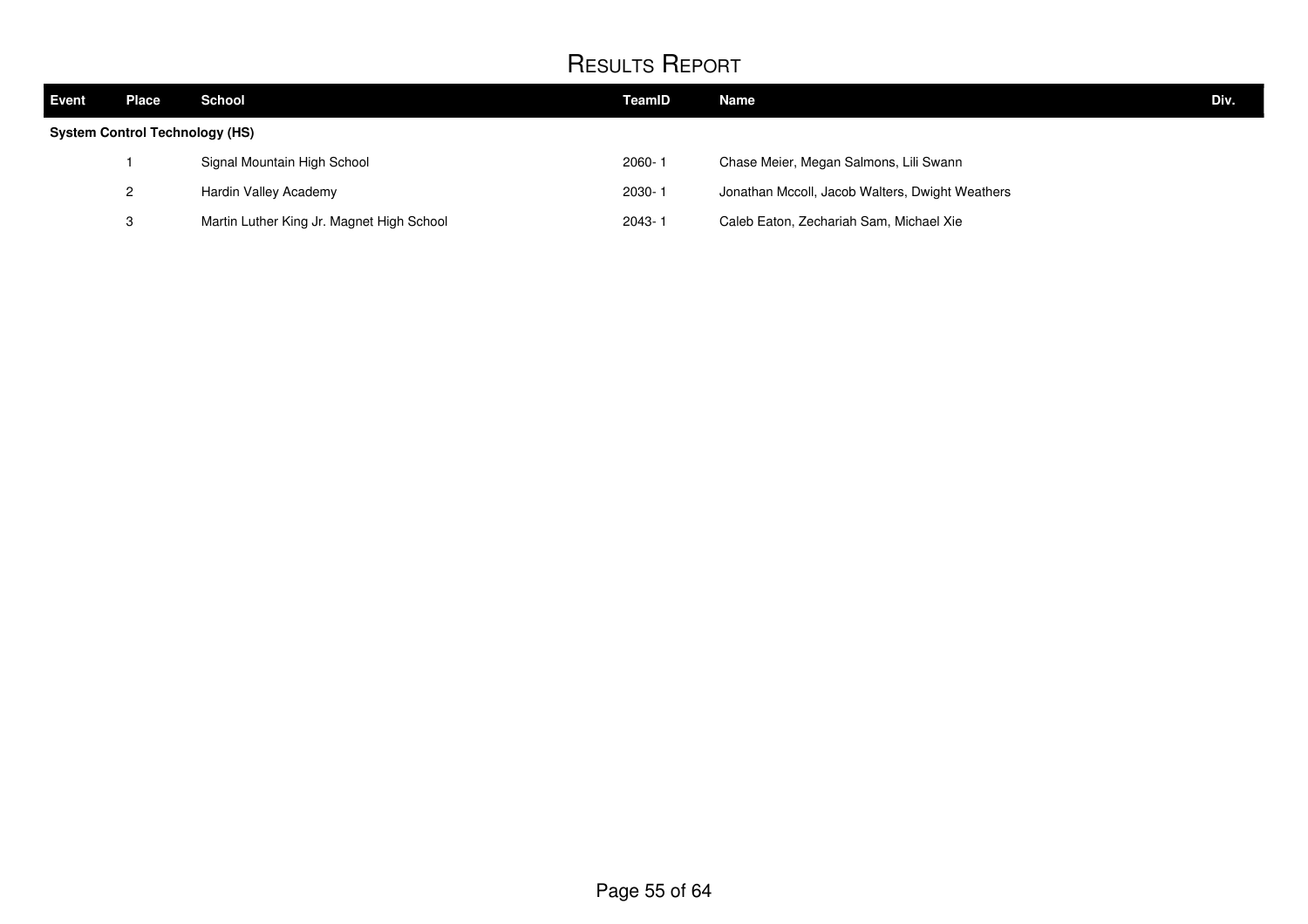| <b>Event</b>          | Place | <b>School</b>                                 | TeamID     | Name                                          | Div. |
|-----------------------|-------|-----------------------------------------------|------------|-----------------------------------------------|------|
| <b>Tech Bowl (MS)</b> |       |                                               |            |                                               |      |
|                       |       | Rose Park Math and Science Magnet Middle Prep | $1057 - 1$ | Charles Cross, Zofia Hunter, Walter Ostrowski |      |
|                       | ≘     | Bearden Middle School                         | $1004 - 1$ | Duncan Arnold, Jackson Novinger, Ayaz Sultan  |      |
|                       | ∘     | Karns Middle School                           | $1040 - 1$ | Nathan Kit, Isaiah Nicely, Malin Watkins      |      |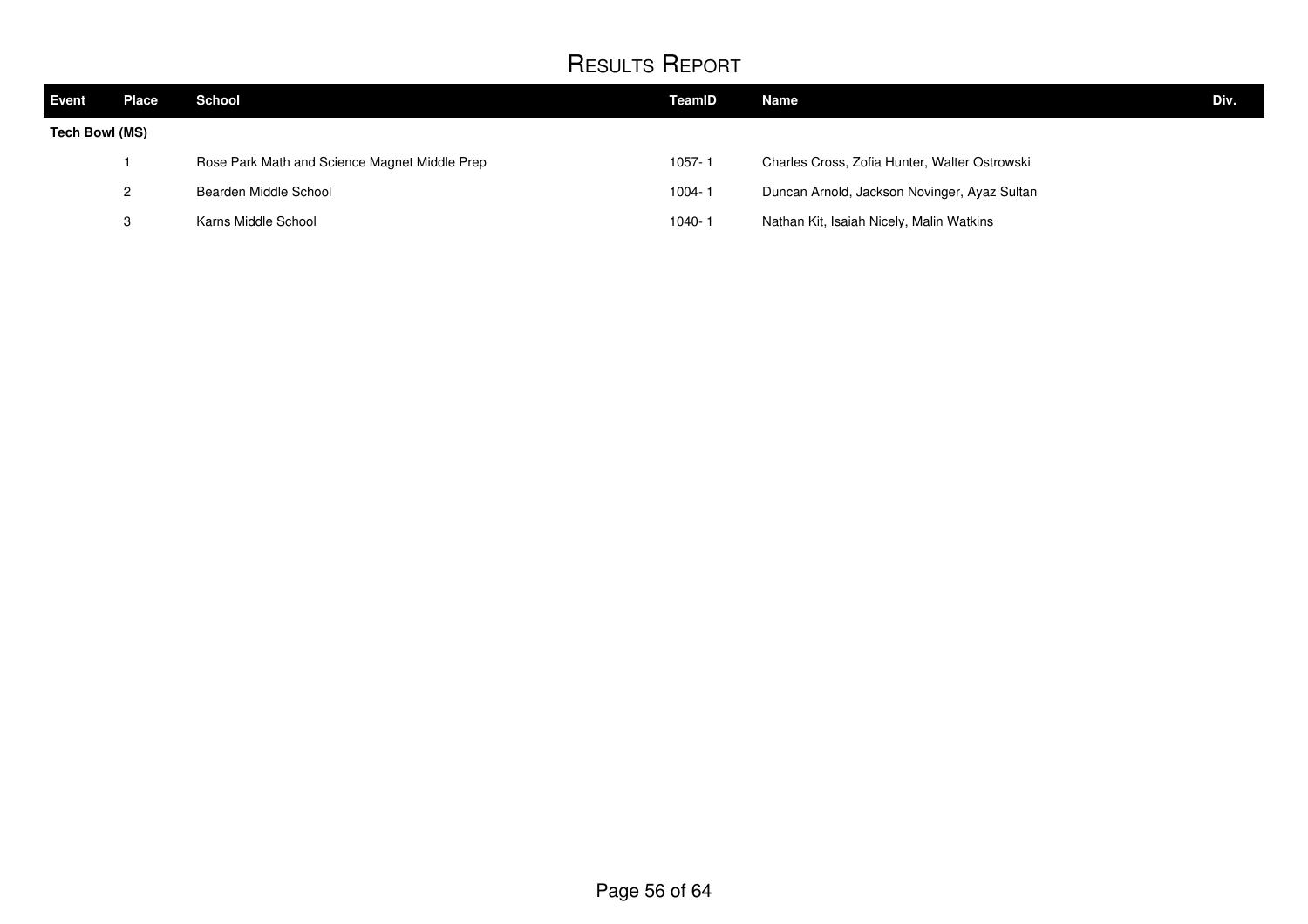| <b>Event</b>                 | <b>Place</b>   | <b>School</b>                 | TeamID     | <b>Name</b>                                | Div. |
|------------------------------|----------------|-------------------------------|------------|--------------------------------------------|------|
| <b>Technical Design (MS)</b> |                |                               |            |                                            |      |
|                              |                | Memphis Academy Middle School | 1086-1     | Cam Cooley, Cameron Murphy                 |      |
|                              | $\overline{2}$ | Karns Middle School           | 1040-1     | Meredith Morgan, Isaiah Nicely             |      |
|                              | 3              | Northeast MS                  | $1073 - 1$ | Shelby Burnett-Gunderson, Izabellah Reifel |      |
|                              | 4              | <b>Fairview Middle School</b> | $1025 - 1$ | Joshua Carroll, Trinity Lee                |      |
|                              | 5              | Loftis Middle School          | $1041 - 1$ | Bryce Coln, Reagan Forgey                  |      |
|                              | 6              | Havenview Middle School       | 1032-1     | Briana Norment, Samaya Tucker              |      |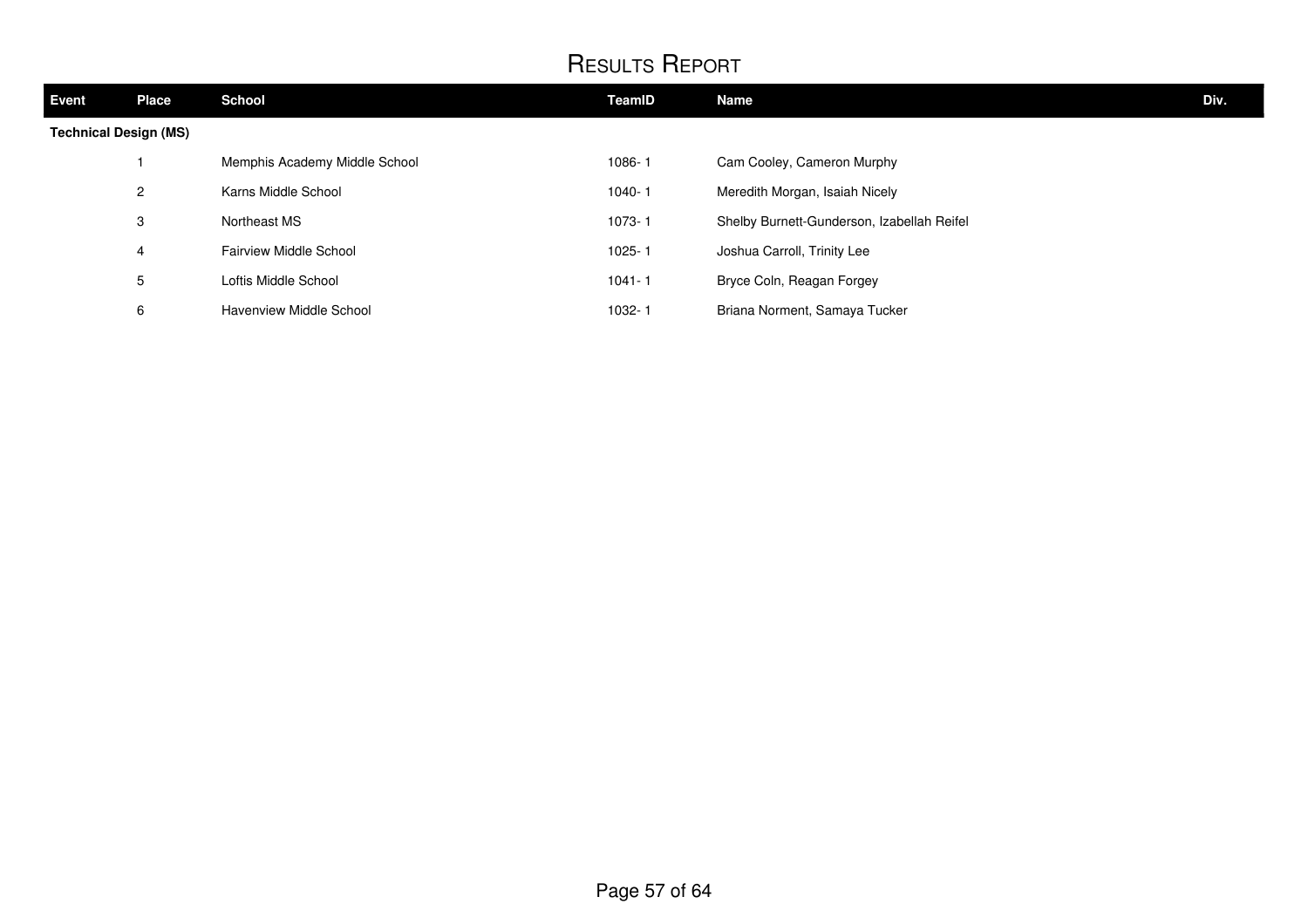| Event                | <b>Place</b> | <b>School</b>                 | TeamID     | Name                                                | Div. |
|----------------------|--------------|-------------------------------|------------|-----------------------------------------------------|------|
| Technology Bowl (HS) |              |                               |            |                                                     |      |
|                      |              | Karns High School             | 2039-1     | Eric Goodpasture, Noah Kelley, Josh Ward            |      |
|                      | 2            | Northeast High School         | 2048-1     | Christopher Book, Cleveland Brookhart, Jace Sebring |      |
|                      | ົ<br>ت       | Anderson County Career & Tech | $2001 - 1$ | Chris Cannon, Jack Hyden, Gabe Watson               |      |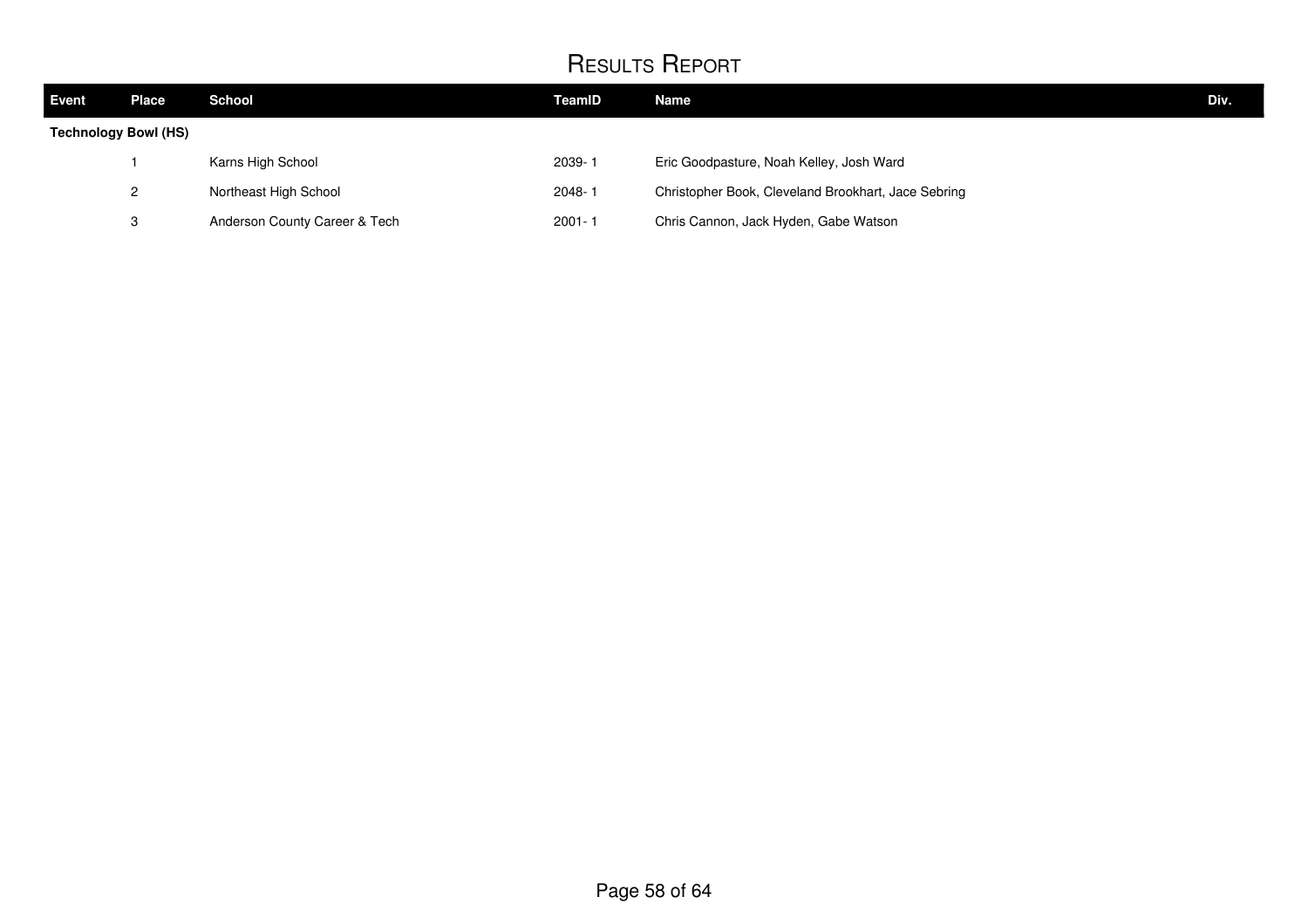| Event                                  | <b>Place</b>   | <b>School</b>                             | TeamID     | <b>Name</b>                       | Div. |  |
|----------------------------------------|----------------|-------------------------------------------|------------|-----------------------------------|------|--|
| <b>Technology Problem Solving (HS)</b> |                |                                           |            |                                   |      |  |
|                                        |                | East T-STEM Academy                       | 2083-1     | Chloe' Bolton, Cedric Wright      |      |  |
|                                        | 2              | Signal Mountain High School               | $2060 - 1$ | Stella Strength, Rachel Vernetti  |      |  |
|                                        | 3              | <b>Bartlett High School</b>               | 2003-1     | Marc Agranvante, Nicholas Winkler |      |  |
|                                        | 4              | Tennessee High School                     | 2063-1     | Tyler Johnson, Elizabeth Oakely   |      |  |
|                                        | 5              | Central Magnet School                     | 2009-1     | Corey Greeson, Aaron Guthrie      |      |  |
|                                        | 6              | Cherokee High School                      | $2011 - 1$ | Nate Lyons, Kush Patel            |      |  |
|                                        | 6              | Fairview High School                      | 2024-1     | Cody Turcotte, Jackson Turner     |      |  |
|                                        | $\overline{7}$ | Memphis Academy High School               | 2080-1     | Brian Cartwright, Ennis Shanley   |      |  |
|                                        | 8              | White County High School                  | 2067-1     | Caz Bilbrey, Saige Johnson        |      |  |
|                                        | 9              | Martin Luther King Jr. Magnet High School | 2043-1     | Caleb Eaton, Maggie Pruett-Ray    |      |  |
|                                        | $10$           | Chattanooga School For The Arts           | $2010 - 1$ | Abey George, Raley Hendrix        |      |  |
|                                        | 11             | Dickson County High School                | $2021 - 1$ | Luke Clifton, Seth Irish          |      |  |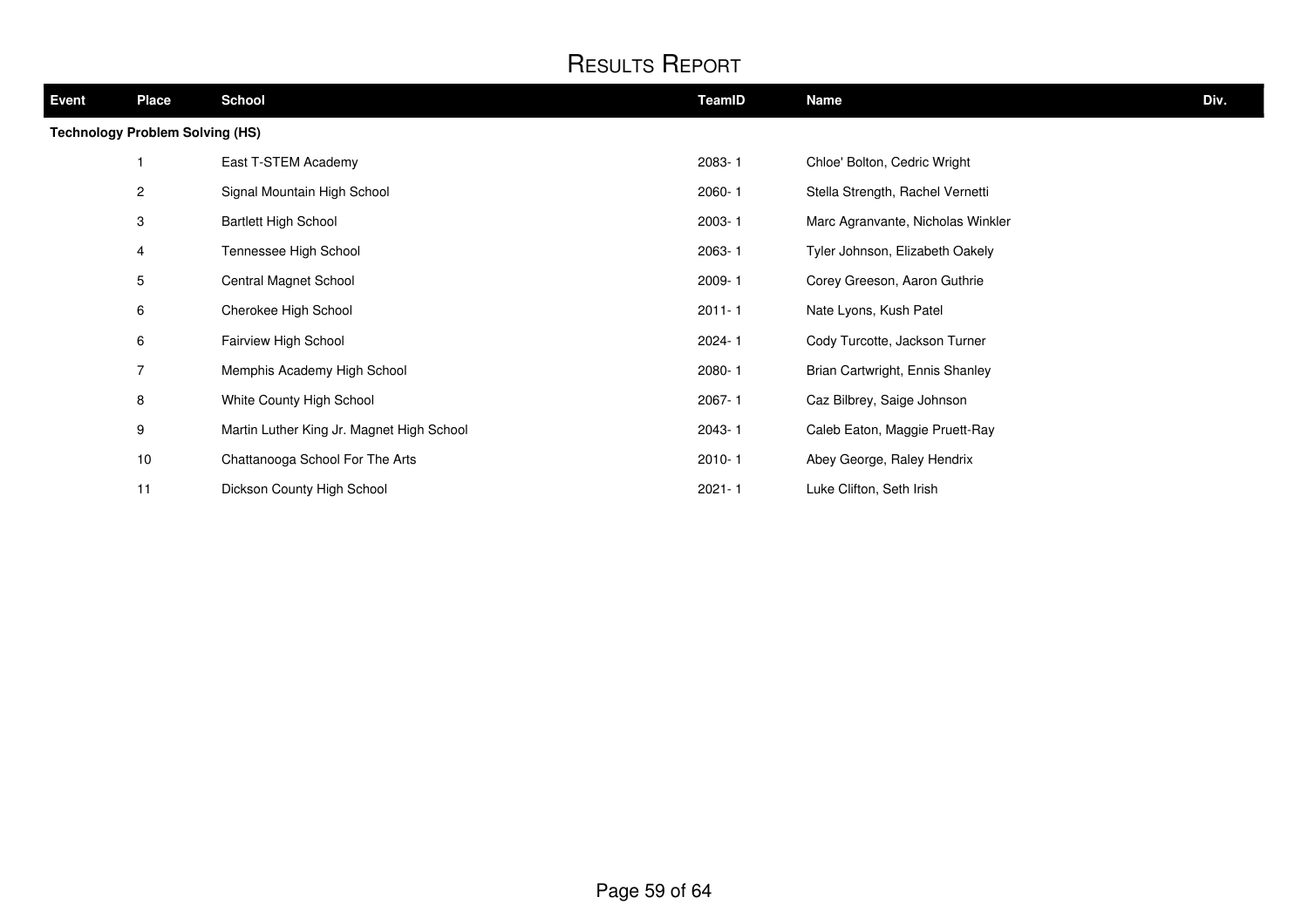| Event                               | <b>Place</b>   | <b>School</b>                             | TeamID | <b>Name</b>                 | Div. |  |
|-------------------------------------|----------------|-------------------------------------------|--------|-----------------------------|------|--|
| <b>Transportation Modeling (HS)</b> |                |                                           |        |                             |      |  |
|                                     |                | Anderson County Career & Tech             |        | <b>Molly Williams</b>       |      |  |
|                                     | $\overline{2}$ | Collierville High School                  |        | Anna Hudson                 |      |  |
|                                     | 3              | Dickson County High School                |        | <b>Matthew Payne</b>        |      |  |
|                                     | 4              | Martin Luther King Jr. Magnet High School |        | Xiyan Zhu                   |      |  |
|                                     | 5              | Arlington High School                     |        | <b>Christopher Dalehite</b> |      |  |
|                                     | 6              | Sycamore High School                      |        | Cody Breedlove              |      |  |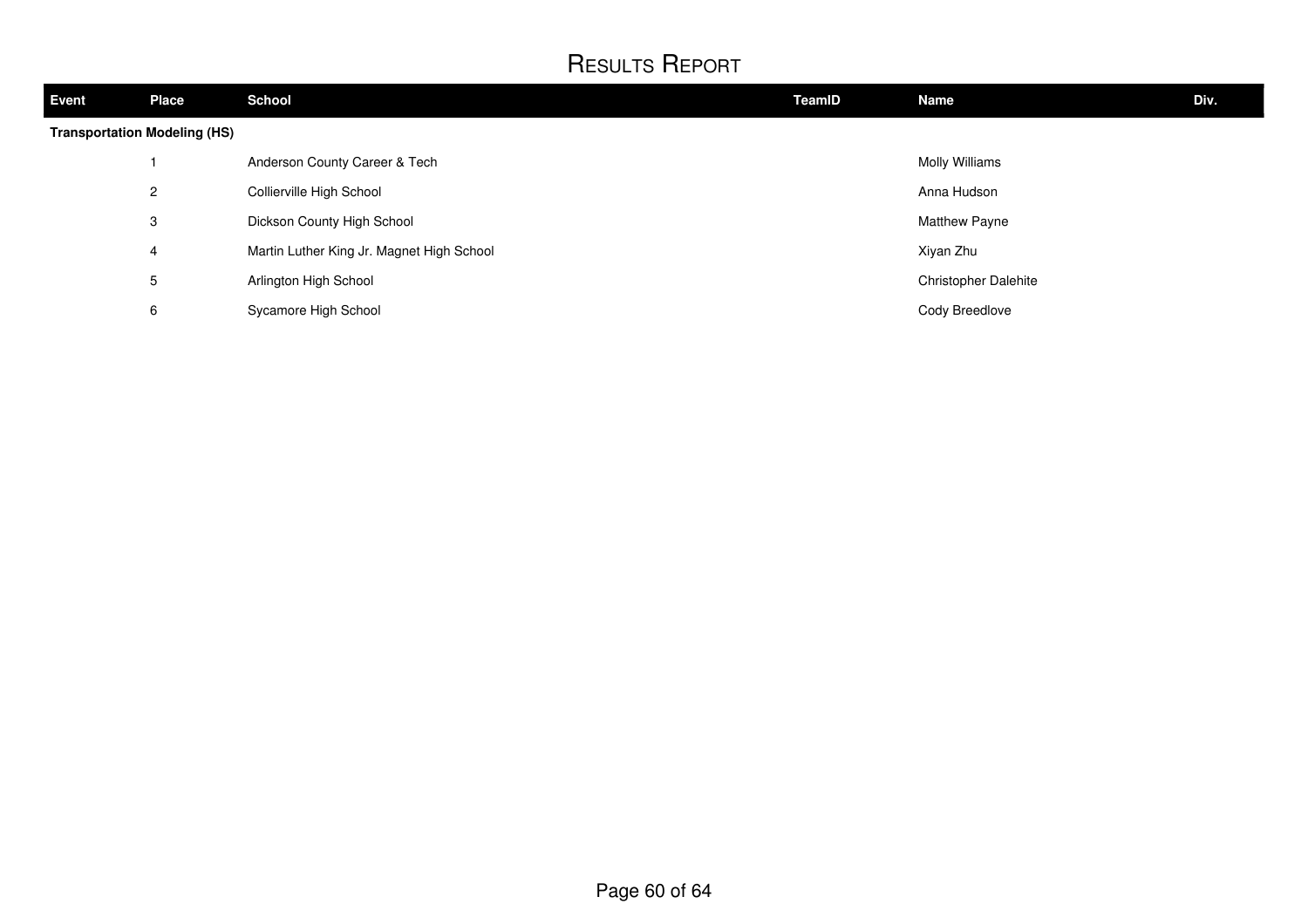| <b>Event</b> | Place                  | School                   | TeamID     | Name                                                                | Div. |
|--------------|------------------------|--------------------------|------------|---------------------------------------------------------------------|------|
|              | Video Game Design (HS) |                          |            |                                                                     |      |
|              |                        | Page High School         | $2052 - 1$ | Nathan Davis, Jacob Phillips, Max Styler, Annie Weaver, Logan Zukas |      |
|              |                        | Sycamore High School     | 2062-1     | Keegan Bilodeau, Carson Tingler, Conner Vick                        |      |
|              |                        | John Overton High School | $2038 - 1$ | Matthew Beech, Rogelio Cortez-Cuevas, Jorge Mannings Rivas          |      |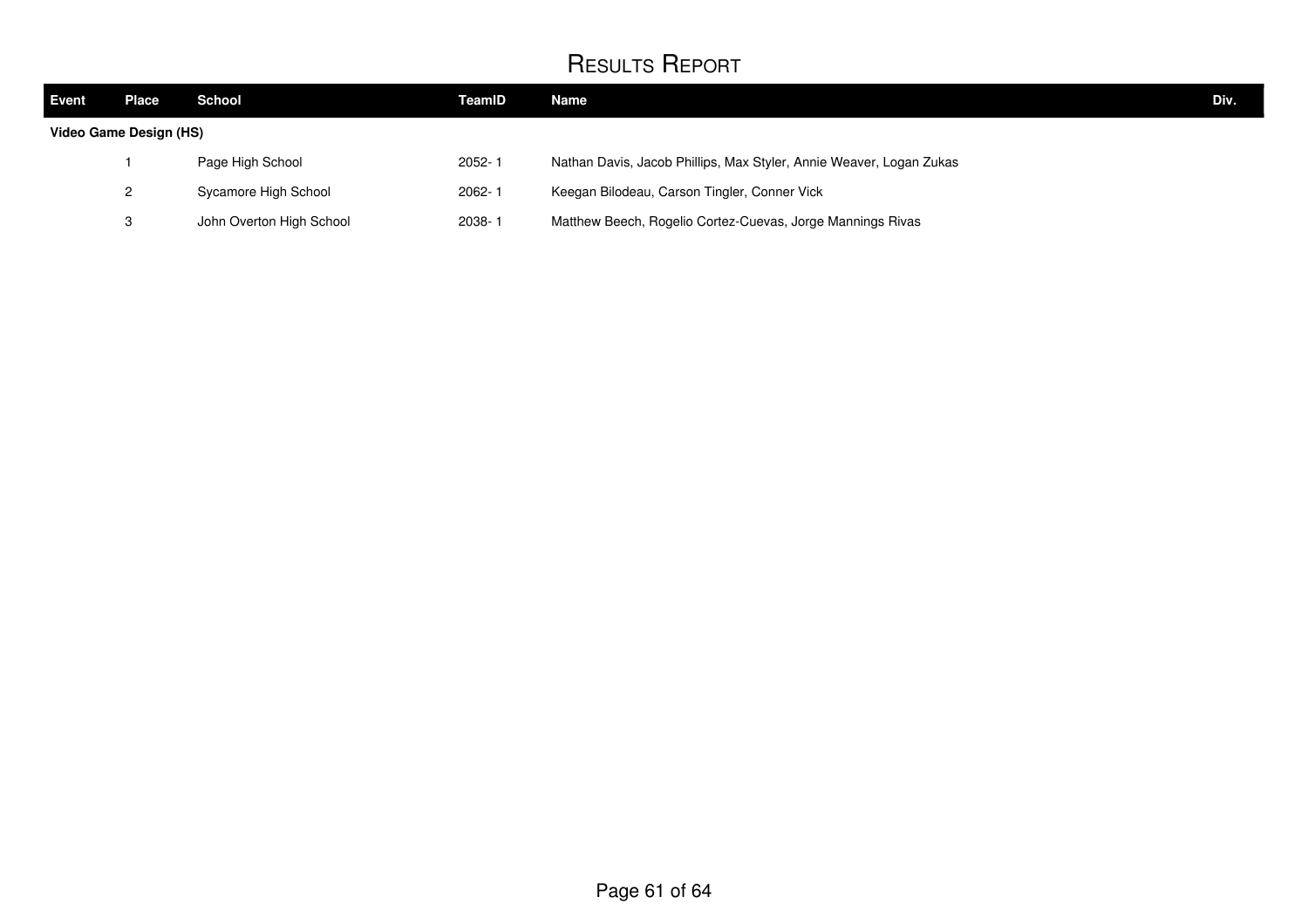| <b>Event</b>           | Place . | School                     | TeamID     | Name                                                                     | Div. |
|------------------------|---------|----------------------------|------------|--------------------------------------------------------------------------|------|
| Video Game Design (MS) |         |                            |            |                                                                          |      |
|                        |         | Bearden Middle School      | 1004-1     | Abigail Bailey, Jacob Ridner, Logan Waller                               |      |
|                        | 2       | Robertsville Middle School | $1055 - 1$ | London Asquith, Joe Blair, Bryce Dorsey, Nick Podar                      |      |
|                        | 3       | Loftis Middle School       | $1041 - 1$ | Garrett Beach, Caleb Blanks, Ethan Lepere, Wyeth Long, Clayton Mcfarland |      |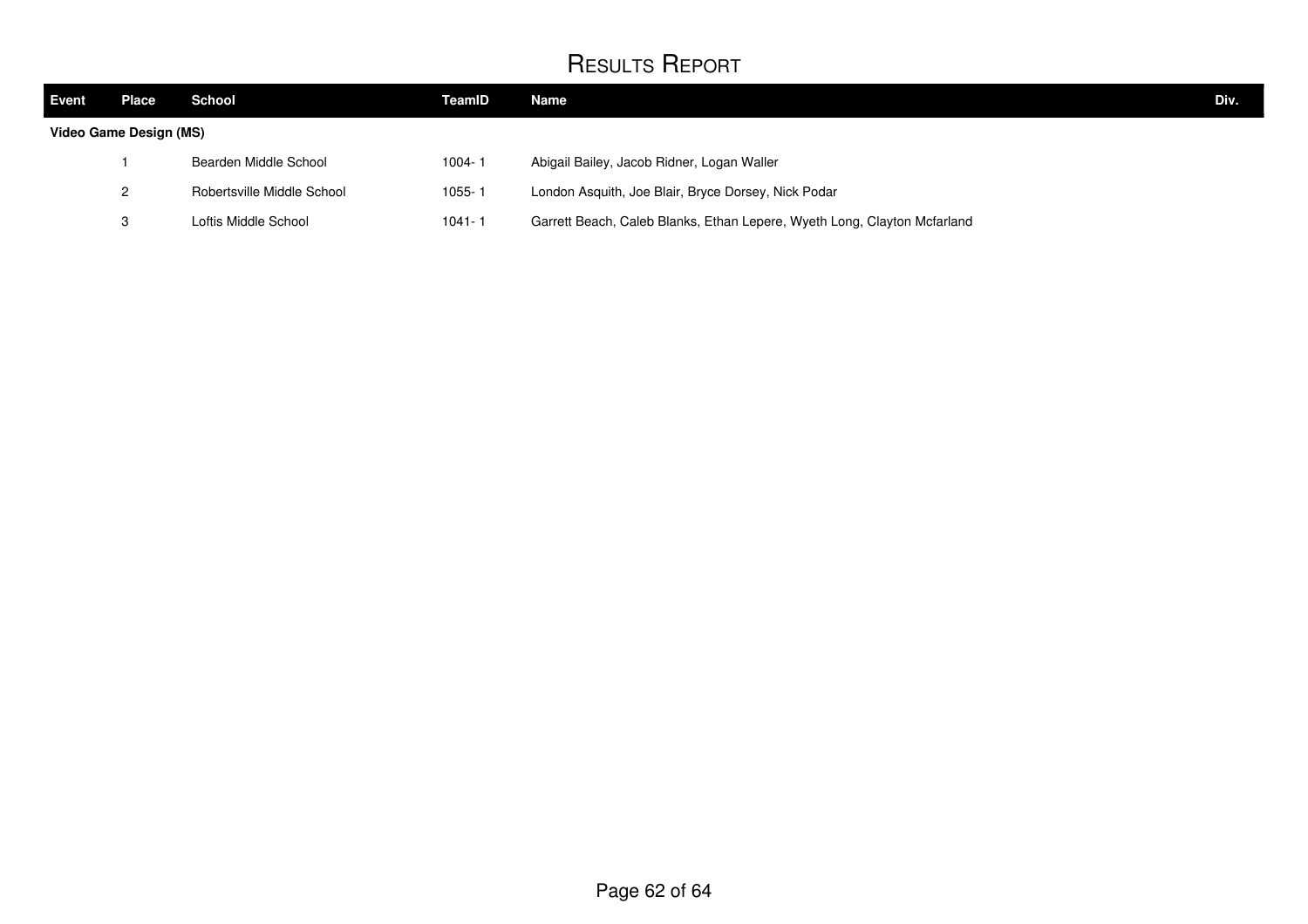| Event          | Place        | School                          | TeamID     | <b>Name</b>                                                      | Div. |
|----------------|--------------|---------------------------------|------------|------------------------------------------------------------------|------|
| Webmaster (HS) |              |                                 |            |                                                                  |      |
|                |              | Collierville High School        | $2015 - 1$ | Sean Burke, Anna Hudson, Megan Liu, Amy Zhou                     |      |
|                | $\mathbf{2}$ | Chattanooga School For The Arts | $2010 - 1$ | Abey George, Collin Matthews, Mansi Patel, Soofi Punjani         |      |
|                | 3            | John Overton High School        | 2038-1     | Heidy Cortez-Cuevas, Jonathan Peng, Ryan Truong, Naihrobi Vaughn |      |